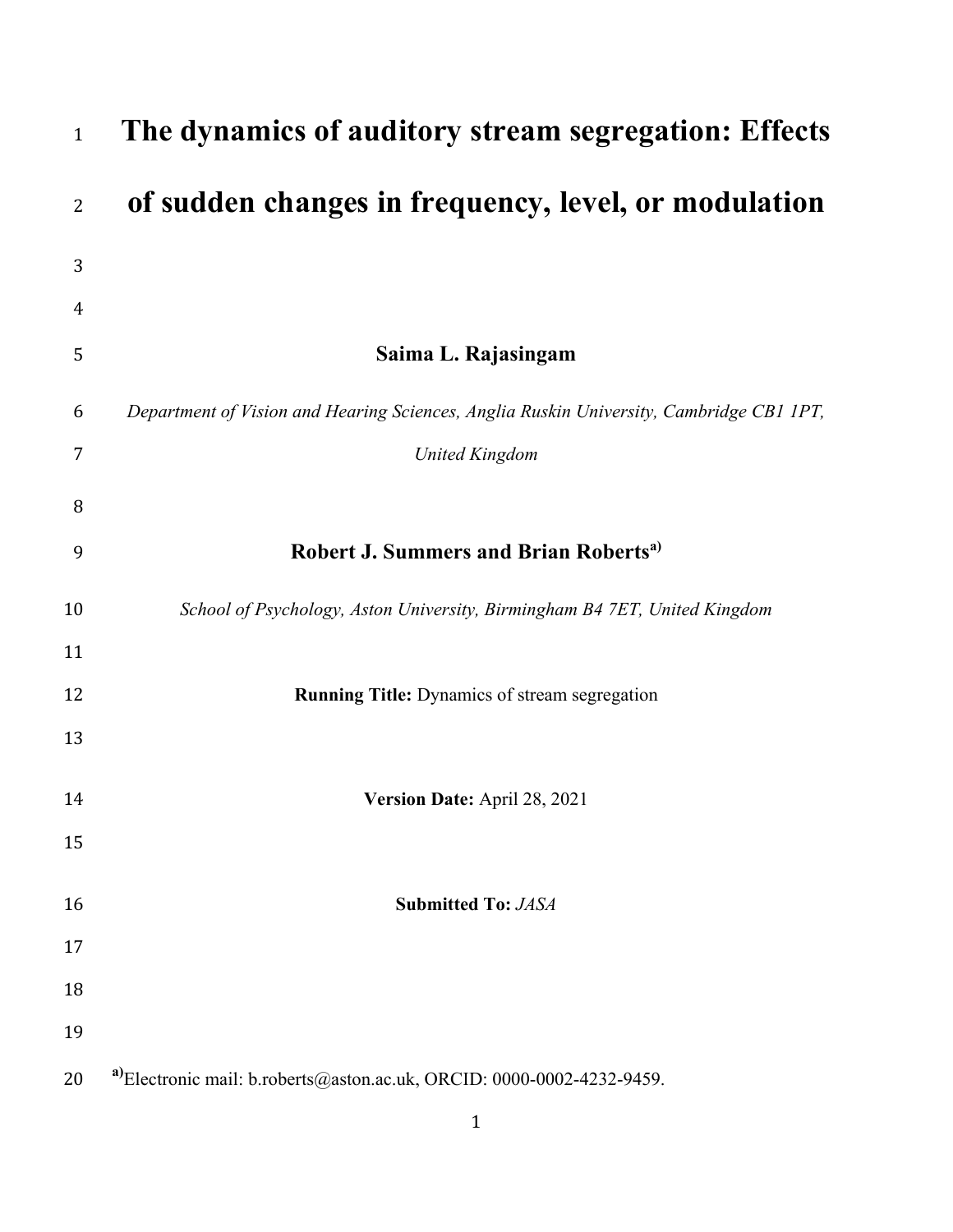# **ABSTRACT**

 Three experiments explored the effects of abrupt changes in stimulus properties on streaming dynamics. Listeners monitored 20-s-long LHL– tone sequences and reported the number of streams heard throughout. Experiments 1 and 2 used pure tones and examined the effects of 25 changing triplet base frequency and level, respectively. Abrupt changes in base frequency  $(\pm 3$ -12 semitones) caused significant magnitude-related falls in segregation (resetting), regardless of 27 transition direction, but an asymmetry occurred for changes in level  $(\pm 12 \text{ dB})$ . Rising-level transitions usually decreased segregation significantly whereas falling-level transitions had little 29 or no effect. Experiment 3 used pure tones (unmodulated) and narrowly spaced  $(\pm 25 \text{ Hz})$  tone pairs (dyads); the two evoke similar excitation patterns but dyads are strongly modulated with a distinctive timbre. Dyad-only sequences induced a strongly segregated percept, limiting scope for further build-up. Alternation between groups of pure tones and dyads produced large, asymmetric changes in streaming. Dyad-to-pure transitions caused substantial resetting, but pure-to-dyad transitions sometimes elicited even greater segregation than for the corresponding interval in dyad- only sequences (overshoot). The results indicate that abrupt changes in timbre can strongly affect the likelihood of stream segregation without introducing significant peripheral-channeling cues. These asymmetric effects of transition direction are reminiscent of subtractive adaptation in vision.

#### **Keywords**

auditory grouping; auditory streaming; gradual changes; abrupt changes; subtractive adaptation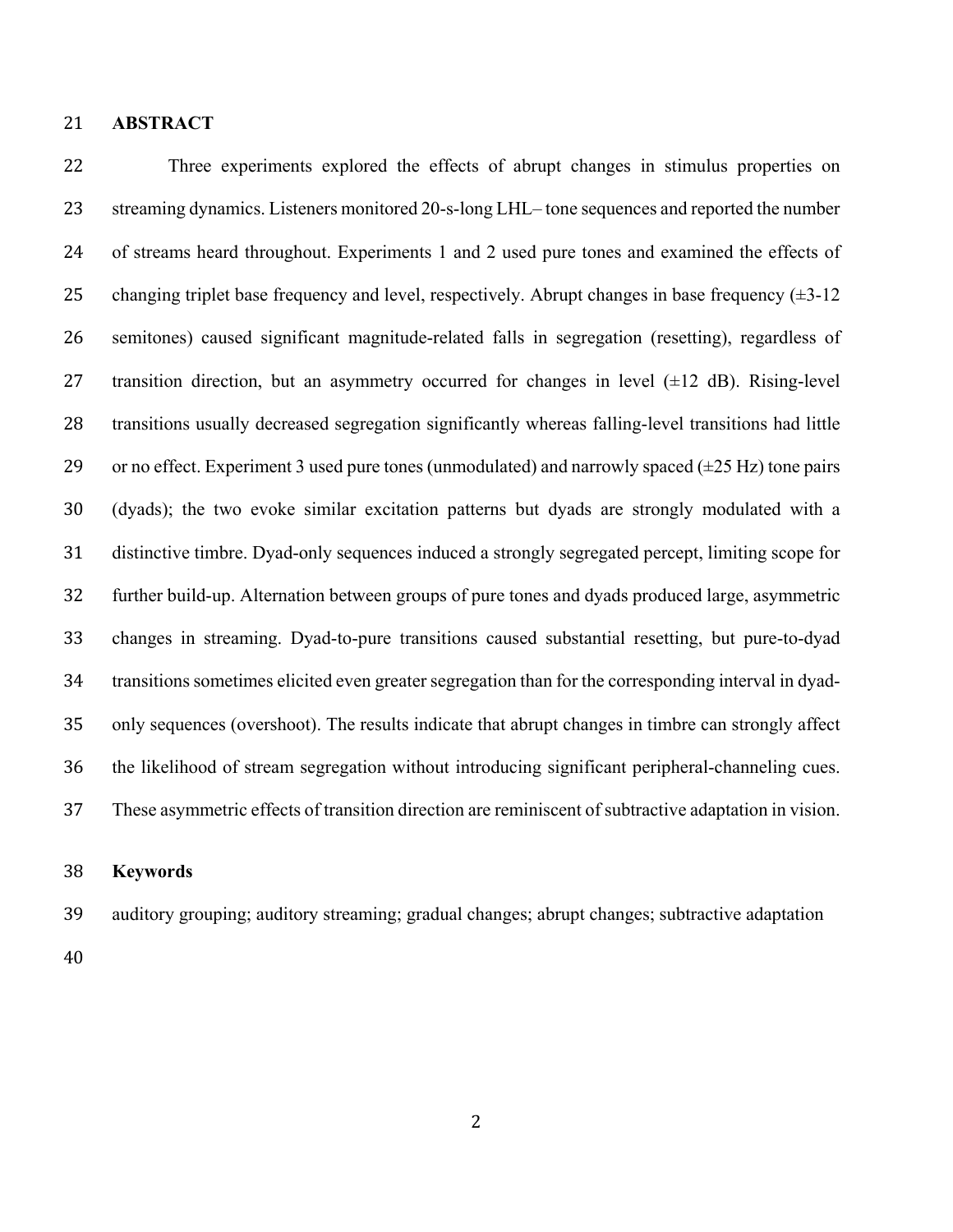## **I. INTRODUCTION**

 Auditory stream segregation is the process by which sounds are grouped perceptually to form coherent representations of objects and events in the auditory scene (Bregman, 1990). The ability of the auditory system to segregate sounds into streams is commonly investigated using sequences of alternating low- (L) and high- (H) frequency pure tones, which listeners can hear either as one stream (integrated) or as two streams (segregated). It has long been known that sequences with a greater frequency separation (Δ*f*) or faster presentation rate are more likely to be heard as segregated (Miller and Heise, 1950; Bregman and Campbell, 1971; van Noorden, 1975). Perception of these sequences is bistable, involving stochastic switching between one and two streams (Denham and Winkler, 2006; Pressnitzer and Hupé, 2006), but averaging over several trials can be used to reveal the probability of hearing a segregated percept and how this changes over time (Carlyon et al., 2001; Roberts et al., 2002). Despite decades of research on auditory stream segregation, we still know relatively little about its dynamics. One reason for this is because most studies investigating auditory streaming have used sequences whose properties remain constant throughout; another is that those studies which have introduced changes in acoustic properties have quantified their effects using one-off measures rather than measures of how the effects of a change unfold over time. The experiments reported here used tone sequences whose properties were changed at one or more time points and for which the consequences of those changes were tracked over time (cf. Haywood and Roberts, 2013; Rajasingam et al., 2018).

 The mostly widely investigated aspect of the dynamics of stream segregation is an effect known as build-up, in which the tendency to segregate a repeating tone sequence of fixed rate and frequency separation into two streams increases over time (van Noorden, 1975; Bregman, 1978). Anstis and Saida (1985) investigated build-up further using long (≥30 s) repeating sequences of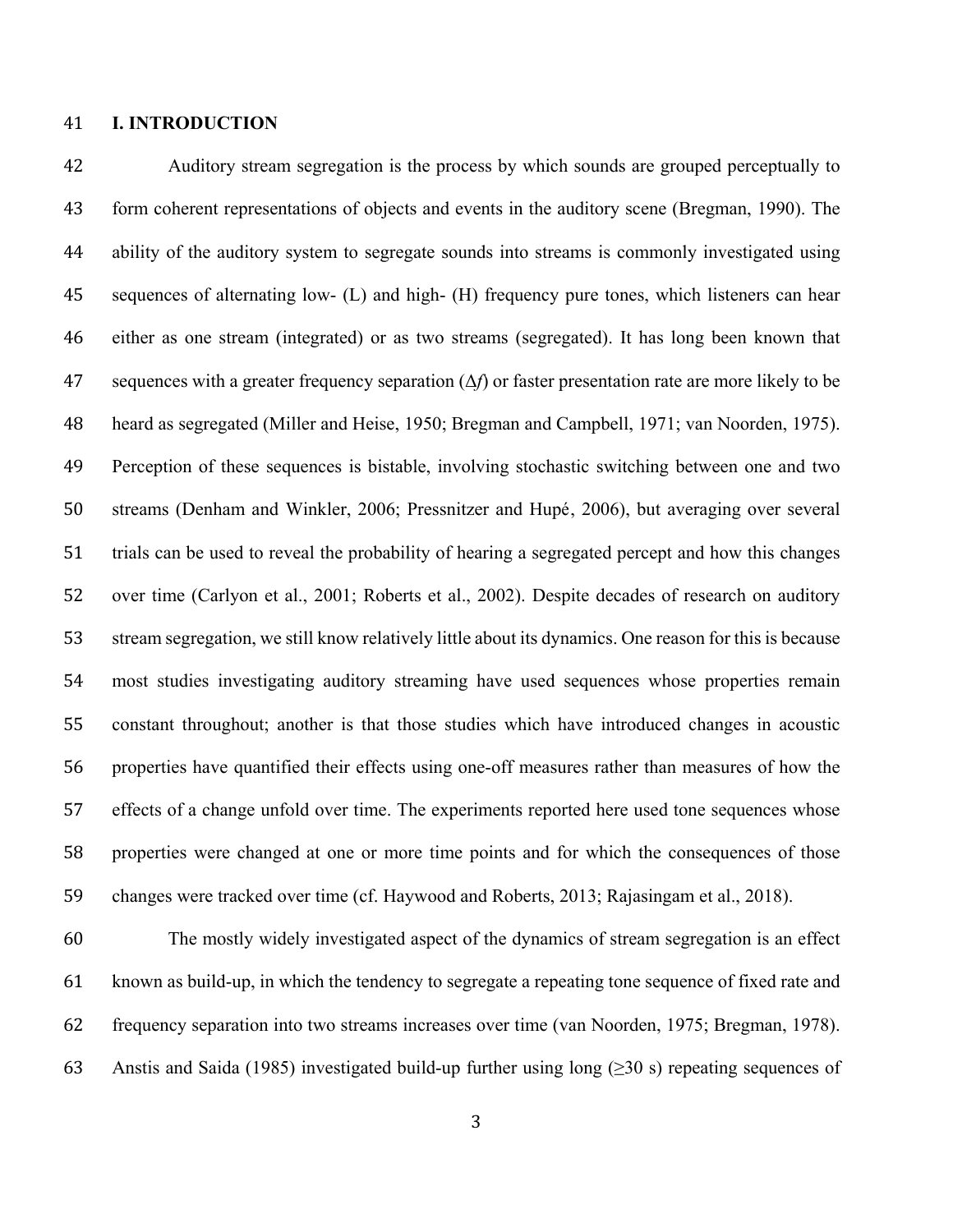alternating pure tones (LHLH…) and discovered that build-up has two distinct stages; there is a rapid increase in the tendency to hear two streams over the first 10 s followed by a slower rise thereafter. Once a tone sequence ends, or is interrupted with a silent gap, the accumulated build- up decays over a few seconds (Bregman, 1978; Beauvois and Meddis, 1997). A convenient way to explore how the perceptual organization of later sounds is influenced by earlier sounds involves a stimulus configuration in which standard test sequences (whose properties remain the same across conditions) are immediately preceded by various types of induction sequence (i.e., stimuli intended to cause prior build-up) or by none (control condition). Studies of this kind, or variants thereof, have shown that another way in which accumulated build-up can be reduced or lost is through a sudden change in the acoustic properties of the sequence, such as a change in frequency region (Anstis and Saida, 1985) or in lateralization or level (Rogers and Bregman, 1998). This loss may occur either because the accumulated build-up was specific to properties of the original sounds, and so fails to transfer to the new sounds, or because sudden change triggers an active resetting of build-up (Rogers and Bregman, 1998; Roberts et al., 2008).

 Distinguishing experimentally between failure to transfer and resetting as accounts of the loss of build-up following sudden change can be challenging, but the ability of a single deviant tone at the end of an induction sequence to decrease the impact of the inducer on segregation in the following test sequence suggests that there are at least some circumstances in which active resetting is involved (Haywood and Roberts, 2010, 2013). In practice, the loss of build-up arising from either cause is usually referred to as resetting. Unlike abrupt changes, gradual changes in acoustic properties of a tone sequence such as lateralization or level have little or no effect on streaming (Rogers and Bregman, 1998). Bregman (1978) proposed that build-up occurred because integration was the default percept for sound sequences and that segregation emerged over several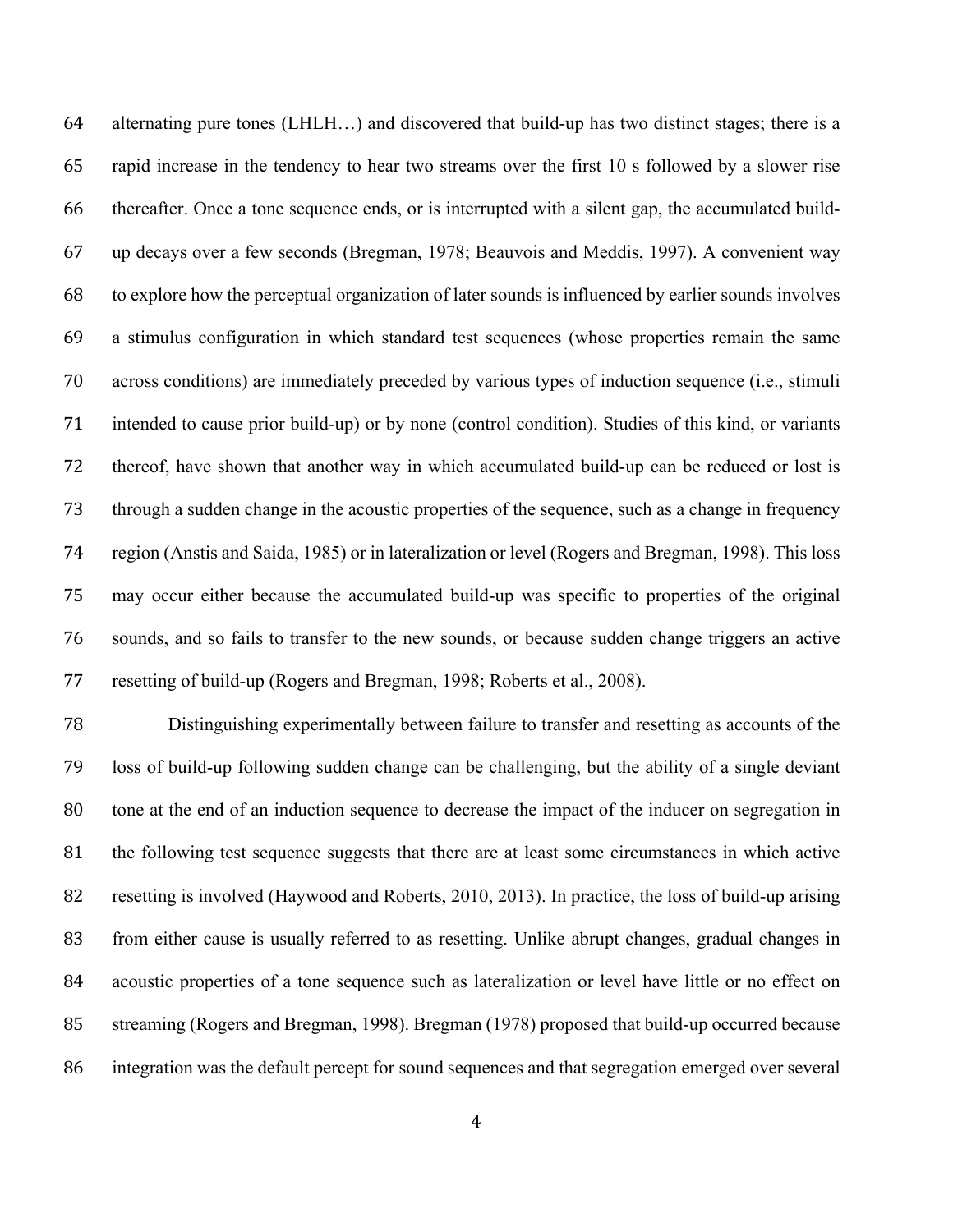seconds as a result of a conservative evidence-accumulation process indicating that more than one source was active. The slow time course of this process was seen as serving to stabilize perception, thereby preventing the auditory system from fluctuating rapidly between alternative interpretations. In this functional account, the loss of build-up arising from sudden change is interpreted as the resetting of this evidence-accumulation process because the change signals a new auditory scene. A related idea is that a sudden correlated change applied to both subsets of tones in an alternating sequence signals their common origin and so encourages their integration.

 Most streaming studies using induction sequences have focused primarily on exploring the strong segregation-promoting effect that occurs when an alternating-frequency (AF) test sequence is preceded by a constant-frequency induction sequence corresponding to one subset of the test- sequence tones (Rogers and Bregman, 1993; Roberts et al., 2008; Haywood and Roberts, 2010, 2013; Rajasingam et al., 2018). A notable exception is the study by Rogers and Bregman (1998) in which the induction and test sequences both involved frequency alternation. Their study included conditions exploring the effects of sudden changes in stimulus lateralization and level. Also relevant is the study by Anstis and Saida (1985) in which the effects of sudden changes in stimulus center frequency were explored using a variant of the induction-test configuration involving alternation between an inducer (there called an adapting sequence) and a test sequence. These studies, their findings, and limitations are considered in detail in Sec II and Sec III. They provide evidence that sudden changes in stimulus properties can lead not only to substantial loss of build-up previously accumulated but that in some cases the effects of change are directional, leading to asymmetries in listeners' responses to them.

 It is rare in everyday life to hear sequences of sounds whose properties are static; the auditory scene is usually constantly changing, sometimes gradually and sometimes suddenly. The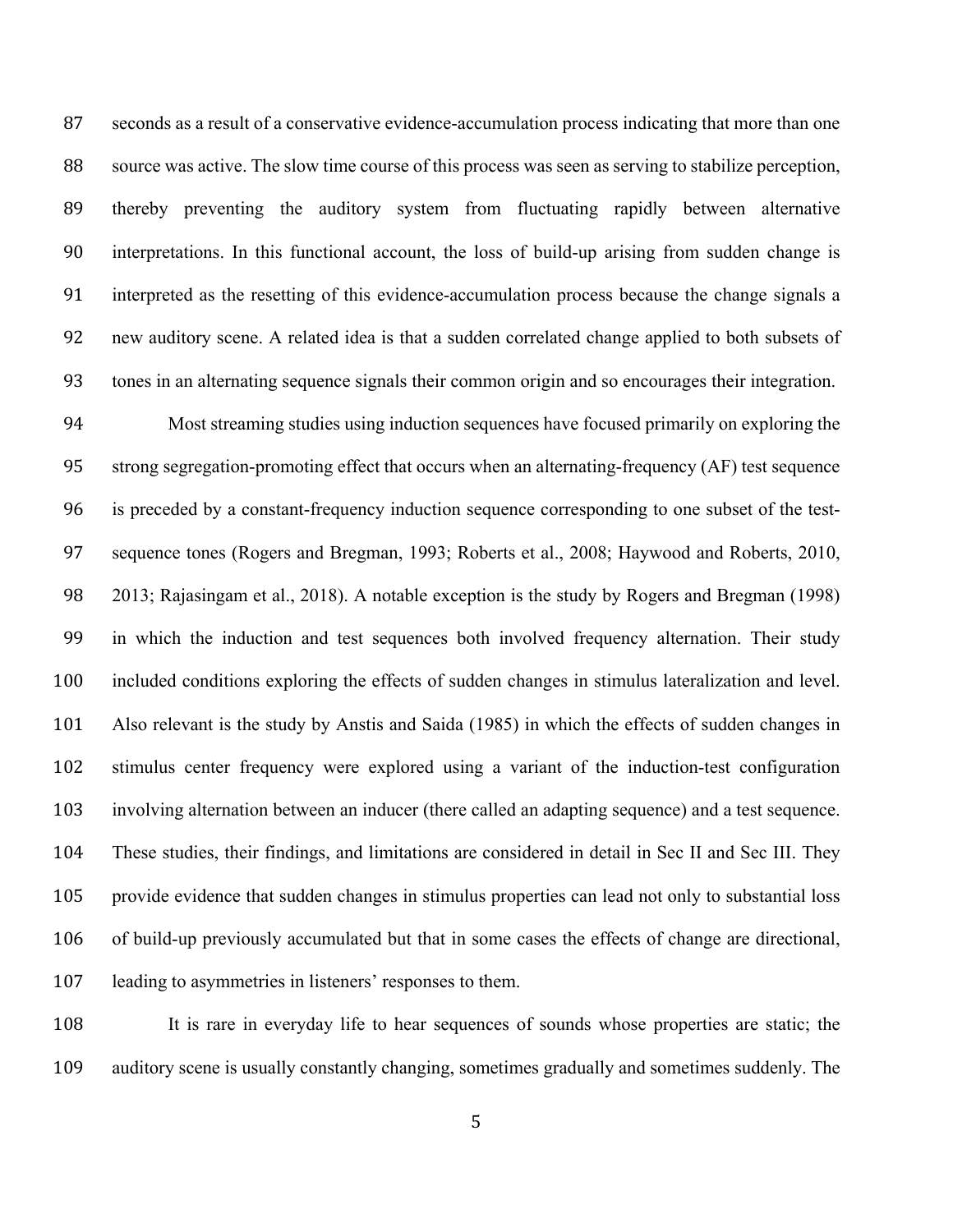aim of the current study was better characterization of the effects of acoustic change on the 111 dynamics of stream segregation. Three experiments are reported here; all used the LHL–LHL–... configuration first introduced by van Noorden (1975), where the dash represents a silence equal in duration to one of the tones. When this configuration is used, the one-stream percept is heard as a distinctive galloping rhythm, for which the pitch of the tones is heard to move from low to high and vice versa; this rhythm is lost when the L and H subsets segregate and are heard independently as higher and lower-pitched streams. This way of measuring streaming is sometimes referred to as 117 the "Horse or Morse" task (Cusack et al., 2004).

 To overcome the limitations of the one-off measures of streaming used in many previous studies, all three experiments involved continuous monitoring of the perceptual organization of the tone sequence throughout a trial, allowing the time course of any effects of an abrupt transition to be measured and compared, including with the time course of build-up at the start of the sequence. Experiments 1 and 2 extended earlier work on the effects of sudden changes in center frequency (Anstis and Saida, 1985) or in level (Rogers and Bregman, 1998), and also demonstrated that build- up was largely unaffected when the center frequency of a tone sequence changed smoothly and progressively rather than staying constant. Experiment 3 explored the effects on stream segregation of sudden changes in timbre with minimal excitation-pattern cues (Hartmann and Johnson, 1991); this was achieved using abrupt transitions between unmodulated and modulated tones or vice versa. Responses to these transitions showed even more marked asymmetries than those observed for level changes, indicating strong directional effects. This outcome represents a major challenge to Bregman's (1978) functional account of build-up and further indicates that neurophysiological models of build-up based on the slow accumulation of adaptation need to account for rapid direction-sensitive changes in that adaptation following sudden transitions in acoustic properties.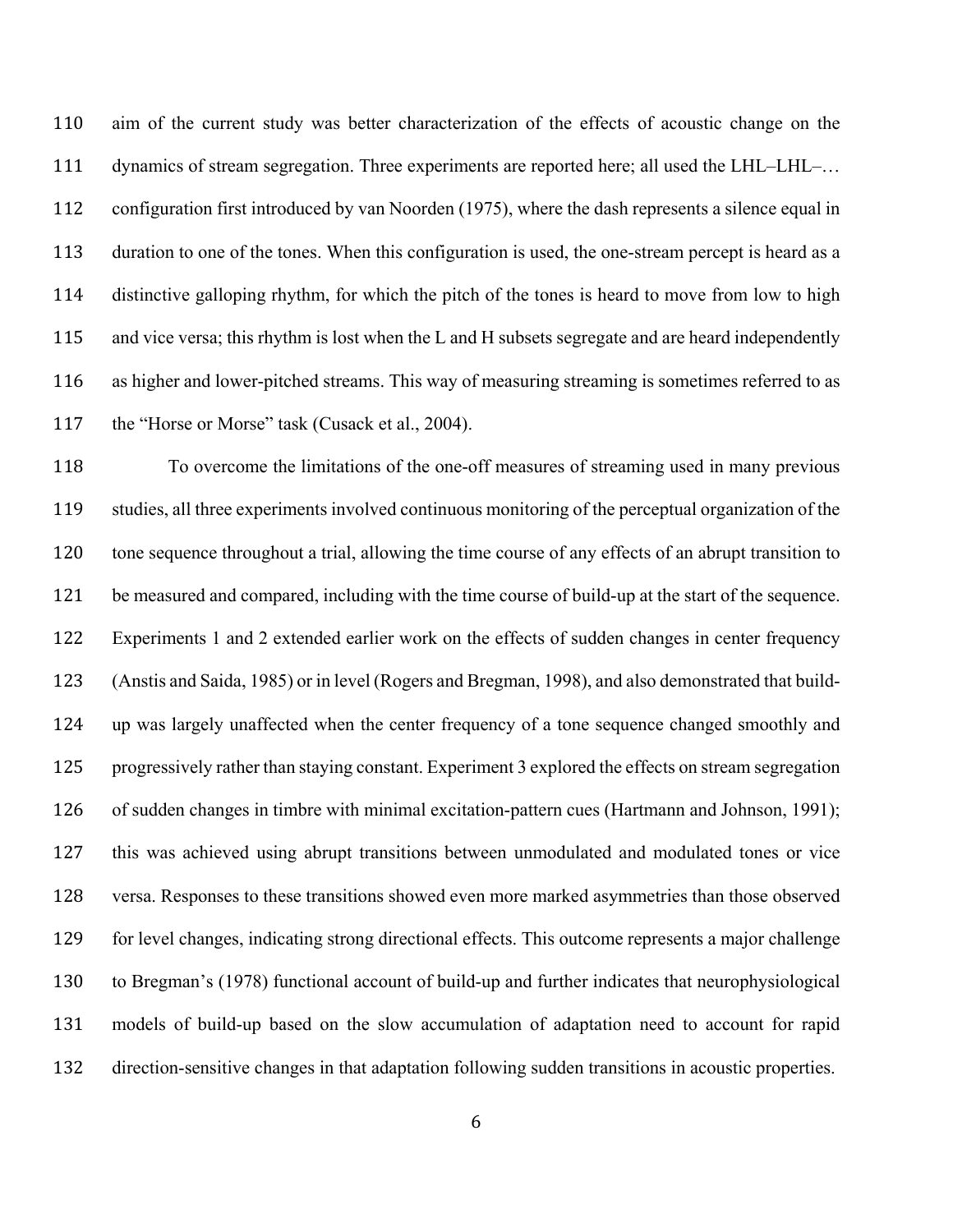# **II. EXPERIMENT 1**

 To our knowledge, the only experiment to explore parametrically the effect of changing the center frequency of an AF tone sequence on subsequent streaming is the fourth experiment reported by Anstis and Saida (1985). They presented a 4-s adapting sequence of tones (LHLH…) with fixed properties that alternated with a 1-s test sequence whose center frequency fell at one of 138 eleven values from the set  $\pm 12, 4, 3, 2, 1$ , and 0 semitones (ST) relative to the center frequency of the adapting sequence (1 kHz). Switches between the adapting and test stimuli were without silences and so occurred seamlessly. The adapting and test stimuli shared a fixed Δ*f* of 2 ST (i.e., 141 for the adapting stimulus, L tones = 944 Hz and H tones = 1060 Hz). The purpose of the adapting stimulus was to induce a build-up in the tendency to hear two streams; its presentation rate was 4 cycles/s, corresponding to a tone repetition time (TRT) of 125 ms. Listeners had control of the presentation rate of the test stimulus and their task was to adjust it as necessary to ensure that the test stimulus lay at the perceptual borderline between integration and segregation. This measure, known as the nulling rate because the adjustment was being made to offset the effect of build-up, was taken to be the mean of the adjustment settings over the final 30 s of the 90-s trial and so only one estimate was obtained per trial. Changes in nulling rate with center frequency of the test stimulus were used to plot a tuning curve for the effect of the adapting stimulus—the more build- up that transferred from the adapting stimulus to the test stimulus, the slower the nulling rate must be set for the test stimulus to track the perceptual borderline.

 The tuning curve obtained was relatively narrow, with a flat top and steep skirts; it was also positioned asymmetrically, centered on the +1-ST test stimulus. Build-up produced by the 154 adapting stimulus led to slower nulling rates for a test stimulus within  $\pm 1$  ST of the tuning 155 frequency (i.e.,  $0 - 2$  ST), but the effect of the adapting stimulus was largely extinguished when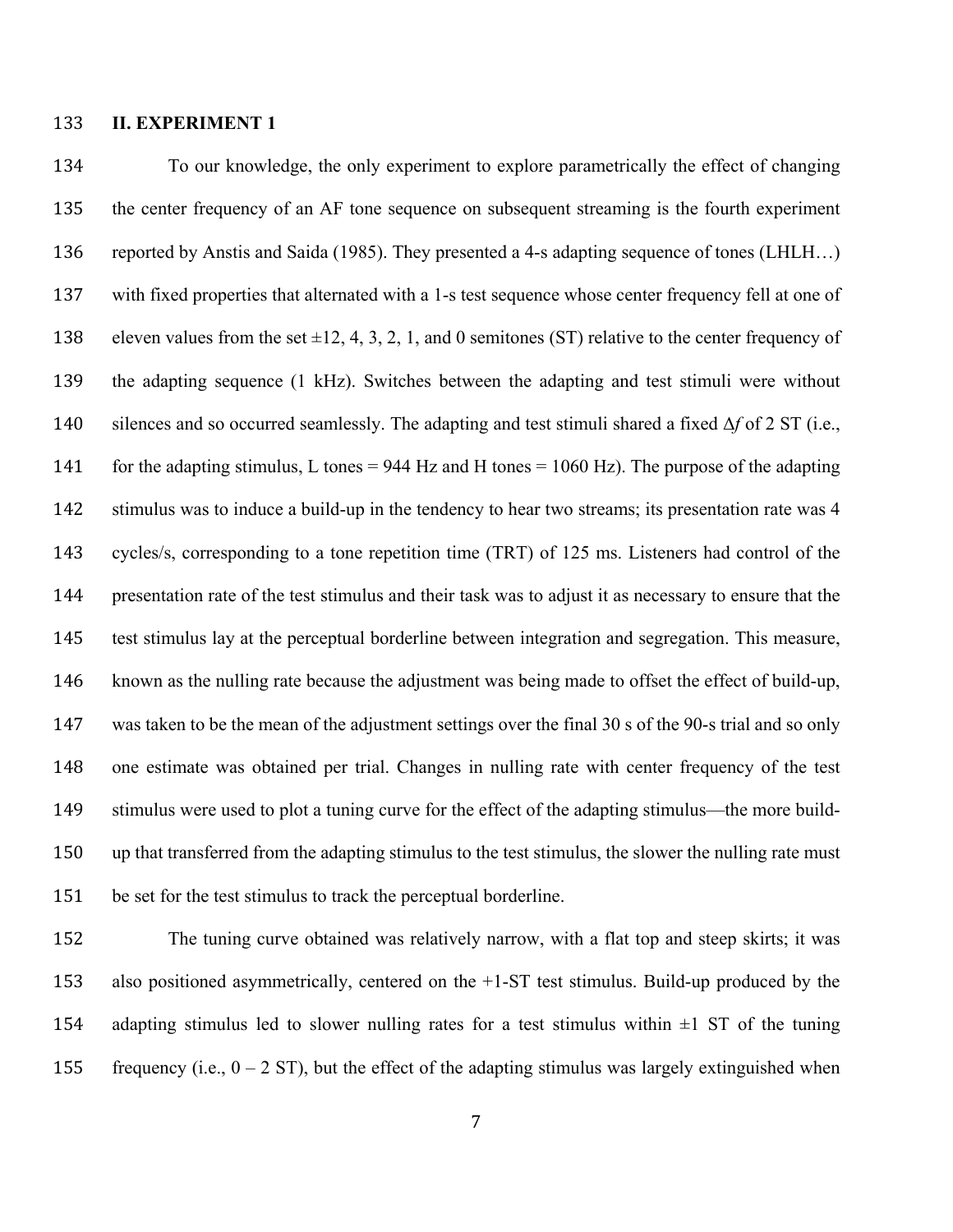156 the test stimulus was  $\pm 2$  ST or more away from the tuning frequency. This pattern suggests that build-up transfers better when the center frequency is shifted upwards than downwards. Anstis and Saida (1985) noted that the bandwidth of tuning was broadly comparable with that of the auditory critical band (Scharf, 1970) but they used only one adapting stimulus and so it is not known whether the bandwidth of tuning to the adapting stimulus is affected by Δ*f*. For example, increasing Δ*f* would lead to a greater overlap in frequency range between adapting and test stimuli for a given shift in center frequency. Furthermore, the combination of small Δ*f* (2 ST) and slow rate (TRT=125 ms) used limited considerably the extent of build-up during the adapting stimulus compared with that which would have been produced if larger values of Δ*f* and faster rates had been used (van Noorden, 1975). Anstis and Saida (1985) offered no explanation for the asymmetrical frequency tuning of build-up found in their study. The procedure they used did not allow investigation of the time course of the effect of frequency change on subsequent streaming.

 There is evidence that an induction sequence which changes gradually in lateralization or level towards that for a steady test sequence, giving a smooth transition between them, leads to a similar effect on the build-up of stream segregation as an induction sequence whose properties match those of the test sequence (Rogers and Bregman, 1998). However, to our knowledge, the effects of smooth and progressive change have not been explored in the context of frequency. Our pilot observations suggested that tone sequences whose triplet base frequency changed in this way were broadly as effective at inducing build-up as tone sequences with constant base frequency, despite the differences in peripheral channeling between the two types of stimulus. Furthermore, if confirmed, this outcome would pose a challenge to neurophysiological models in which build- up in the tendency to hear two streams is a result of multi-second adaptation caused by repeated stimulation of central auditory neurons with the same best frequency (e.g., Micheyl et al., 2005).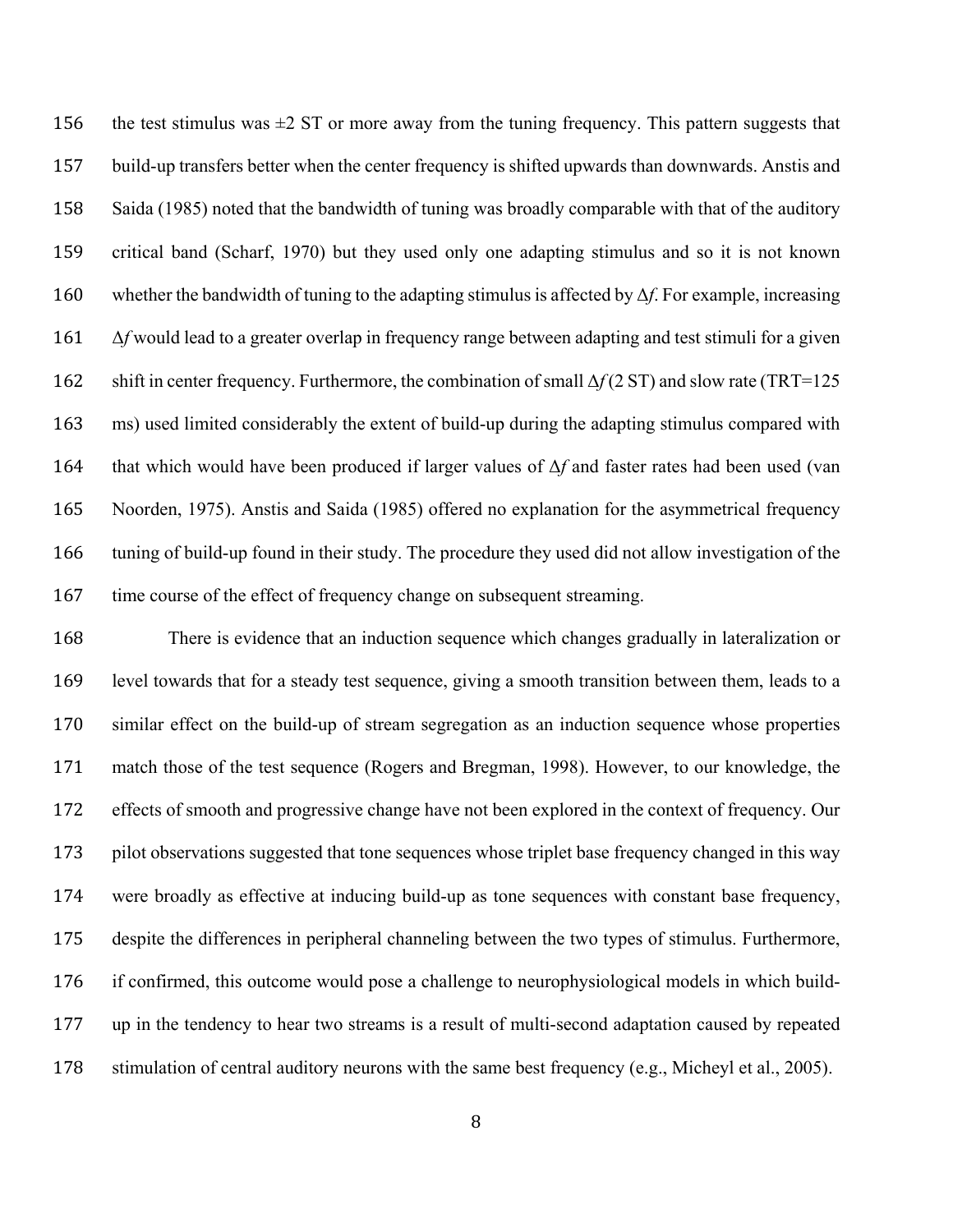The first experiment reported here investigated the effect of introducing a single sudden change (transition) in base frequency (corresponding to a distinct change in pitch range) in the middle of a long test sequence. The magnitude and direction of this change was varied; Δ*f* for the test sequence was also varied. The abrupt transition was presented in the context of on-going small but progressive changes throughout the rest of the sequence (0.5 ST between adjacent triplets), a value which fell within the narrow adapting region identified by Anstis and Saida (1985). Gradual changes of this kind, at least in level or lateralization, are known to have relatively little impact on the subsequent likelihood of reporting stream segregation (Rogers and Bregman, 1998).

**A. Method**

## *1. Listeners*

 Listeners were recruited mainly from the student population at Aston University, gave informed consent, and received either course credit or payment for taking part. They were first tested using a screening audiometer (Interacoustics AS208, Assens, Denmark) to ensure that their audiometric thresholds at 0.5, 1, 2, and 4 kHz did not exceed 20 dB hearing level. All listeners who passed this screening took part in a training session designed to familiarize them with the task and stimuli before proceeding to the main session; exclusion criteria were predefined in relation to a listener's profile of responses in the reference conditions (see Sec IIA3). Twelve listeners (6 196 males) successfully completed the experiment (mean age  $= 25.3$  years, range  $= 21.8 - 29.3$ ). This research was approved by the Aston University Ethics Committee.

*2. Stimuli and conditions*

 The test sequence was 20 s long and comprised 50 LHL– triplets. Each tone was 100-ms long (including 10-ms raised-cosine ramps). The silence at the end of each triplet was also 100 ms long, giving an onset-to-onset duration between triplets of 400 ms. This rate of presentation is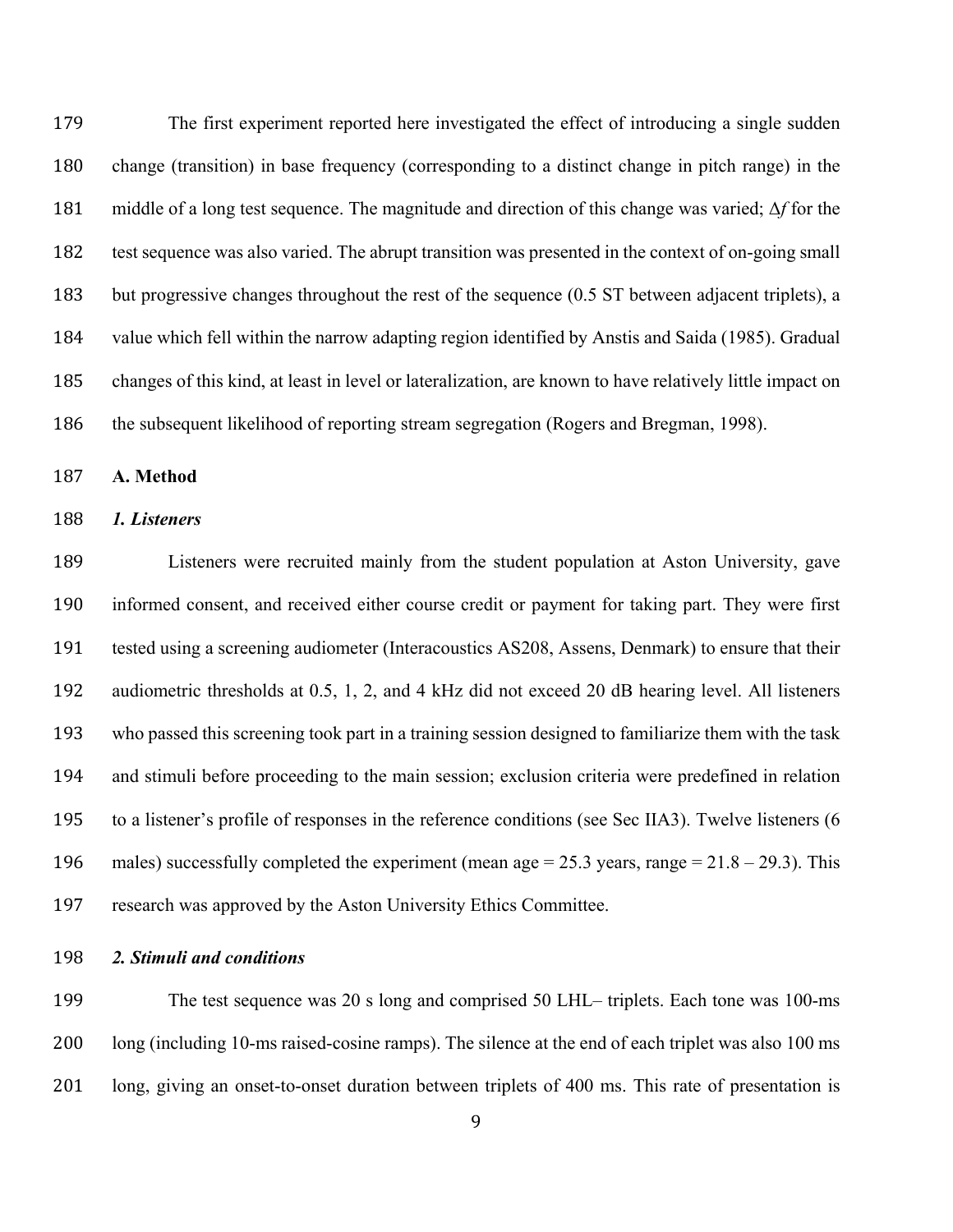known to facilitate streaming based on frequency separation (e.g., Bregman and Campbell, 1971; van Noorden, 1975). The base frequency of each triplet—defined as the frequency of its constituent L tones—was constant in some conditions but varied in others and ranged from a maximum of 1 kHz to a minimum of 0.5 kHz. The frequency of the H tones was set relative to the L tones according to the desired low-high frequency difference for the test sequence (∆*f*), which was 4, 6, or 8 ST. For example, when the base frequency was 1000 Hz, the frequency of the H tones for these values of ∆*f* was 1260, 1414, and 1587 Hz, respectively. The range of frequency separations used was chosen to reduce ceiling and floor effects, and to provide information on any interactions 210 that might occur between frequency separation and condition. All tones were presented at 73 dB sound pressure level (SPL).

 There were ten conditions, for which the base frequency of the triplets was manipulated. A schematic depicting the test sequences is shown in Fig. 1; the left, middle, and right panels 214 illustrate conditions C1-C4, C5-C7, and C8-C10, respectively. In C1 and C2, the base frequency was constant at 1 kHz and 0.5 kHz, respectively. In C3 and C4, the base frequency changed by 0.5 ST/triplet and followed either a linear rise-fall (C3) or fall-rise (C4) trajectory moving gradually 217 between the minimum and maximum base frequencies<sup>1</sup>. In C5-C7, the base frequency followed the same rising path as C3 for the first half of the sequence to reach 1 kHz but at 10 s (triplet 26) there was an *abrupt fall* in base frequency of 3 ST (C5), 6 ST (C6), or 12 ST (C7); thereafter, a rising trajectory was resumed unless and until the maximum was reached, after which the falling 221 path was followed. In C8-C10, the base frequency followed the same falling path as C4 for the first half of the sequence to reach 0.5 kHz, but at 10 s there was an *abrupt rise* in base frequency of 3 ST (C8), 6 ST (C9), or 12 ST (C10); thereafter, a falling trajectory was resumed unless and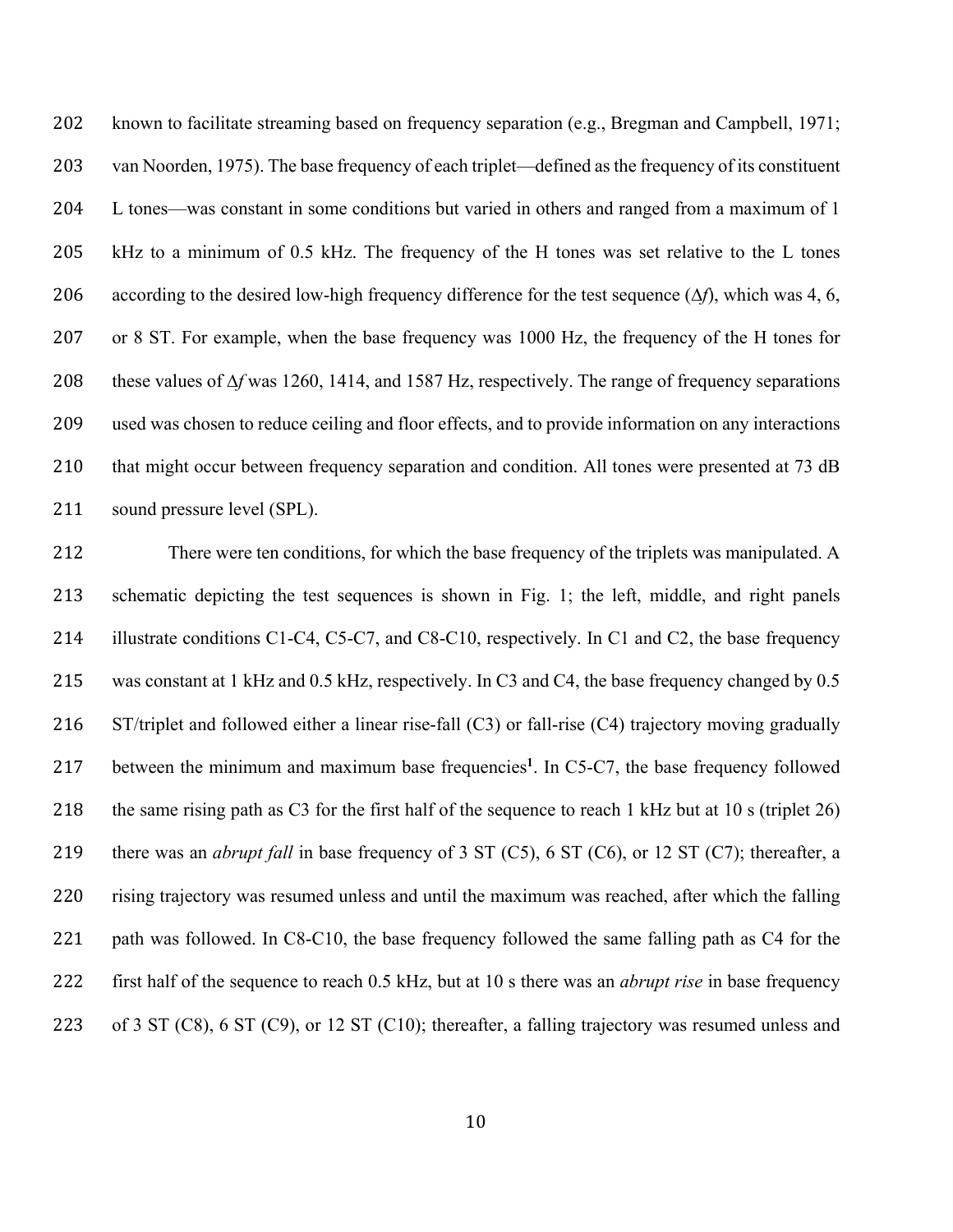until the minimum was reached, after which the rising path was followed. All other properties of the test sequences remained the same across conditions.

 All stimuli were synthesized at a sampling rate of 20 kHz using MITSYN (Henke, 2005). They were played back at 16-bit resolution over Sennheiser HD 480-13II earphones (Hannover, Germany) via a Sound Blaster X-Fi HD sound card (Creative Technology Ltd., Singapore), programmable attenuators (Tucker-Davis Technologies, TDT PA5, Alachua, FL), and a headphone buffer (TDT HB7). Output levels were calibrated using a sound-level meter (Brüel and Kjaer, type 2209, Nærum, Denmark) coupled to the earphones by an artificial ear (type 4153). Diotic presentation was used throughout.



FIG. 1. Stimuli for experiment 1—schematic illustrating the conditions used (C1-C10). The left panel shows the base-frequency contours (i.e., L-tone frequencies) for the test sequences used in the constant (C1-C2), gradual rise/fall (C3), and gradual fall/rise (C4) conditions; each symbol (circle or square) represents one LHL– triplet. The middle panel shows the basefrequency contours for the conditions involving a slow rise over the first 10 s followed by an abrupt fall of 3, 6, or 12 ST (C5-C7). The right panel shows the base-frequency contours for the conditions involving a slow fall over the first 10 s followed by an abrupt rise of 3, 6, or 12 ST (C8-C10).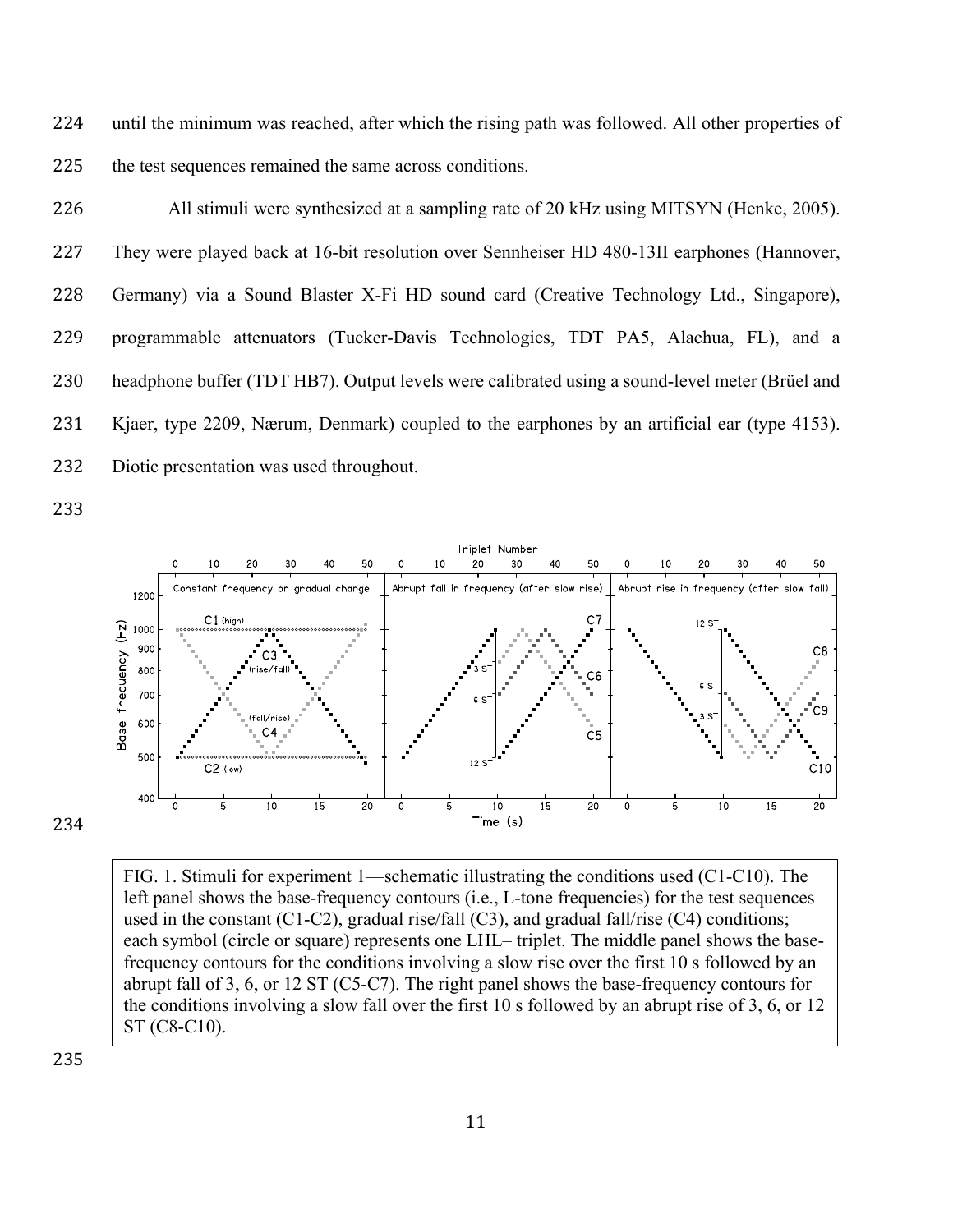# *3. Procedure*

 Listeners completed the experiment in a single-walled sound-attenuating chamber (Industrial Acoustics 401A, Winchester, UK) housed within a quiet room. They were free to take breaks between trials whenever they wished. After reading the instructions, listeners completed one training block of trials identical to those used in the main experiment (see below); a second training block was offered but rarely required. During the training and main experiment, stimuli were presented in a newly randomized order in each block for each listener. Completing all stages 243 (audiometry, training, and main experiment) usually took  $\sim$ 3 hours, divided into two separate sessions. The experiment was run using a program written in Visual Basic (Visual Studio, 2010, ver. 10.0); the program read from the hardware clock to record key-press timings.

 Each trial was initiated 1 s after the listener pressed "Enter" on the computer keyboard. Listeners were instructed to monitor the test sequence continuously throughout; they were asked to indicate as soon as possible whether they were hearing integration (one stream) or segregation (two streams) by pressing either the "A" or "L" keys, respectively. Thereafter, listeners were asked to press the appropriate key every time their perception of the test sequence changed. They were asked to avoid listening actively for either integration or segregation, but simply to report which of the two percepts they heard at that moment; on occasions when the percept was ambiguous, listeners were asked to report the more dominant (cf. Haywood and Roberts, 2013; Rajasingam et al., 2018). At the end of each trial, there was a 5-s pause before listeners could initiate the next 255 trial. Combined with the trial-initiation delay (1 s), this ensured a minimum silent gap of 6 s during which any prior build-up would decay before the onset of the next trial.

 Each combination of condition (10 levels) and *∆f* (3 levels) was presented ten times in the main experiment, once in each block, giving 300 trials. Using three different *∆f* values also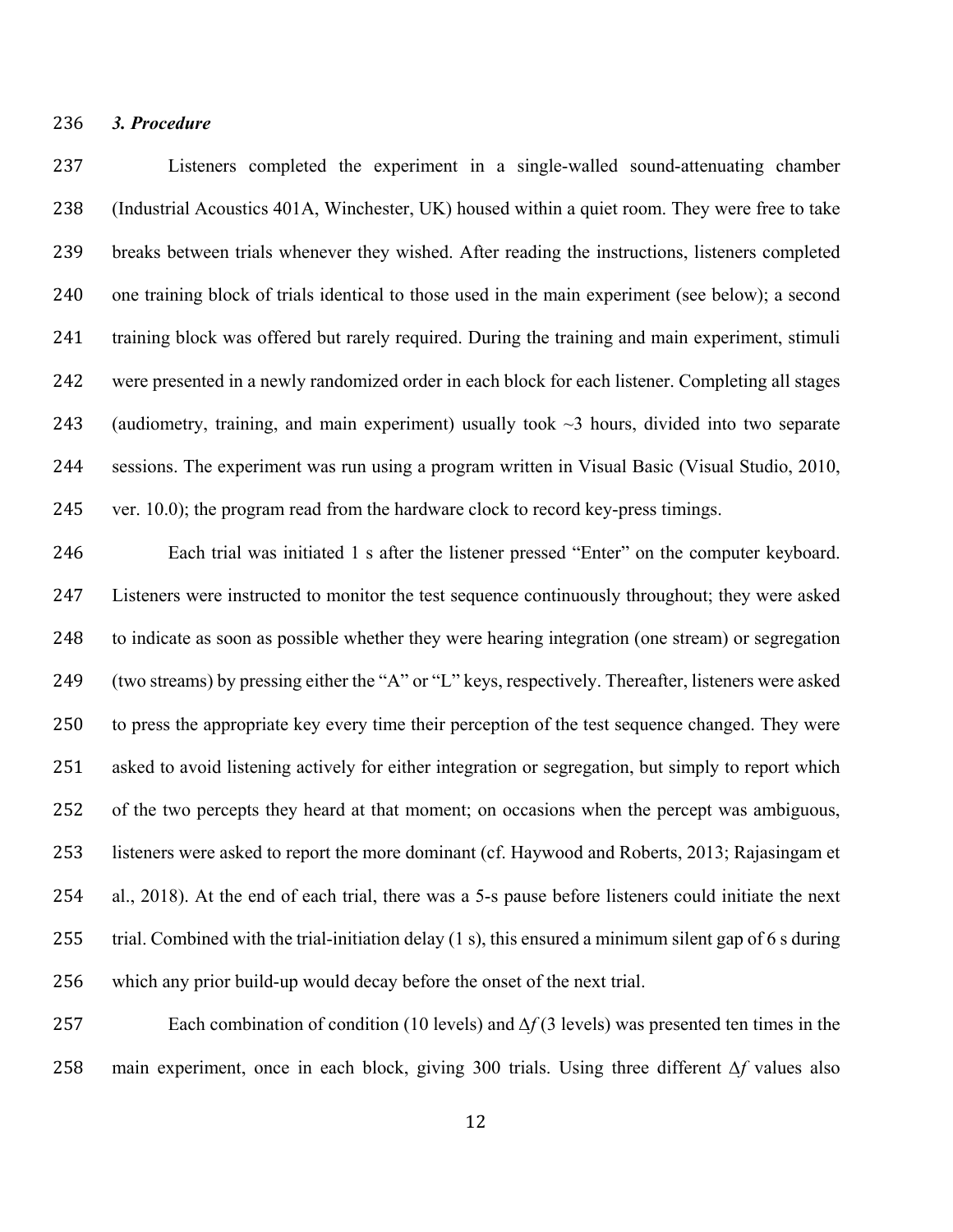provided a useful means of predefining criteria for excluding data. It is well established in the literature that, for a given rate of presentation, an increase in the frequency separation between subsets of pure tones increases the tendency to hear two streams (Miller and Heise, 1950; van Noorden, 1975; Anstis and Saida, 1985). Therefore, for a listener's data to be included, the mean overall extent of segregation for the conditions using steady sequences (C1 and C2) had to rise when *∆f* was increased from 4 ST to 6 ST and rise again when *∆f* was increased from 6 ST to 8 ST. No listeners were replaced in this experiment.

#### *4. Data analysis and availability*

 Response data from each trial were divided into twenty 1-s-long time bins (i.e., 0-1 s, 1-2 s, …, 19-20 s). For each time bin, the percentage of time for which the listener reported the test sequence as segregated was computed from the timings of individual key presses. This value was recorded only if the listener's first response had occurred before the current time bin or within the first 0.5 s of that time bin. Owing to the small number of trials meeting this criterion for the 0-1 s time bin, responses made during that interval were used only in the context of calculations involving subsequent time bins; the 0-1 s time bin was excluded from all further analysis and graphical representation (cf. Haywood and Roberts, 2013; Rajasingam et al., 2018).

 For each listener, the data for each time bin were averaged across trial blocks separately for each combination of condition and *∆f*. Each mean was computed only from those trials for which that time bin met the acceptance criterion described above. On occasions when one of these 278 means was missing for a particular listener (13 cases, corresponding to  $\sim 0.2\%$  of the data and all occurring within the first few time bins), mean imputation was used to replace the missing value with the mean of the corresponding values obtained from the other listeners. Finally, the data were averaged across listeners, for each combination of condition and *∆f*, to yield the overall mean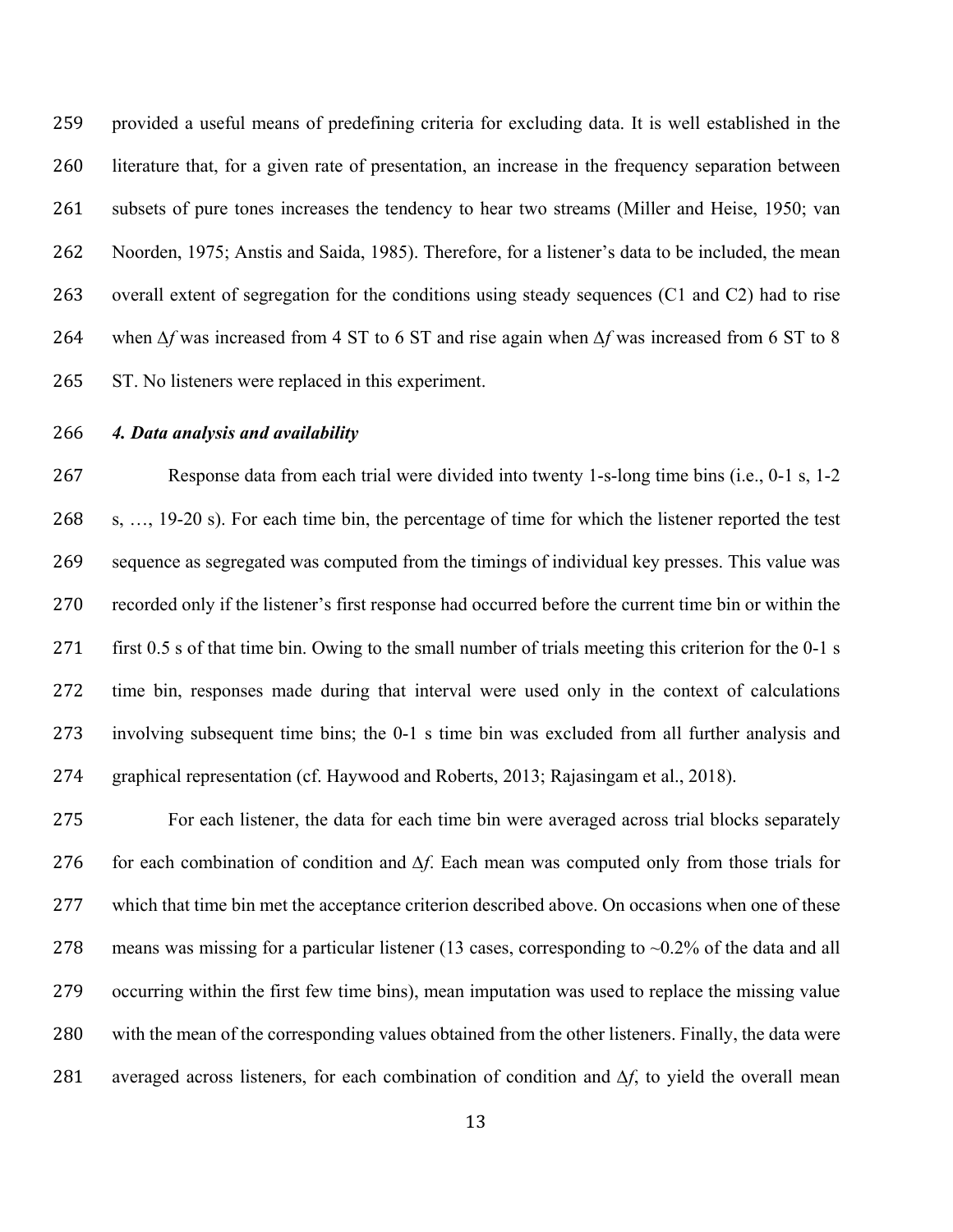percentage of time for which the test sequence was heard as segregated for each successive time bin. This measure of the average time course of stream segregation over the test sequence is used 284 to display the results. Note that the standard errors were computed using the individual means only from those listeners for whom an experimental estimate was obtained.

 The effects of base frequency *per se* and of smooth, progressive changes in base frequency were explored by comparing the extent of stream segregation across the constant and gradual- change conditions for the full duration of the tone sequences used (in 1-s time bins, excluding 0-1 s). The effect of an abrupt transition in base frequency at 10 s in a given condition was explored by comparing the extent of stream segregation following the transition with that for appropriate comparator conditions during the same time interval. The reference comparison was with the test sequence that followed the same base-frequency contour up to 10 s but which then changed direction without discontinuity; other comparisons were between abrupt transitions of different magnitude or direction. These comparisons were made using a single, longer, time interval that focused on the period of peak response to the transition. This time interval was 4.0 s long and 296 began 1.2 s (3 triplets) after the transition<sup>2</sup>, to allow sufficient time for the effect of the change to be reflected in listeners' responses. It was long enough to encompass fully the peak response to the transition and was chosen to correspond to the remaining time available between transitions in subsequent experiments, which included conditions with transitions every 5.2 s.

 All statistical analyses reported here were computed using R 3.6.3 (R Core Team, 2020) and the ez analysis package (Lawrence, 2016). The time-series data obtained from the calculations described above were analyzed using repeated-measures analysis of variance (ANOVA); the 303 measure of effect size reported here is partial eta squared  $(\eta^2 p)$ . Comparisons among conditions with constant or gradually changing base frequency were conducted using three factors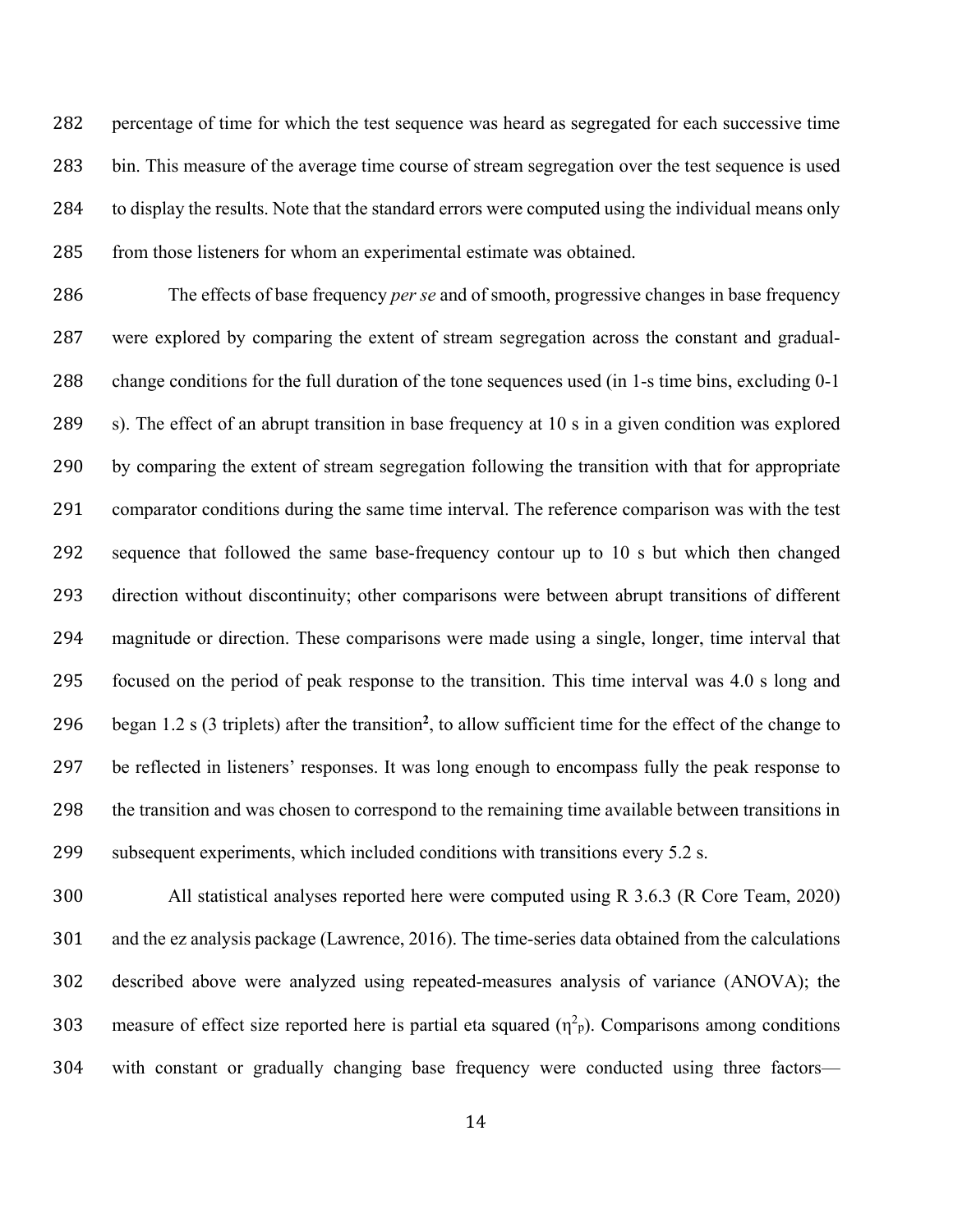frequency separation between test-sequence tones (*∆f*), condition (C), and time interval (T, with levels corresponding to time bins 1-2 s to 19-20 s). Comparisons exploring the effects of abrupt transitions were based on the single time interval described above and so were conducted using two factors (*∆f* and C). Pairwise comparisons (two tailed) were conducted using the restricted least-significant-difference test (Snedecor and Cochran, 1967; Keppel and Wickens, 2004). The research data underlying this publication are available on-line from a repository hosted by Aston 311 University<sup>3</sup>.

# **B. Results and discussion**

 The results averaged across listeners are shown in Fig. 2. The upper panels display the results for the conditions in which the base frequency of the test sequence was either constant or gradually changing; the middle and lower panels display the results for the conditions in which there was an abrupt fall or rise in base frequency, respectively, 10 s after the sequence began. To facilitate comparisons, the middle and lower panels also reproduce the results for the gradual- change reference conditions (C3 for the abrupt-fall cases and C4 for the abrupt-rise cases). These results are considered in turn.

 Although there is a suggestion in the mean data that slightly greater segregation is associated with the lower base frequency for the constant conditions, and with the gradual-change conditions relative to the constant conditions, this was not borne out by the analysis. An ANOVA exploring the effects of the constant and gradual-change conditions is presented in Table I (data for the series of 1-s time bins). Two of the three factors influenced streaming as main effects— 325 segregation was greater for larger frequency separations (means:  $4 \text{ ST} = 45.6\%, 6 \text{ ST} = 60.9\%,$ 326 and 8 ST = 72.6%; p<0.001) and tended to increase over time (p<0.001)—but there was no main effect of condition (p=0.378) and none of the interaction terms were significant. The absence of a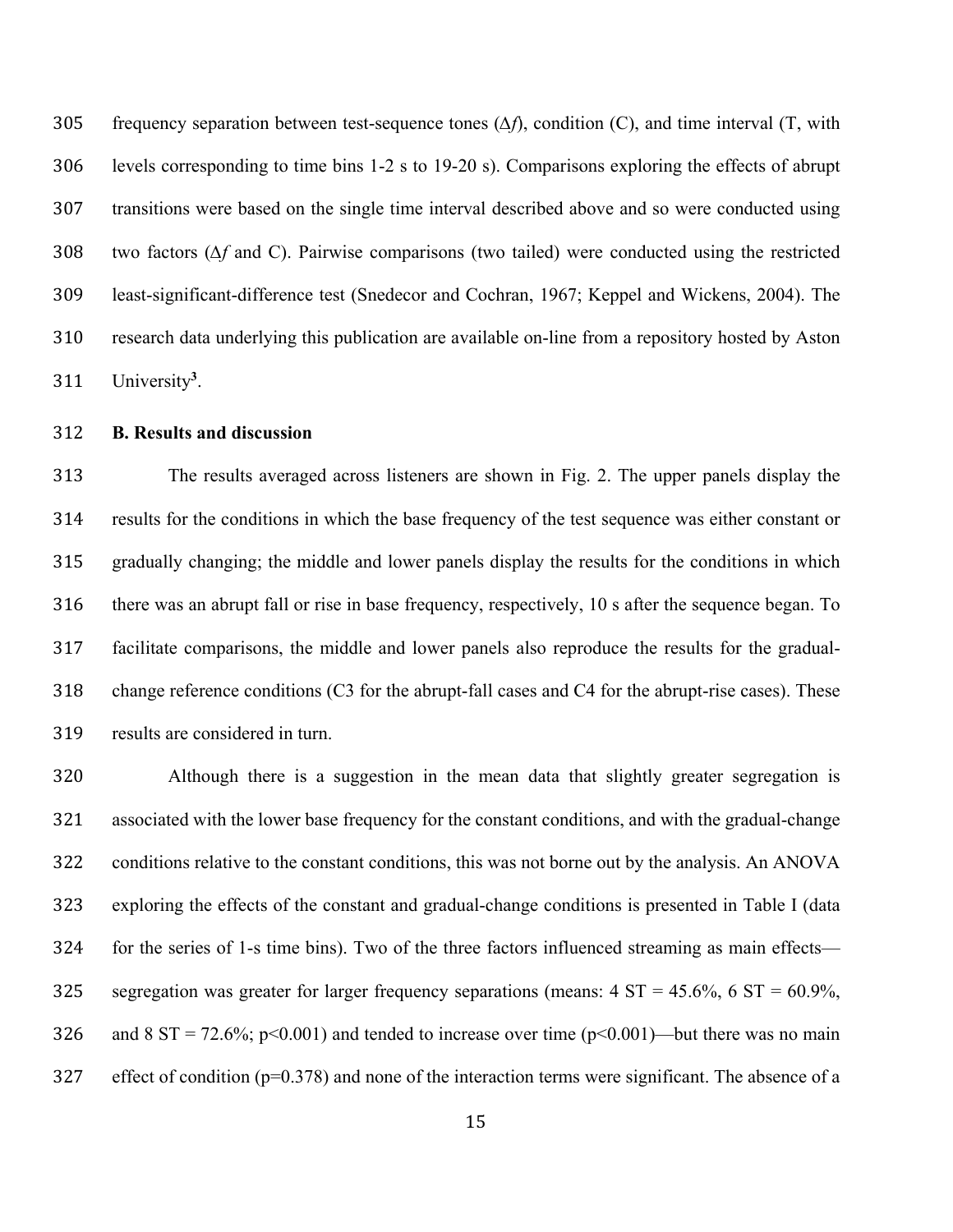main effect of condition remained even if the time bins included in the analysis were restricted to the fast phase of build-up (1-2 s to 10-11 s; p=0.124). No difference was anticipated between the two base frequencies (0.5 kHz and 1 kHz) because both fell within the frequency range for which the ratio *∆f* over base frequency at the border between one- and two-stream percepts is roughly constant (Miller and Heise, 1950). All conditions elicited broadly similar patterns of build-up—an 333 initial phase (up to  $\sim$ 10-12 s) that was relatively fast followed by a slower phase (Anstis and Saida, 1985; Haywood and Roberts, 2013; Rajasingam et al., 2018). In general, an increase in *∆f* tended to increase both the rate and final extent of build-up.

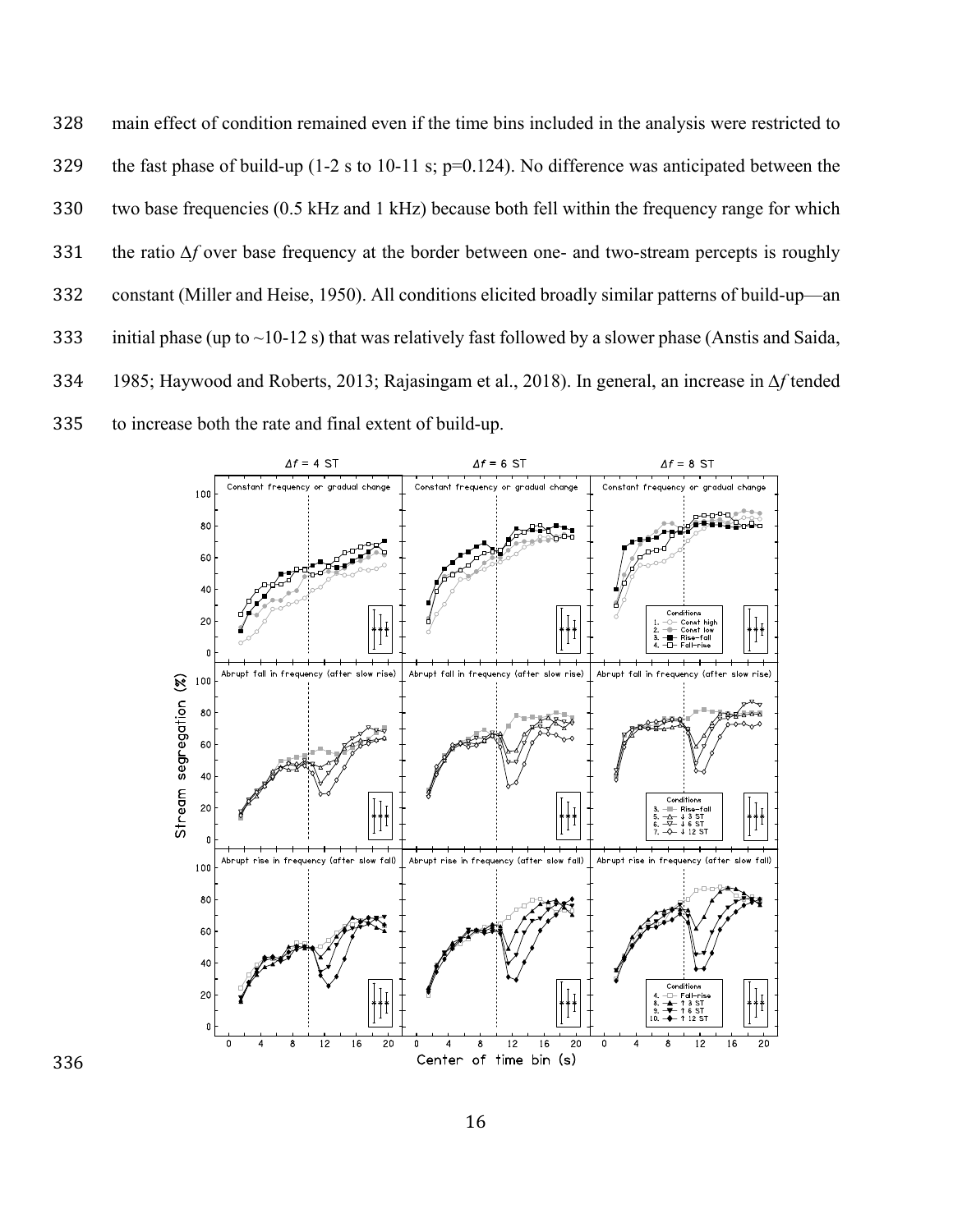FIG. 2. Results for experiment 1—effects of base-frequency condition (1-10, see insets in right panels) and test-sequence frequency separation (Δ*f*) on the extent and time course of reported stream segregation (n=12). Responses for each trial were divided into 1-s time bins, for which the results were averaged across repetitions of the same type, and finally across listeners. Data for the first time bin (0-1 s) were excluded owing to the limited number of responses made during this interval (see main text). Note that the time shown on the abscissa indicates the center of the corresponding time bin. Results for each frequency separation (4, 6, and 8 ST) are displayed in separate panels from left to right. Results for the constant frequency or gradual change conditions (C1-C4), conditions involving an abrupt fall in frequency after a slow rise (C5-C7), and conditions involving an abrupt rise in frequency after a slow fall (C8-C10) are shown in the upper, middle, and lower panels, respectively. For ease of comparison, the results for the appropriate reference conditions (see upper panels) are reproduced in gray in the middle and lower panels. For clarity, the means displayed are not accompanied by individual error bars. Instead, each panel includes an inset showing summary information on the inter-subject standard errors obtained for each time bin in each condition  $(\text{left} = \text{largest value}, \text{center} = \text{mean value across all time bins and conditions}, \text{right} = \text{smallest}$ value).

 Given that all tone sequences involving gradual change used a progressive shift in triplet base frequency of 0.5 ST every 0.4 s, spanning a full octave over the first 10 s, the occurrence of a similar pattern of results for the constant and gradual-change conditions indicates that the build- up of stream segregation for AF tone sequences does not depend on repeated stimulation of the same peripheral channels over several seconds. Furthermore, this finding suggests that the build- up of stream segregation does not require extended stimulation of populations of central auditory neurons with the same best frequency.

 Inspection of Fig. 2 indicates that an abrupt fall or rise in base frequency decreased subsequent stream segregation and that the extent of this grew progressively as the size of the transition increased. An ANOVA exploring the effects of abrupt changes in base frequency is presented in Table II (data from a single 4.0-s time bin starting 1.2 s after the transition). This analysis showed significant main effects of *∆f* (p<0.001) and transition size (S, p<0.001). Despite the suggestion in the mean data that the loss of segregation produced by an abrupt rise in frequency (lower panels) was greater than that produced by an abrupt fall (middle panels), there was neither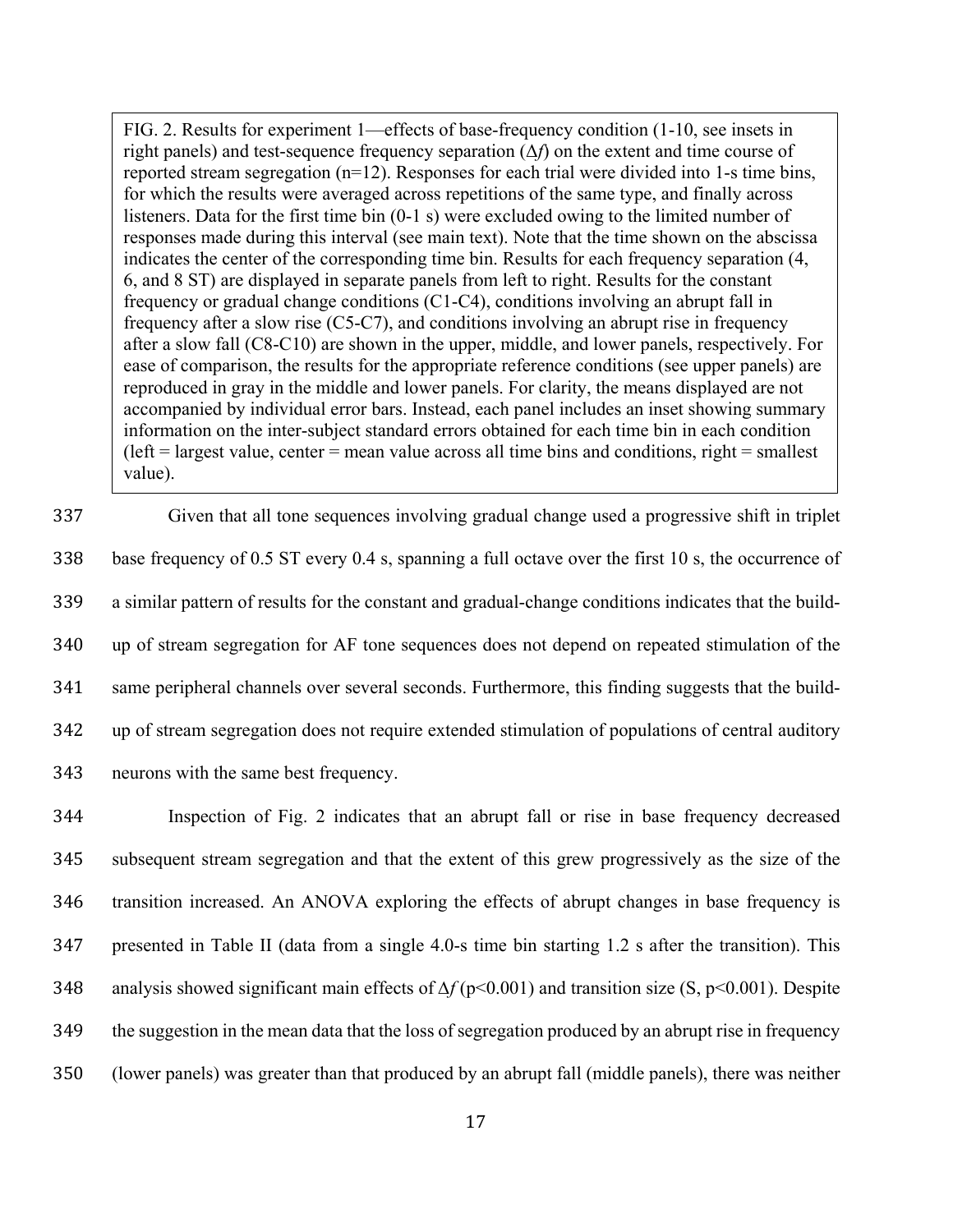351 a main effect of transition direction  $(D, p=0.812)$  nor a significant interaction involving it. Only one interaction was significant (∆*f* × S, p=0.046) and this probably arose because the 3-ST transitions had relatively little effect for the smallest ∆*f* used (4 ST).

 Given that there were no significant effects involving transition direction, we report here the mean change in segregation for each size of transition after averaging across direction and *∆f*. These values correspond to the difference in segregation in percentage points (% pts) produced by that transition over the 4.0-s time bin relative to its reference case over the same interval (C3 and C4 for falling and rising transitions, respectively). The mean changes in segregation for the 3-ST, 6-ST, and 12-ST transitions were -9.3% pts (p=0.002), -17.6% pts (p<0.001), and -29.9% pts 360 ( $p<0.001$ ), respectively; all other pairwise comparisons were also significant (range:  $p=0.004-$  p<0.001).] Although the loss of segregation associated with the 6-ST and 12-ST abrupt rises was nominally a third larger (in % pts) than for their falling counterparts, these differences disappear if the losses are interpreted in proportion to the extent of build-up taking place over 10 s for the relevant gradual-change reference conditions. Notably, either a sudden rise or fall leads to a near- complete loss of build-up for 12-ST transitions. Overall, there is no evidence to suggest an asymmetrical effect of transition direction on streaming. In all cases, Fig. 2 shows that the impact 367 of the transition on streaming was greatest after  $\sim$ 2-3 s and thereafter the extent of segregation began to grow again. The time course of this recovery from resetting was similar to that of the original phase of build-up, eventually slowing as listeners' responses began to converge with those for the corresponding reference cases. By the end of the sequence, segregation had mostly or completely returned to where it would have been without the sudden transition.

 The results of this experiment differ in important ways from those of its counterpart reported by Anstis and Saida (1985). Their results indicated a narrow adapting region (~2 ST wide)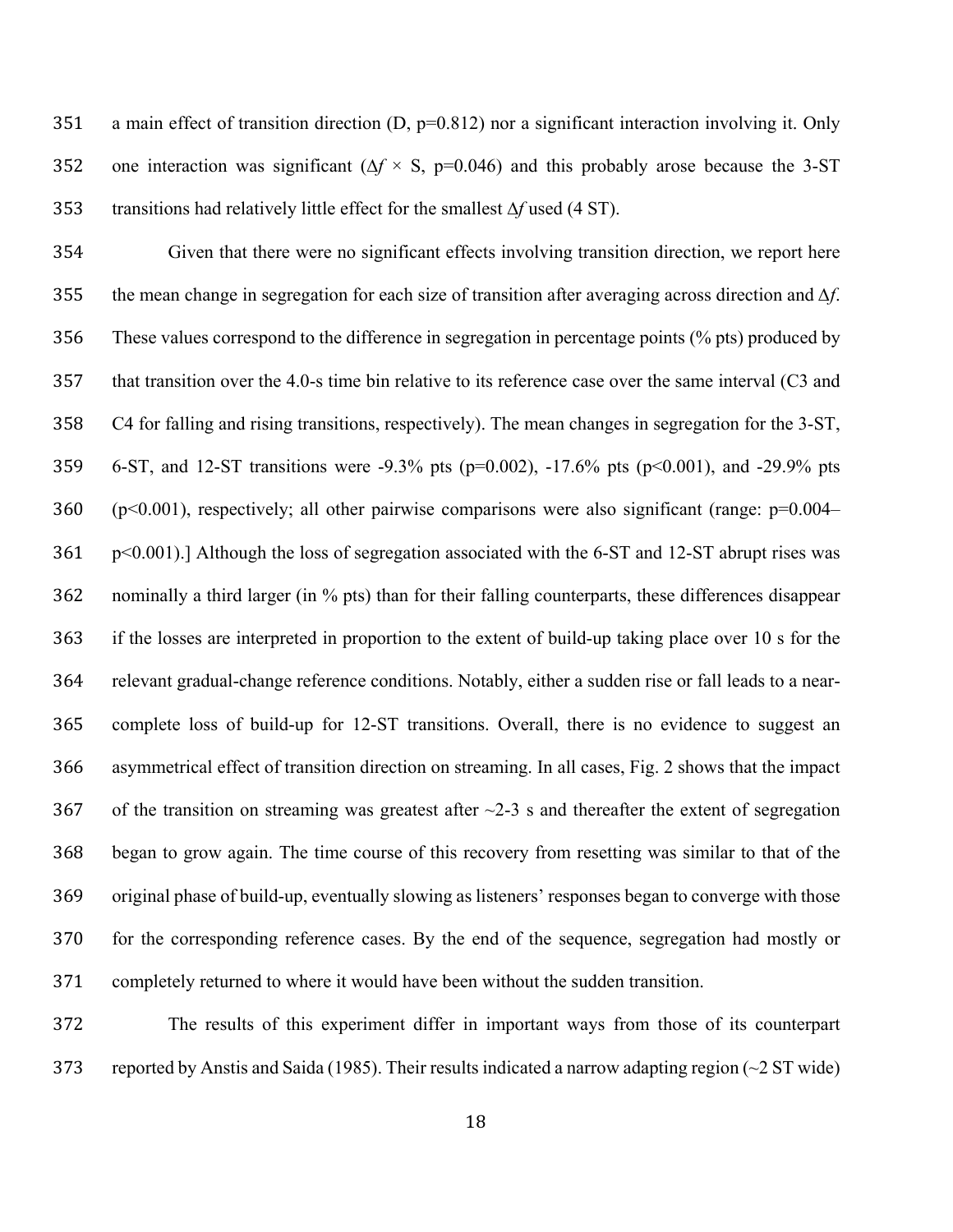374 that was tuned asymmetrically  $(\sim]$  ST above adapting-stimulus center frequency) and outside which no transfer of build-up occurred. In contrast, our results indicate a much broader tuning of the adapting region with shallower skirts—the resetting effect of a sudden change of 3 ST was significant but partial and a change as large as 12 ST was required to cause a near-complete loss of segregation. There was also no evidence of an effect of transition direction like that observed by Anstis and Saida (1985). These outcomes suggest that the results of their study were strongly influenced by one or more of the design factors considered above, which included the shorter interval over which build-up could occur (4 s), the nulling procedure involving rate adjustment, and the use of only a single small *∆f* (2 ST) and relatively long TRT (125 ms). Alternatively, or in addition, it cannot be ruled out that our use of a gradually-changing adapting stimulus rather than a constant one may have increased tolerance for a change in base frequency, widening the apparent tuning. For example, in terms of Bregman's (1978) evidence-accumulation hypothesis of build- up, perhaps a larger sudden change is necessary against a background of gradual change before a new auditory scene is assumed and the evidence accumulation process is restarted.

# **III. EXPERIMENT 2**

 Rogers and Bregman (1998) explored the effects on subsequent streaming of gradual and abrupt changes in stimulus lateralization—based on interaural time difference (ITD) cues, interaural level difference (ILD) cues, and loudspeaker position—or in overall stimulus level. They used an induction sequence (4.8 s) followed by a short test sequence (1.2 s); both tone sequences were configured in the form HLH–HLH–…. Listeners were asked to provide a one-off judgment of the extent of stream segregation at the end of the stimulus using a rating scale (1-8, where 1 corresponded to fully segregated and 8 to fully integrated). On the first trial of each condition, the listener heard sequences with a 9-ST separation. On the basis of the response to a given trial, Δ*f*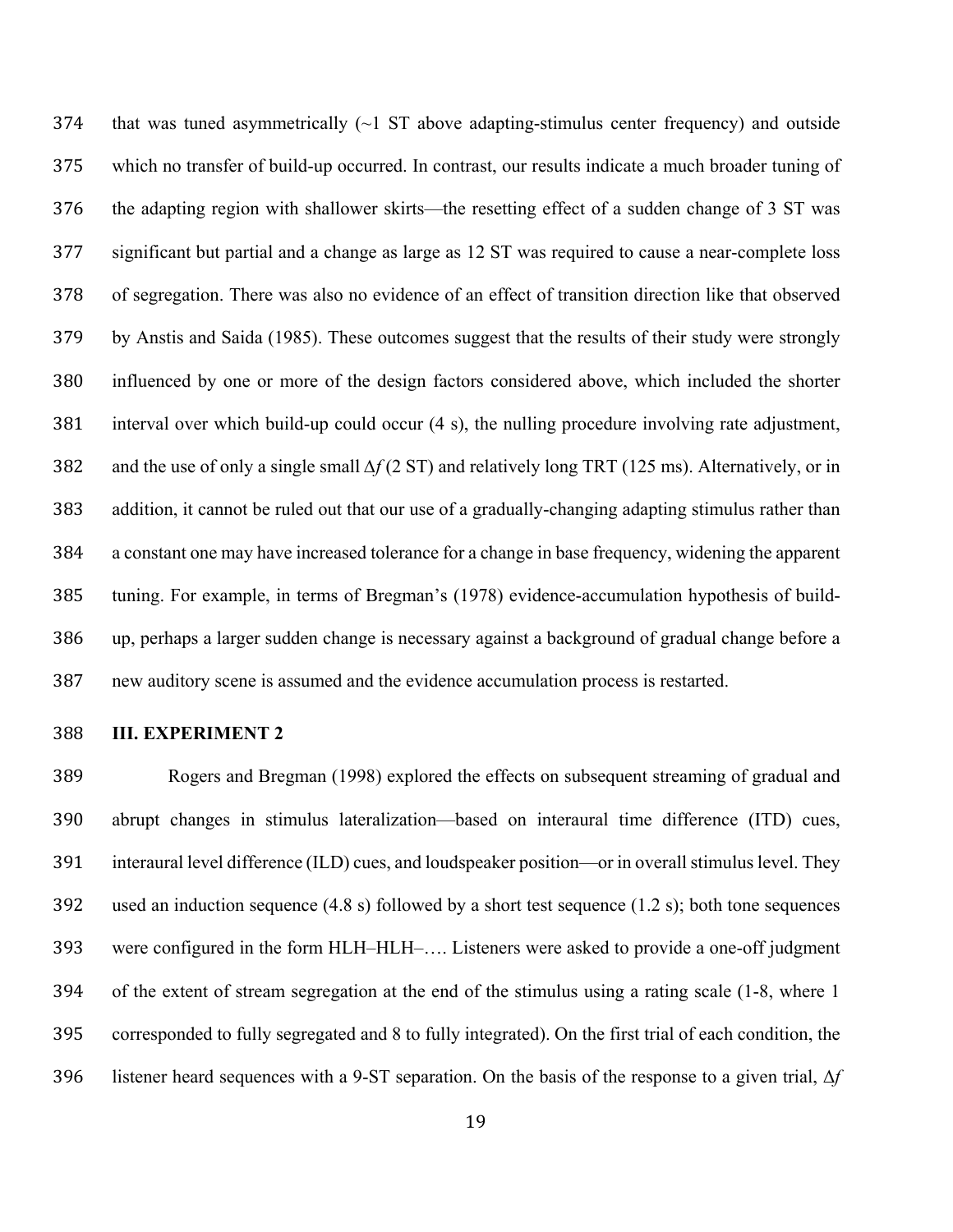for the next trial was raised or lowered by 1 ST (over the range 5-14 ST) to make the percept increasingly ambiguous. Through an iterative process and averaging, this provided a measure of the border between segregation and integration (threshold Δ*f*) that could be compared across 400 conditions. There were two reference cases—the no-change condition in which the induction and test sequences had identical properties (maximum build-up) and the control condition in which the induction sequence was replaced by white noise (no build-up).

 Relative to an induction sequence whose properties matched those of the test sequence, an induction sequence whose properties changed gradually and finished close to those of the test sequence had little effect (lateralization) or no effect (level) on subsequent stream segregation. In contrast, an abrupt change in lateralization at the induction/test boundary caused a large shift in threshold Δ*f*, indicating that (depending on the specific cues manipulated) between half and all the build-up accumulated during the induction sequence had been lost or reset. The direction of the spatial change (leftwards or rightwards) did not affect the extent of this loss. However, the effect of an abrupt 12-dB change in stimulus level (from 59 to 71 dB A or vice versa) was strongly directional. The sudden-louder condition (rising level) caused a loss of about two thirds in the accumulated build-up, but the sudden-softer condition (falling level) had no effect. This asymmetry favors an account of the loss of build-up based on an active resetting process rather than a failure to transfer from the induction sequence. The second experiment reported here extends the investigation of the effects of abrupt transitions in level on streaming judgments, and 416 their directional properties, by introducing occasional or frequent changes during the test sequence. For conditions involving occasional transitions, the time interval between them (5.2 s) was sufficiently long to observe the initial response to a transition and the main phase of recovery during the new steady state.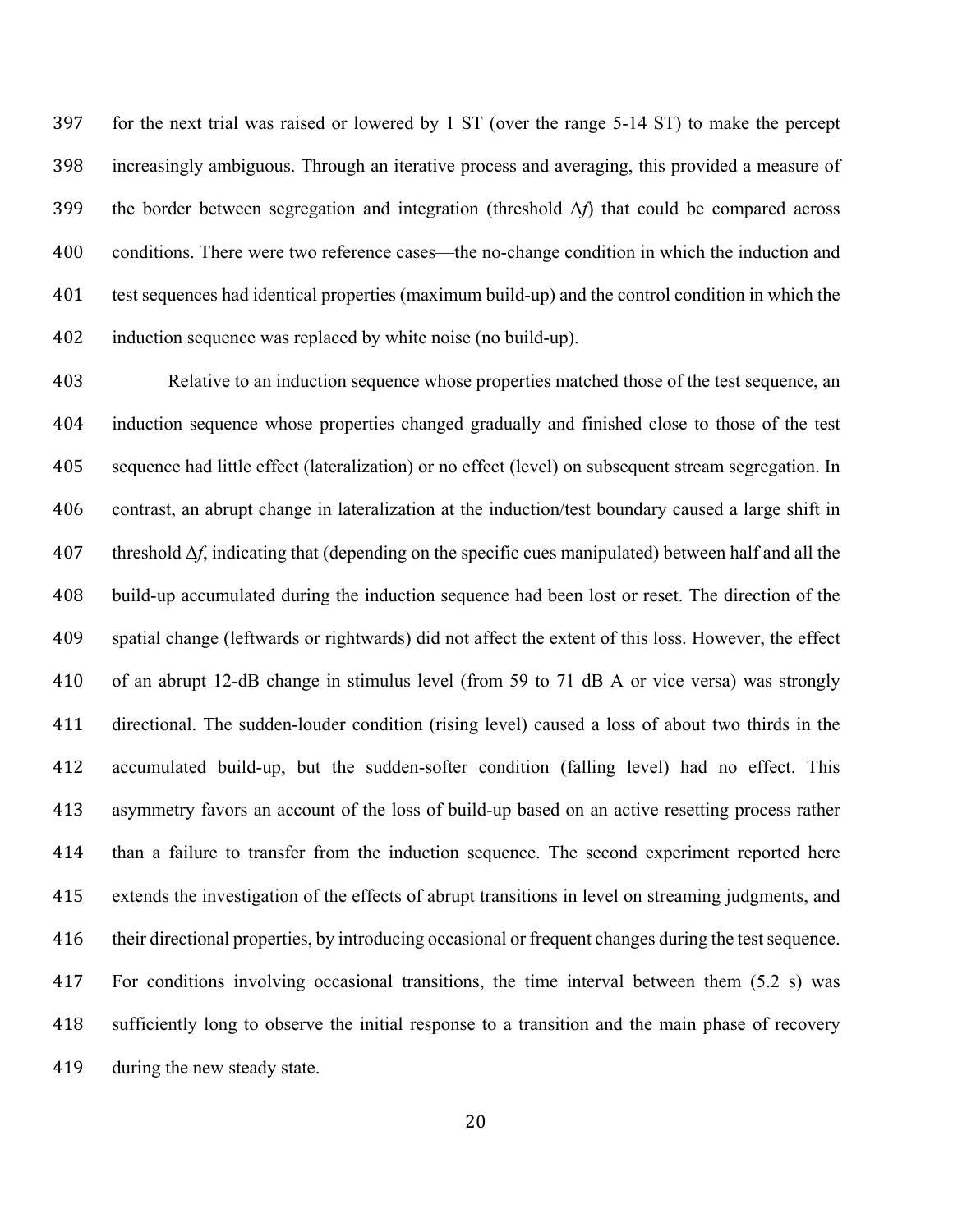# **A. Method**

 Except where described, the same method was used as for experiment 1. Twelve listeners 423 (2 males, mean age = 20.4 years, range =  $18.9 - 21.9$ ) took part and successfully completed the experiment; no listeners were excluded and replaced. In this experiment, the L tones were always set to a constant base frequency of 1 kHz and conditions differed only in the presentation levels used for the triplets. Two levels were used, allowing sequences to be constructed involving abrupt 12-dB transitions between triplets.

 There were five conditions (C1-C5). In C1 and C2, the triplet level was fixed at 73 dB SPL (high) and 61 dB SPL (low), respectively. The inclusion of the constant conditions was mainly to provide reference cases against which the effect of abrupt transitions could be determined, but also provided a test of whether there was any effect of absolute level *per se* on streaming. In C3, there were abrupt changes in triplet level between high (starting value) and low every three triplets (i.e., rapid alternation every 1.2 s). In C4 and C5, the alternation of abrupt changes in level occurred more slowly—once every 13 triplets (i.e., after 5.2 s, 10.4 s, and 15.6 s)—and stimulus level began either low (C4, LHLH) or high (C5, HLHL). The 5.2-s interval was chosen to provide sufficient scope for build-up between transitions so that any resetting arising from a particular transition would be evident. For the alternating-level conditions, the final group of triplets was truncated by 438 one (C3) or two triplets (C4 and C5) to ensure a common test-sequence duration of 20 s. Including the low- and high-level starting cases for the slow alternation conditions ensured that each transition direction (low-to-high and high-to-low) was represented equally often and at different times in the test sequence. All other properties of the test sequences remained the same across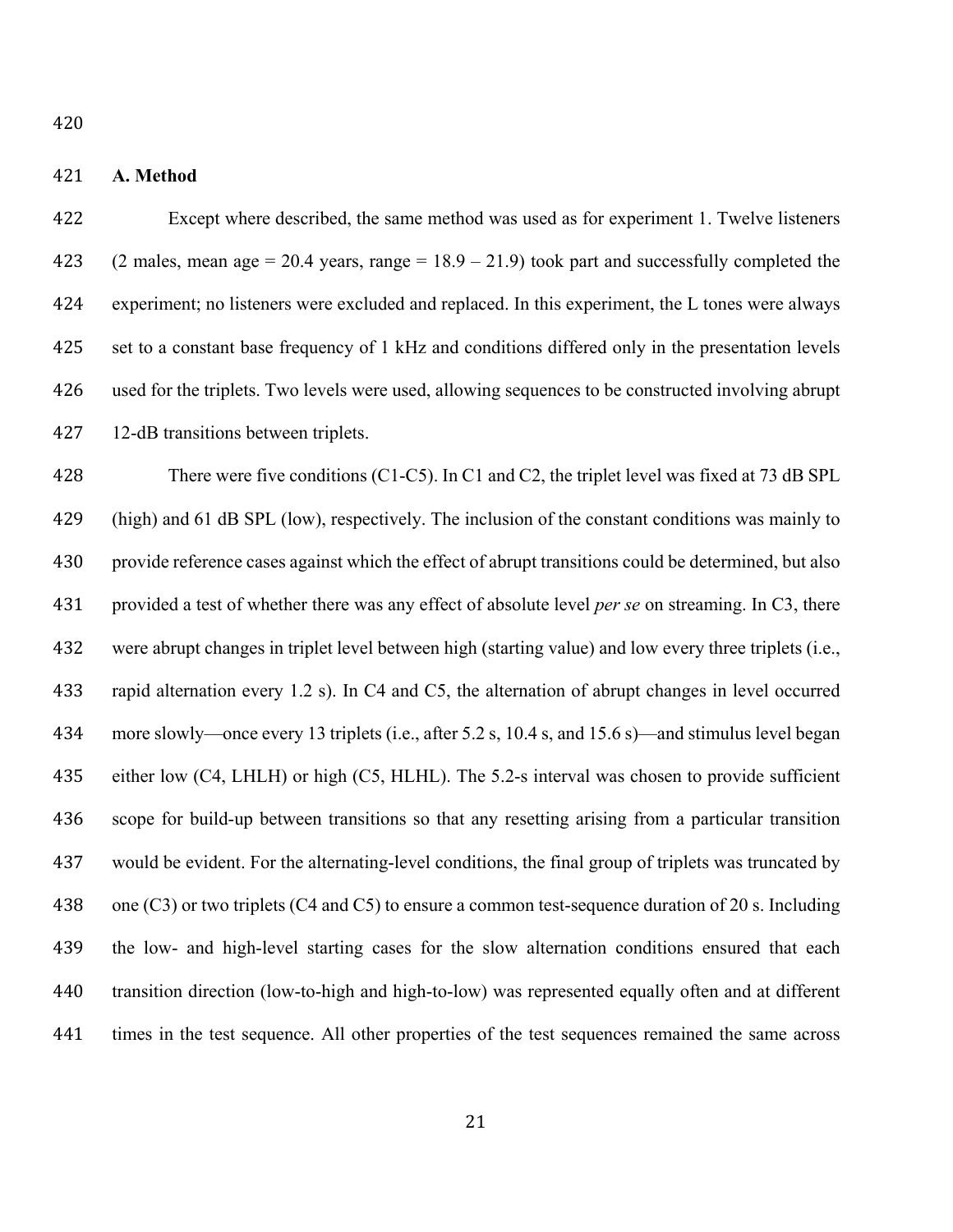conditions. Each combination of condition (5 levels) and *∆f* (3 levels) was presented ten times in 443 the main experiment, once in each block, giving 150 trials.

444 Listeners completed this experiment in a single session, which typically took  $\sim$ 1 $\frac{1}{2}$  hours. Time-series data were computed from listeners' responses in the same way as described for experiment 1. On occasions when an individual mean was missing (24 cases, all occurring within 447 the first few time bins and corresponding to  $\sim 0.7\%$  of the data), the missing value was replaced using mean imputation. Once again, the results were analyzed using repeated-measures ANOVA.

#### **B. Results and discussion**

 The results averaged across listeners are shown in Fig. 3. The upper panels display results 451 for the conditions in which the level of the test sequence was either constant or alternated rapidly (every three triplets); the lower panels display results for the conditions in which there was an abrupt fall or rise in stimulus level after every thirteen triplets (i.e., three transitions per sequence— T1, T2, and T3) and also reproduce the results for the constant reference cases. These results are considered in turn.

 The constant-high and constant-low conditions (C1 and C2) showed similar extents of segregation and patterns of build-up over time, but the pattern for the rapid-alternation condition 458 (C3) began to diverge from the others  $\sim$  5-10 s after the start of the test sequence. This divergence was manifest as a suppression of build-up that appeared greatest for the largest *∆f* tested (8 ST). The ANOVA for the conditions in which stimulus level was either constant or alternated rapidly is presented in Table III. Two of the three factors influenced streaming as main effects— segregation was greater for larger frequency separations (means: 4 ST = 39.1%, 6 ST = 56.9%, 463 and 8 ST = 70.4%; p<0.001) and tended to increase over time (p<0.001)—but there was no main 464 effect of condition ( $p=0.196$ ). Two of the two-way interactions were also significant—condition  $\times$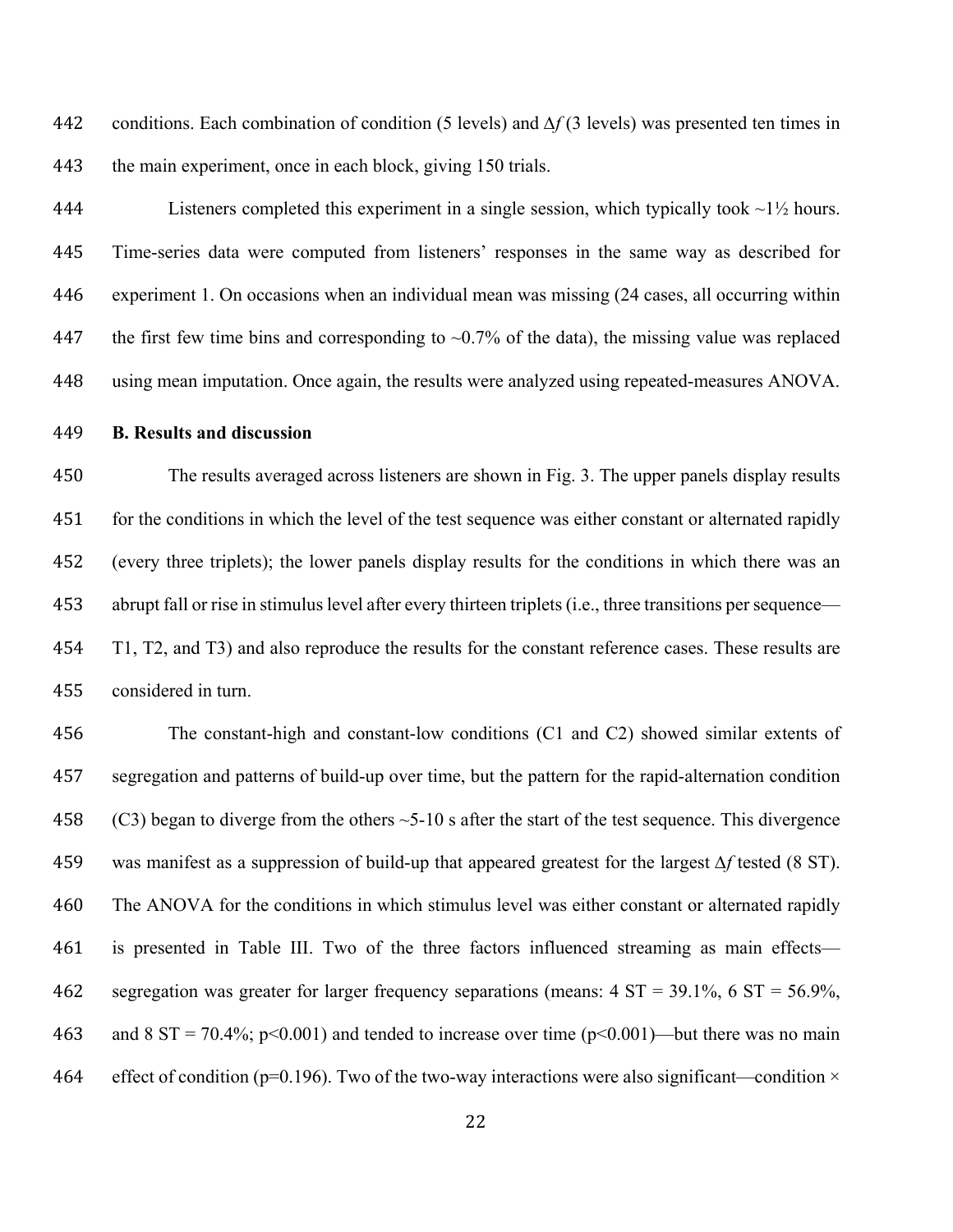time interval (p<0.001) and *∆f* × time interval (p<0.001). The former arose mainly because the loss of segregation caused by multiple changes in level was largely confined to the latter half of the sequence, perhaps at least partly because this was the time period over which there was more scope for loss of segregation. The latter arose mainly because the tendency for stream segregation to continue increasing during the second half of the sequence was greater for smaller frequency separations.



# 471

FIG. 3. Results for experiment 2—effects of level condition (1-5, see insets in right panels) and test-sequence frequency separation (Δ*f*) on the extent and time course of reported stream segregation (n=12). Results for the conditions involving either constant level or rapid alternation in level (C1-C3) are shown in the upper panels. Results for the conditions involving abrupt changes in level every 13 triplets (C4-C5) are shown in the lower panels; also reproduced in gray are the results for the appropriate reference conditions. Otherwise as for Fig. 2.

472 Overall, these outcomes indicate that there was no effect of level *per se* on stream 473 segregation over the 12-dB range tested, but that the rapid alternation in level acted to reduce the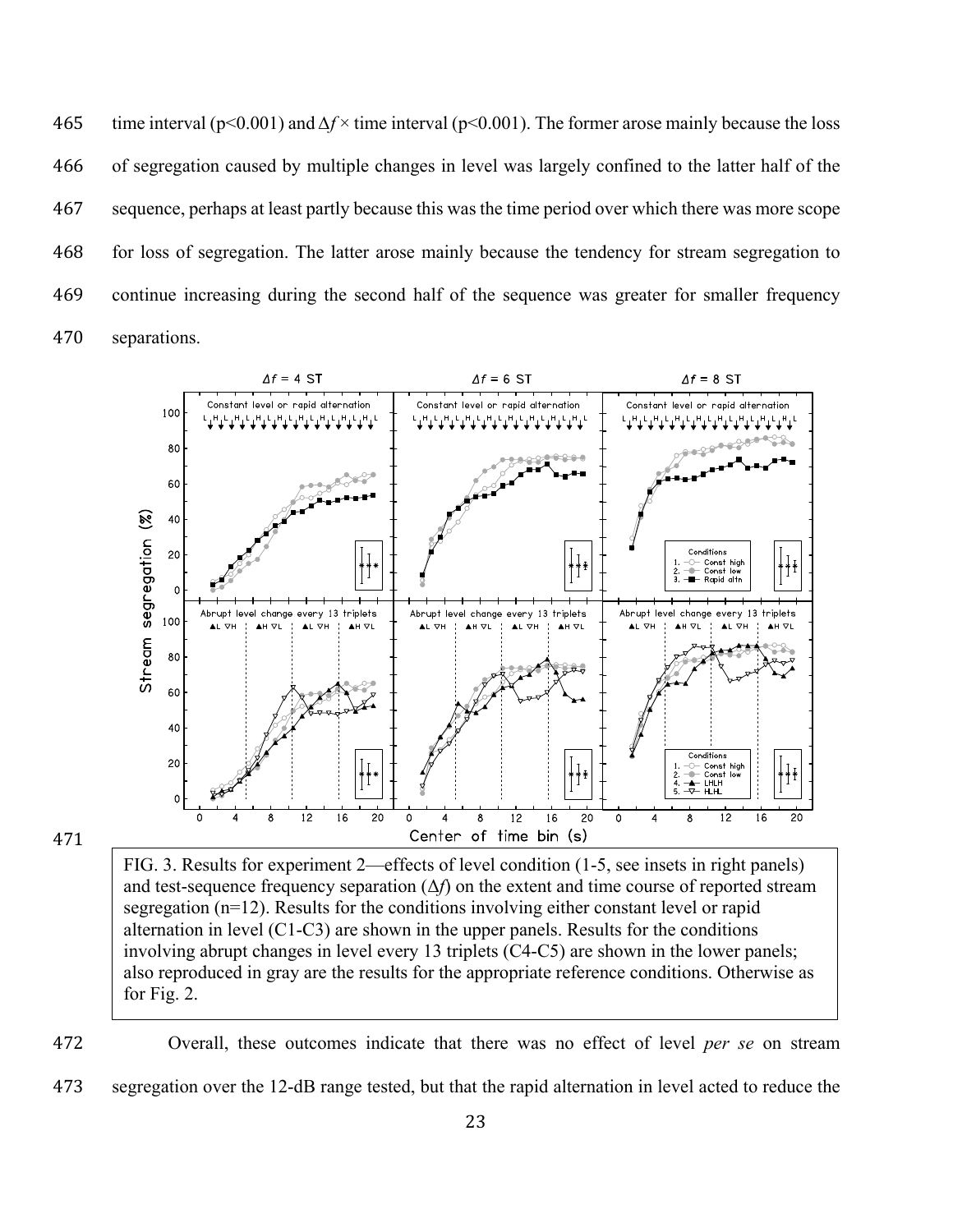build-up of stream segregation. The absence of an effect of presentation level on the results for C1 and C2 is unsurprising. Although it has been shown that increasing presentation level can lead to a fall in stream segregation for a given center frequency and *∆f* (Rose and Moore, 2000), presumably owing to the broadening of auditory filter bandwidths (Glasberg and Moore, 1990), any effect of this kind would have been modest over the range tested here. Also, that study measured the fission boundary and so listeners were instructed to try to segregate one subset of tones from a sequence, whereas our listeners were given neutral listening instructions. Given the similar profiles for the constant high- and low-level cases, the lower segregation in the latter half of the sequence associated with fast alternations implies that, when averaged, abrupt rises and falls in level tend to suppress build-up. We now consider the directional effects of individual transitions. Inspection of the lower panels of Fig. 3 suggests that sudden L-to-H transitions in level tended to decrease subsequent stream segregation but that sudden H-to-L transitions had little or no effect (with the possible exception of T1, discussed later). ANOVAs exploring the effects of abrupt changes in level every 13 triplets (i.e., three transitions per test sequence) are presented in Table IV. A 4.0-s time bin was used for the first two transitions, starting 1.2 s after each change (cf. experiment 1), but this was reduced to 3.4 s for the third transition owing to the termination of the sequence at 20 s. There was a main effect of *∆f* for all three transitions (p<0.001 in all cases), reflecting the usual tendency for greater streaming with larger values of *∆f*. For condition, there 492 was a main effect for T2 ( $p=0.002$ ) and T3 ( $p=0.007$ ), respectively, but only a non-significant trend

the limited time available for build-up from scratch during the first 5 s of the test sequence. There

493 for T1 ( $p=0.074$ ) and so it was not considered further. The latter was probably a consequence of

was no significant ∆*f* × C interaction for any transition number.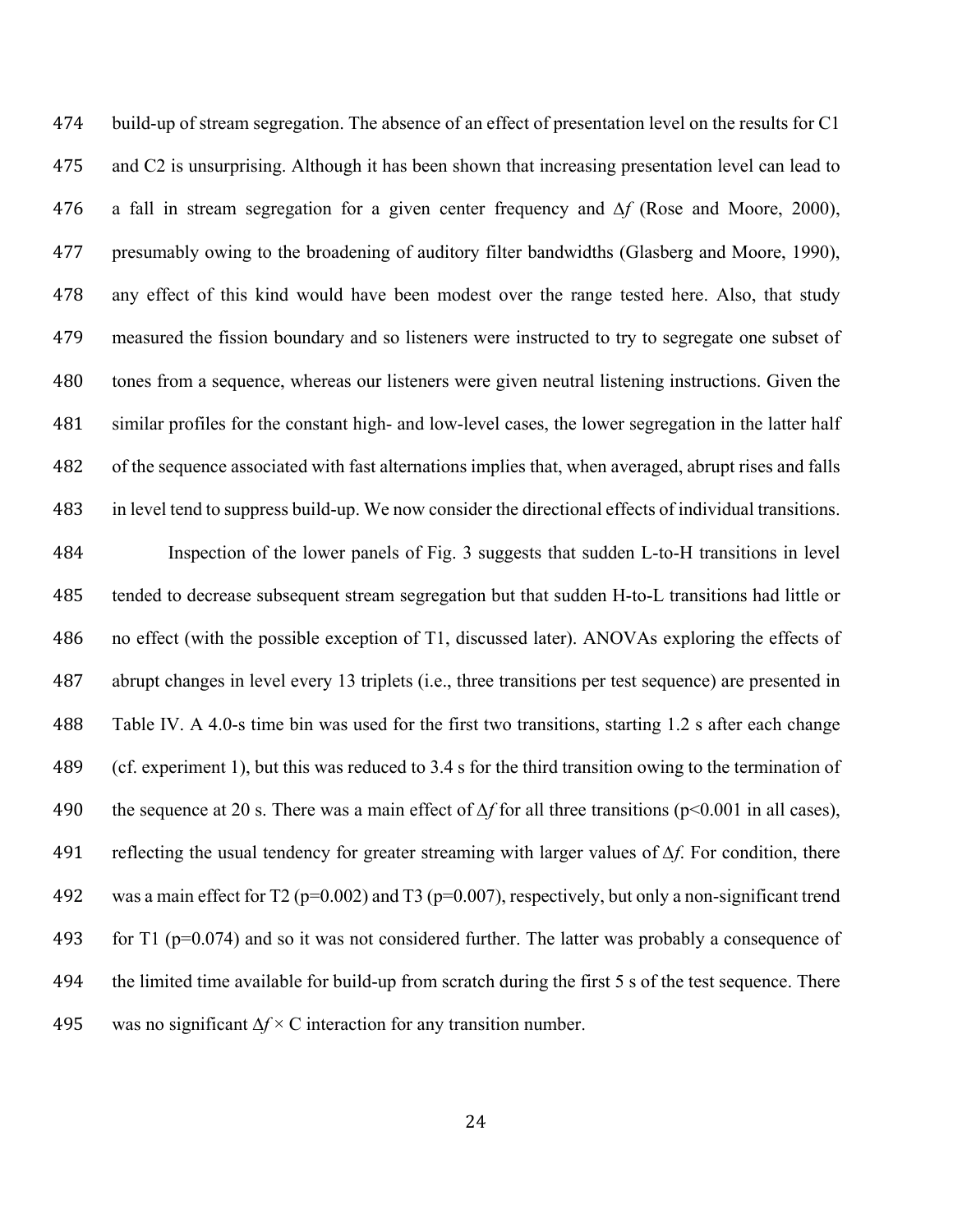The effects of individual transitions were explored further using pairwise comparisons after the results were collapsed across *∆f*. For L-to-H and H-to-L transitions in level, respectively, the 498 reference cases were the results for the constant-high  $(C1)$  and constant-low  $(C2)$  conditions during the corresponding time interval. Hence, the reference cases were matched for the stimulus properties of the test cases following the transition. Note that, between them, conditions C4 (LHLH) and C5 (HLHL) provided data for one transition in each direction for each transition number. There was a significant loss of segregation associated with the L-to-H transitions (change for T2: -12.6% pts, p=0.018; change for T3: -14.8% pts, p=0.007), but for the H-to-L transitions there was no effect for T2 (change: -0.2% pts, p=0.948) and only a small loss for T3 (change: - 5.7% pts, p=0.027). Taken together, these outcomes indicate an asymmetry similar to that reported by Rogers and Bregman (1998). Note that the tendency for suppression of build-up in sequences with fast alternations (C3) can be explained by the resetting effects of multiple L-to-H transitions. Rogers and Bregman (1998) interpreted the asymmetry in terms of Bregman's (1978) functional account of build-up, arguing that it reflected the greater importance of sudden increases in level, because such increases usually indicate the onset of new sound sources.

 Finally, it merits note that one aspect of the current results motivated the development of the final experiment reported here. Following the H-to-L transition in level at T1 when *∆f* = 4 ST, there is a suggestion in the data that segregation *increased* (i.e., overshoot rather than resetting of segregation); indeed, if considered in isolation, this change would be significant (change: +13.3% pts, p=0.009). Further evidence that overshoot can occur is provided by experiment 3.

# **IV. EXPERIMENT 3**

 Another context in which marked perceptual asymmetries have been observed is auditory search. Asemi et al. (2003) used a task in which a target and distractors were presented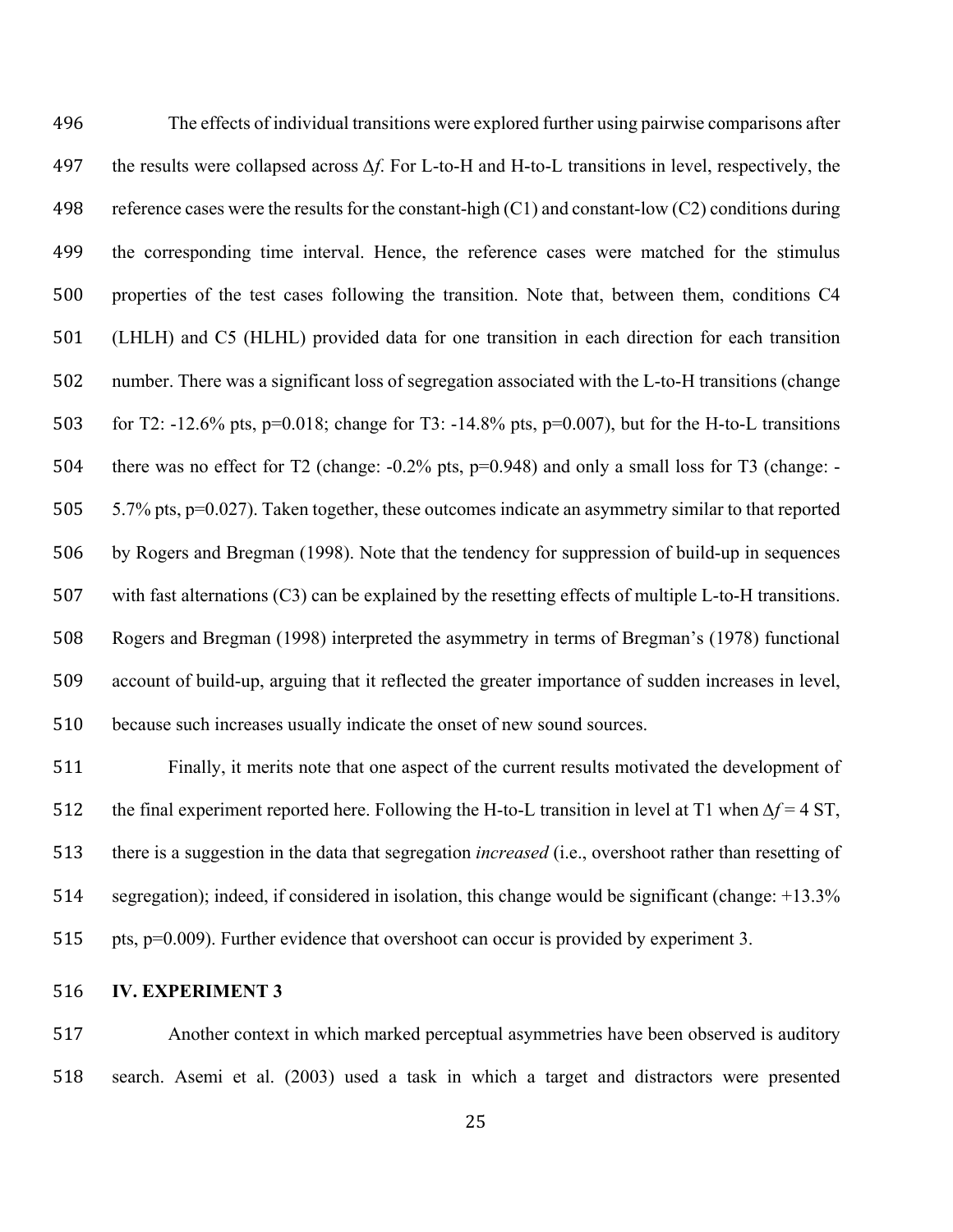simultaneously over loudspeakers at different positions in the frontal-horizontal plane. They found that the reaction time for detecting a narrowband noise, amplitude-modulated tone, or frequency- modulated tone among pure-tone distractors was largely unaffected by the number of distractors— indicating "pop out"—but that the time needed to detect a pure tone among temporally fluctuating distractors increased with the number of distractors. The same asymmetry was observed by Cusack and Carlyon (2003) for pure and frequency-modulated tones presented sequentially. These results show that the auditory system uses temporal changes in the amplitude and frequency of sound as a basic feature for the detection of a sound in an acoustic scene. In other words, sounds possessing this basic feature will be more salient and attention-grabbing.

 Previous studies of stream segregation have used modulated sounds, both narrowband (e.g., Cusack and Roberts, 1999) and wideband (e.g., Grimault et al., 2002), but to our knowledge only in the context of investigating the effects of introducing differences between the two subsets of sounds comprising the sequence. Given the asymmetry found in auditory search tasks, and our own pilot observations, we considered that introducing sudden transitions between unmodulated and modulated sounds offered a potentially fruitful candidate for observing directional effects of these transitions. Abrupt changes in the center frequency or overall level of a tone sequence inevitably introduce differences in long-term excitation pattern between corresponding subsets of tones. Given the potential impact of peripheral-channeling cues on stream segregation (Hartmann and Johnson, 1991; Roberts et al., 2002; Moore and Gockel, 2012), we wished to minimize them by transitioning between pure tones (unmodulated) and narrowly spaced two-tone complexes (modulated, cf. Cusack and Roberts, 1999). These two types of sound differ markedly in timbre. The sequence configurations used and the timing of the transitions corresponded closely with their counterparts in experiment 2.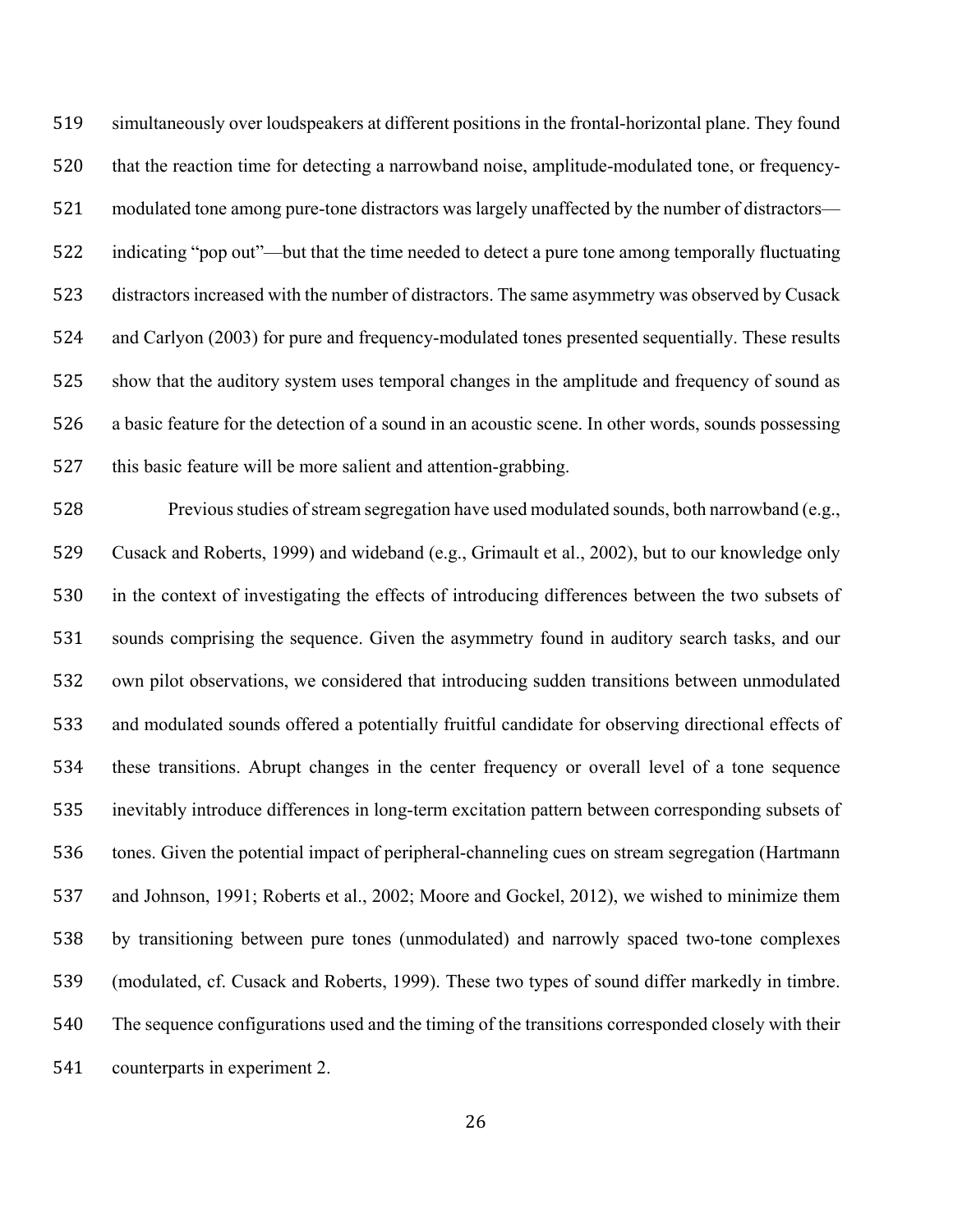## **A. Method**

 Except where described, the same method was used as for experiments 1 and 2. Twelve 544 listeners (2 males, mean age = 20.9 years, range =  $19.4 - 25.3$ ) took part and successfully completed the experiment; three listeners were excluded and replaced. In this experiment, the L tones were always set to a constant base frequency of 1 kHz and conditions differed only in the nature of the tones used to construct the triplets. Two types of tone were used—pure tones (T) and narrowly spaced pairs of pure tones known as dyads (D)—which allowed sequences to be constructed involving abrupt transitions in timbre between groups of triplets (from unmodulated to modulated or vice versa) without introducing excitation-pattern cues. Our informal observations with sequences of this kind suggested a marked asymmetry in the effect of transition direction on subsequent judgments of stream segregation.

553 Tone dyads were constructed by adding two pure tones of equal level and centered  $(\pm 25$  Hz) on the frequency of their pure-tone counterparts. Each constituent tone was attenuated by 3 dB relative to its pure-tone counterpart, such that the root-mean-square (RMS) power of each pure tone and corresponding dyad was the same. One constituent tone began in sine phase and the other in negative sine phase and their addition with 50-Hz separation gave exactly 5 cycles of full-depth amplitude modulation over 100 ms. Given that the center frequency of the L-tone dyads was 1000 Hz (H tones = 4, 6, or 8 ST above), the two components were always unresolved (equivalent 560 rectangular bandwidth of the auditory filter at 1000 Hz  $\approx$  132 Hz; Glasberg and Moore, 1990) and the average excitation pattern of each dyad and its pure-tone counterpart was almost identical. Note that a pair of unresolved components also creates a frequency modulation at the output of the cochlear filters, which depends on the relative amplitude of each component (Hartmann, 1998). To our knowledge, the effect of a correlated transition in timbre for both subsets of sounds without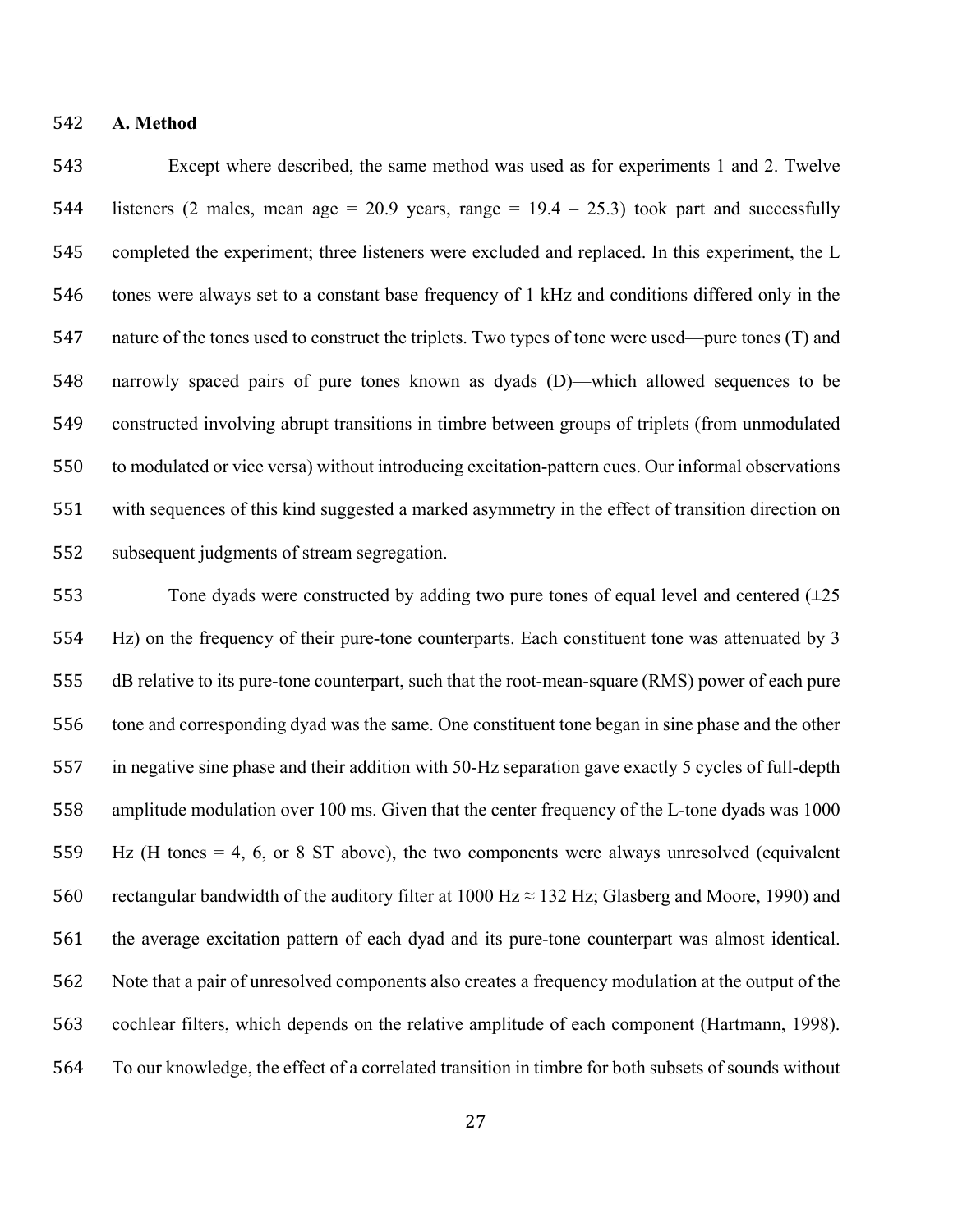peripheral-channeling cues has not previously been investigated. The strong modulation of the dyads resulting from the interaction of the two components within the same auditory filter gave them a distinctive timbre; indeed, the quality of a sequence of triplets composed of dyads was reminiscent of the sound produced by stridulating crickets.

 There were five conditions (C1-C5). In C1 and C2, the triplets were always composed of pure tones or dyads, respectively. In C3, there were abrupt changes in triplet timbre between pure tones (starting value) and dyads every three triplets (i.e., rapid alternation every 1.2 s). If the dominant effect of the timbre transitions was to cause resetting, then this should be manifest as an overall suppression of the build-up of stream segregation (cf. experiment 2). In C4 and C5, the alternation of abrupt changes in modulation occurred more slowly—once every 13 triplets (i.e., at 5.2 s, 10.4 s, and 15.6 s)—and the sequence began with either pure tones (C4, TDTD) or dyads (C5, DTDT). For the alternating-timbre conditions, the final group of triplets was truncated by one (C3) or two triplets (C4 and C5) to ensure a common test-sequence duration of 20 s. Including the pure-tone and dyad-starting cases for the slow alternation conditions ensured that each transition direction (pure-to-dyad and dyad-to-pure) was represented equally often and at different times in the test sequence. All other properties of the test sequences remained the same across conditions. Pure tones and dyads were presented at 73 dB SPL.

 Each combination of condition (5 levels) and *∆f* (3 levels) was presented ten times in the main experiment, once in each block, giving 150 trials. Listeners completed this experiment in a 584 single session, which typically took  $\sim$ 1½ hours. Time-series data were computed from listeners' responses in the same way as described for experiment 1. On occasions when an individual mean 586 was missing (44 cases, corresponding to  $\sim$ 1.3% of the data and all occurring within the first few time bins), mean imputation was used to replace the missing value.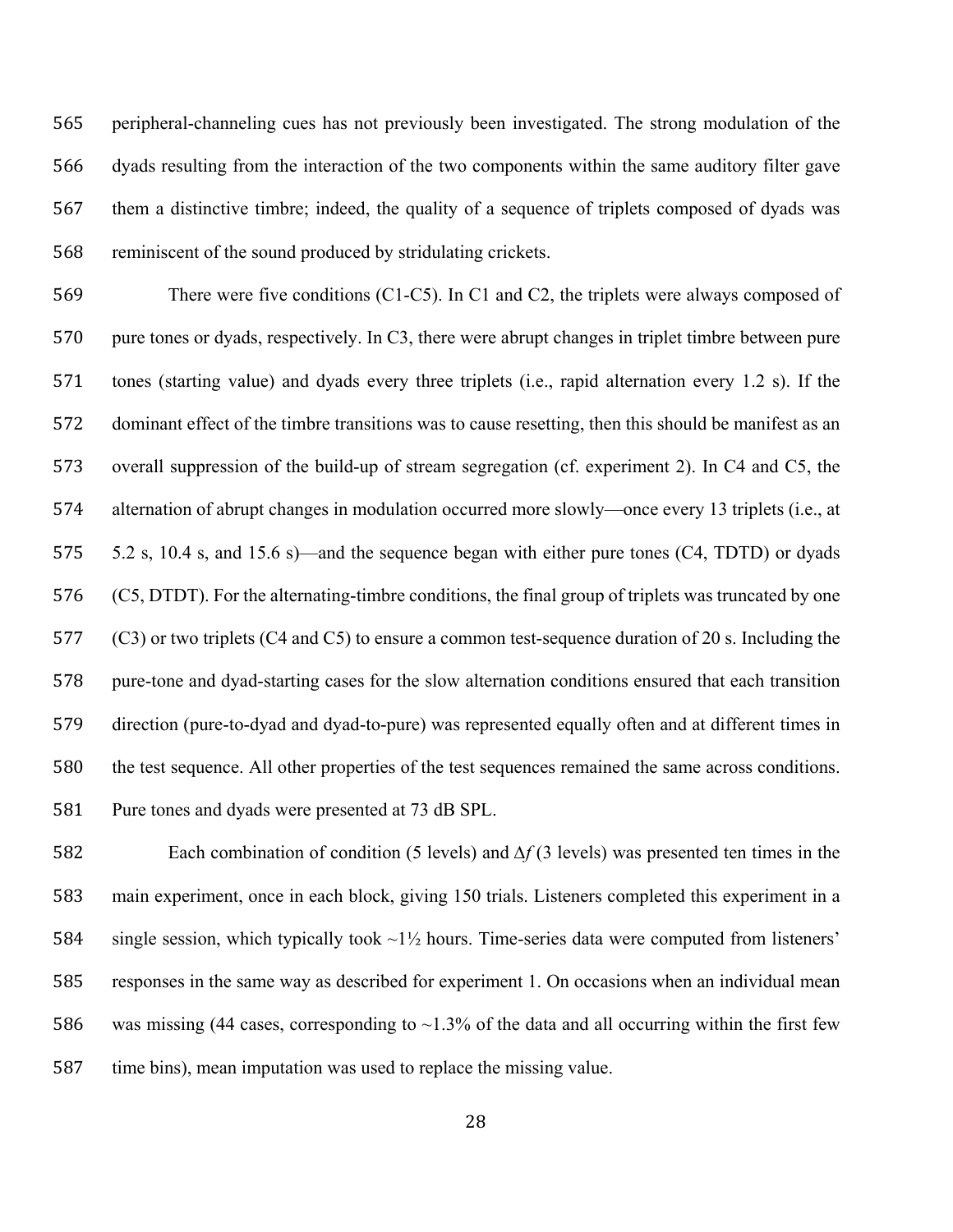# **B. Results and discussion**

 The results averaged across listeners are shown in Fig. 4. The upper panels show results for the conditions in which the timbre of the sounds comprising the test sequence was either constant (unmodulated or modulated) or alternated rapidly (every three triplets); the lower panels show results for the conditions in which there was an abrupt change from a pure tone to a dyad or vice versa every thirteen triplets (transitions T1, T2, and T3) and also reproduce the results for the reference cases. These results are considered in turn.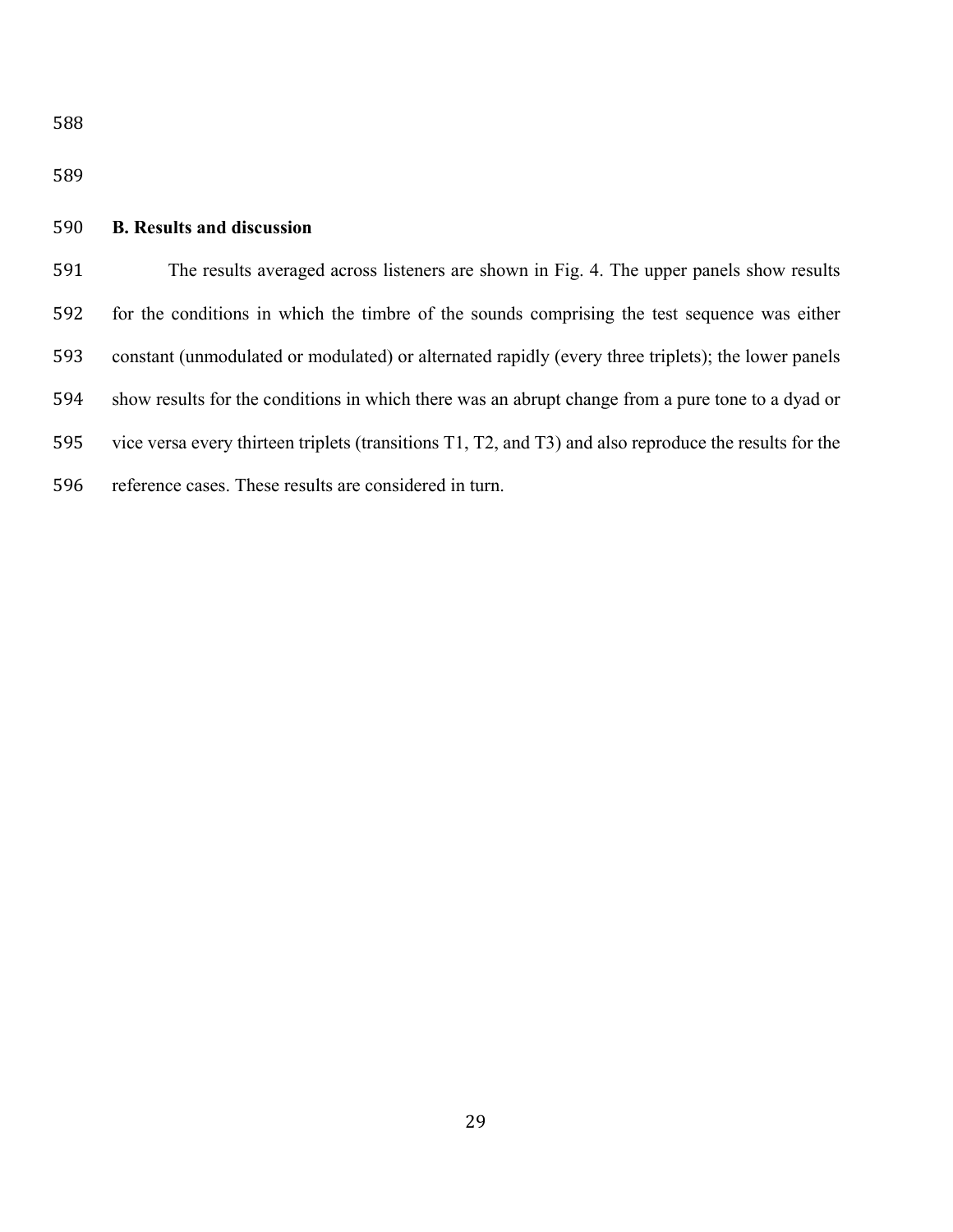

FIG. 4. Results for experiment 3—effects of modulation condition (1-5, see insets in right panels) and test-sequence frequency separation (Δ*f*) on the extent and time course of reported stream segregation (n=12). Results for the conditions involving either constant timbre or rapid alternation in timbre (C1-C3) are shown in the upper panels. Results for the conditions involving abrupt changes in timbre every 13 triplets (C4-C5) are shown in the lower panels; also reproduced in gray are the results for the appropriate reference conditions. Otherwise as for Fig. 2.

 The pure-tone-only and dyad-only conditions (C1 and C2) differed in that the extent of stream segregation was greater for the latter at the start of the sequence, but the difference between them tended to decline over time. The somewhat ragged profile seen for the rapid-alternation condition (C3) is a consequence of aliasing; a regular sawtooth pattern is observed if the results are plotted using 1.2-s time bins (corresponding exactly to 3 triplets). This pattern represents an oscillation between lesser and greater tendencies to give two-stream judgments in response to the pure-tone and dyad components of the sequence, respectively. However, superimposed on this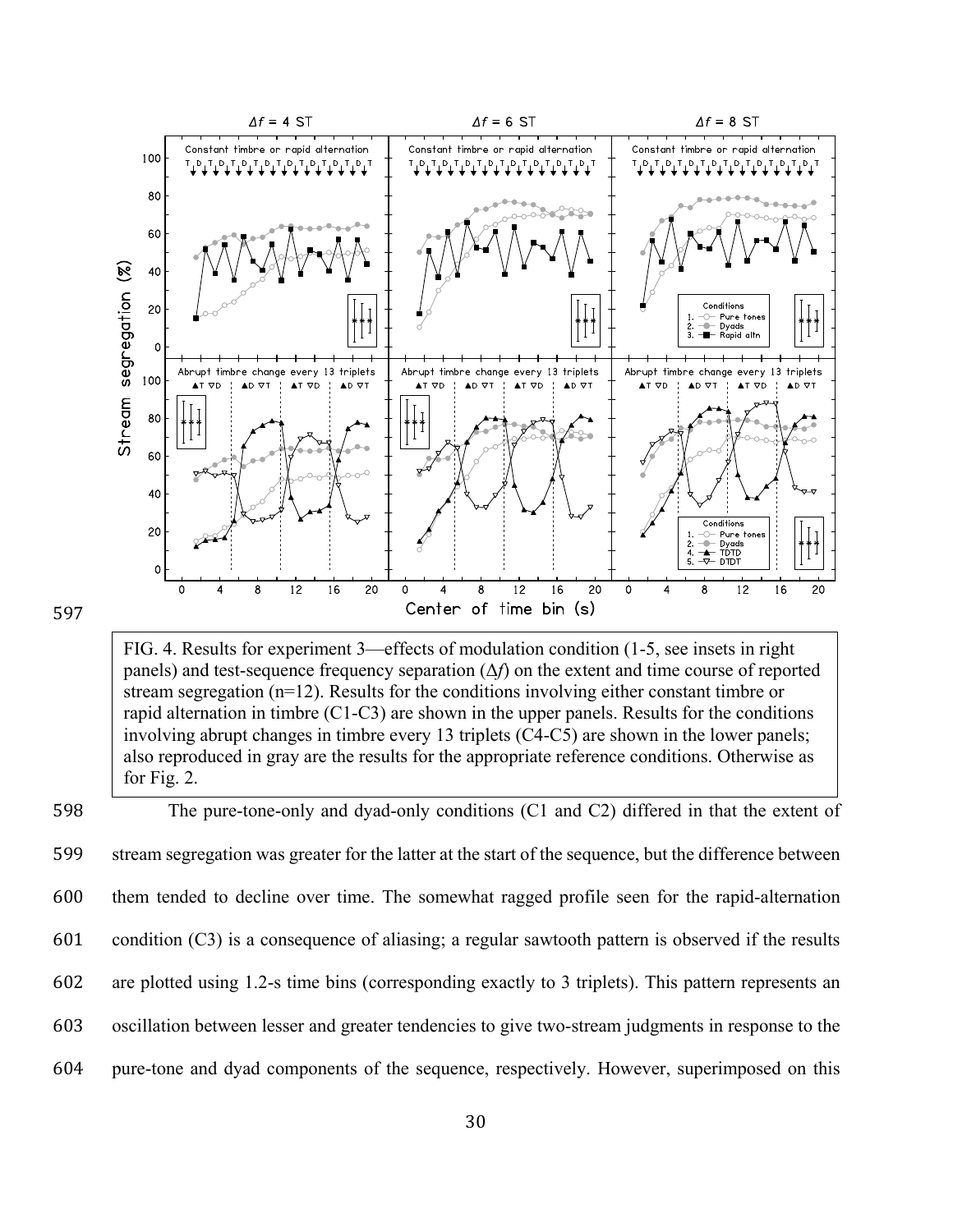605 pattern is an overall loss of segregation that emerged  $\sim$ 5-10 s after the start of the sequence (cf. the corresponding condition in experiment 2). This divergence was manifest as a suppression of build-up that appeared to be greater for the larger values of *∆f* tested (6 ST and 8 ST).

 The ANOVA for the conditions in which the stimulus modulation for the test sequence was either constant or alternated rapidly is presented in Table V. Two of the three factors influenced streaming as main effects—segregation was greater for larger frequency separations (means: 4 ST 611 = 48.0%, 6 ST = 58.4%, and 8 ST = 61.8%; p<0.001) and tended to increase over time (p<0.001). 612 The main effect of condition was not significant overall ( $p=0.117$ ), but became so if the time bins 613 included in the analysis were restricted to the fast phase of build-up (1-2 s to 10-11 s;  $p=0.043$ ), reflecting the considerably greater segregation for dyad than pure-tone sequences during this 615 phase. All of the two-way interactions were also significant—condition  $\times$  time interval (p<0.001), *∆f* × condition (p=0.020) and *∆f* × time interval (p=0.001). Once again, the C × T interaction arose mainly because the loss of segregation caused by multiple changes was largely confined to the latter half of the sequence, for which there was more scope for loss of segregation, and the *∆f* × T interaction arose mainly because the tendency for stream segregation to continue increasing during the second half of the sequence was greater for smaller frequency separations. The *∆f* × C interaction probably reflects the smaller suppression of segregation observed for the rapid-alternation condition for the smallest *∆f* tested.

 One possible explanation for the greater stream segregation observed here for dyad sequences than for pure-tone sequences with the same Δ*f* is suggested by the results of Cusack and Roberts (1999). They used repeating LHL–LHL–… sequences of two-tone complexes in which the L stimuli (center frequency = 1000 Hz) had a fixed component separation of 100 Hz in all 627 conditions whereas the H stimuli (center frequency  $= 1200$  Hz) had a component separation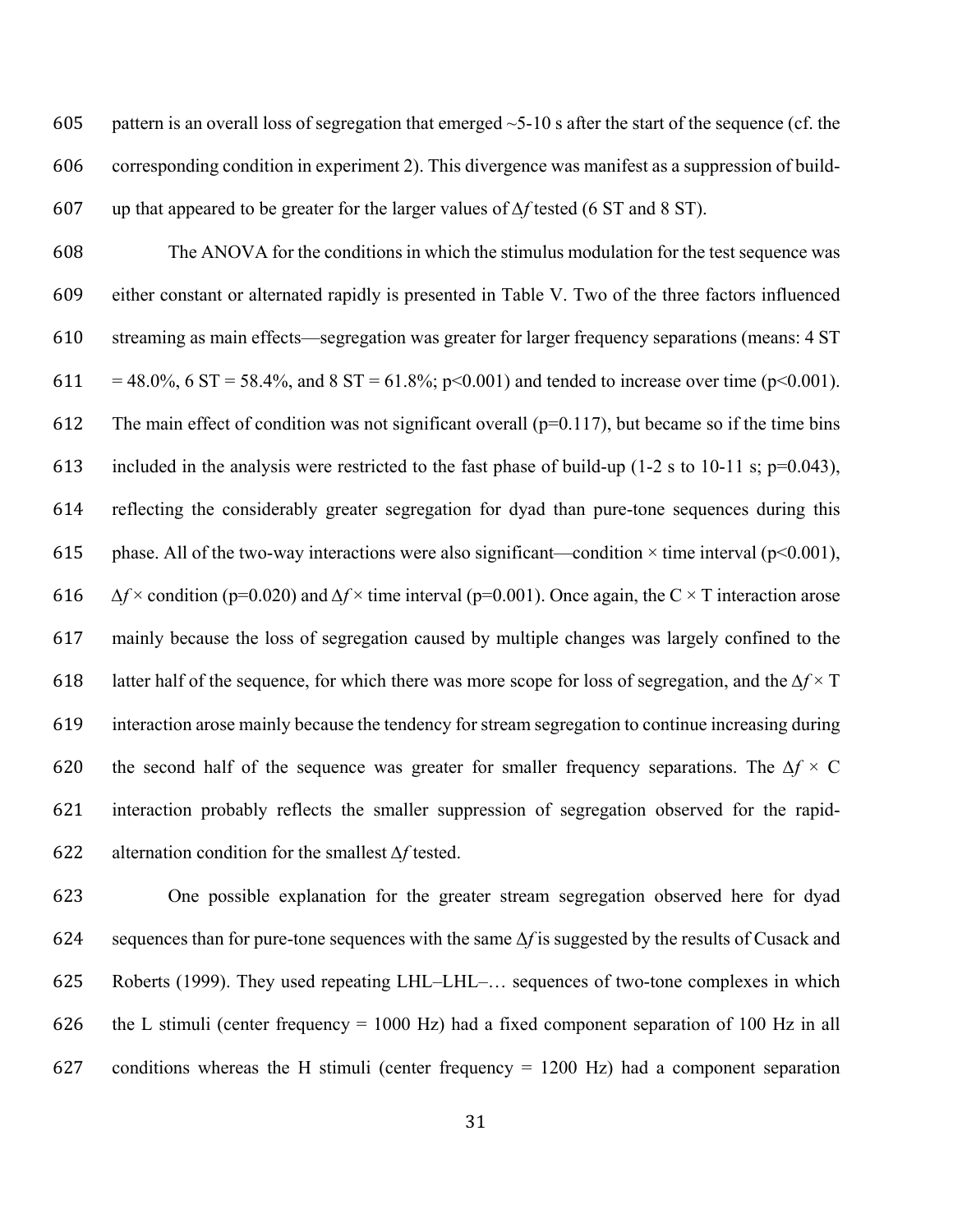corresponding to one of seven values (80 Hz to 140 Hz, in 10-Hz steps) across conditions. Least segregation was reported when the H stimuli had the same relative bandwidth as the L stimuli 630 (match = 120 Hz) rather than the same modulation rate (100 Hz). Notwithstanding the use of a smaller fixed component separation of 50 Hz in the current experiment, it seems likely that using the same component separation for the H and L dyads introduced an additional factor supporting the build-up of stream segregation to that provided by Δ*f*.

 Inspection of the lower panels of Fig. 4 shows that slow alternations of the sudden changes in timbre caused dramatic changes in perception between integrated and segregated. The overall pattern suggests that sudden D-to-T transitions (i.e., modulated to unmodulated) decreased subsequent streaming but that sudden T-to-D (i.e., unmodulated to modulated) transitions tended to have the opposite effect. ANOVAs exploring the effects of abrupt changes in level every 13 triplets are presented in Table VI; the same time bins were used for transitions T1-T3 as for their counterparts in experiment 2. For all three transitions, there was a main effect of *∆f* (range: p=0.017–p<0.001), reflecting the usual tendency for streaming to increase with *∆f*, and of 642 condition (range:  $p=0.007-p=0.001$ ), reflecting the evident differences between conditions during the observation interval. Since there was a significant ∆*f* × C interaction for two of the three transitions, pairwise comparisons were made separately for each ∆*f*. For D-to-T and T-to-D transitions, respectively, the reference cases were the results for the pure-tone-only (C1) and dyad- only (C2) conditions during the corresponding time interval, again matching the reference cases to the stimulus properties of the test cases following the transition. Between them, conditions C4 (TDTD) and C5 (DTDT) provided data for one transition in each direction at each ∆*f* for T1-T3. For each direction of change, the results of these pairwise comparisons are summarized in

Table VII for all nine combinations of transition number and ∆*f*. For the D-to-T transitions (i.e.,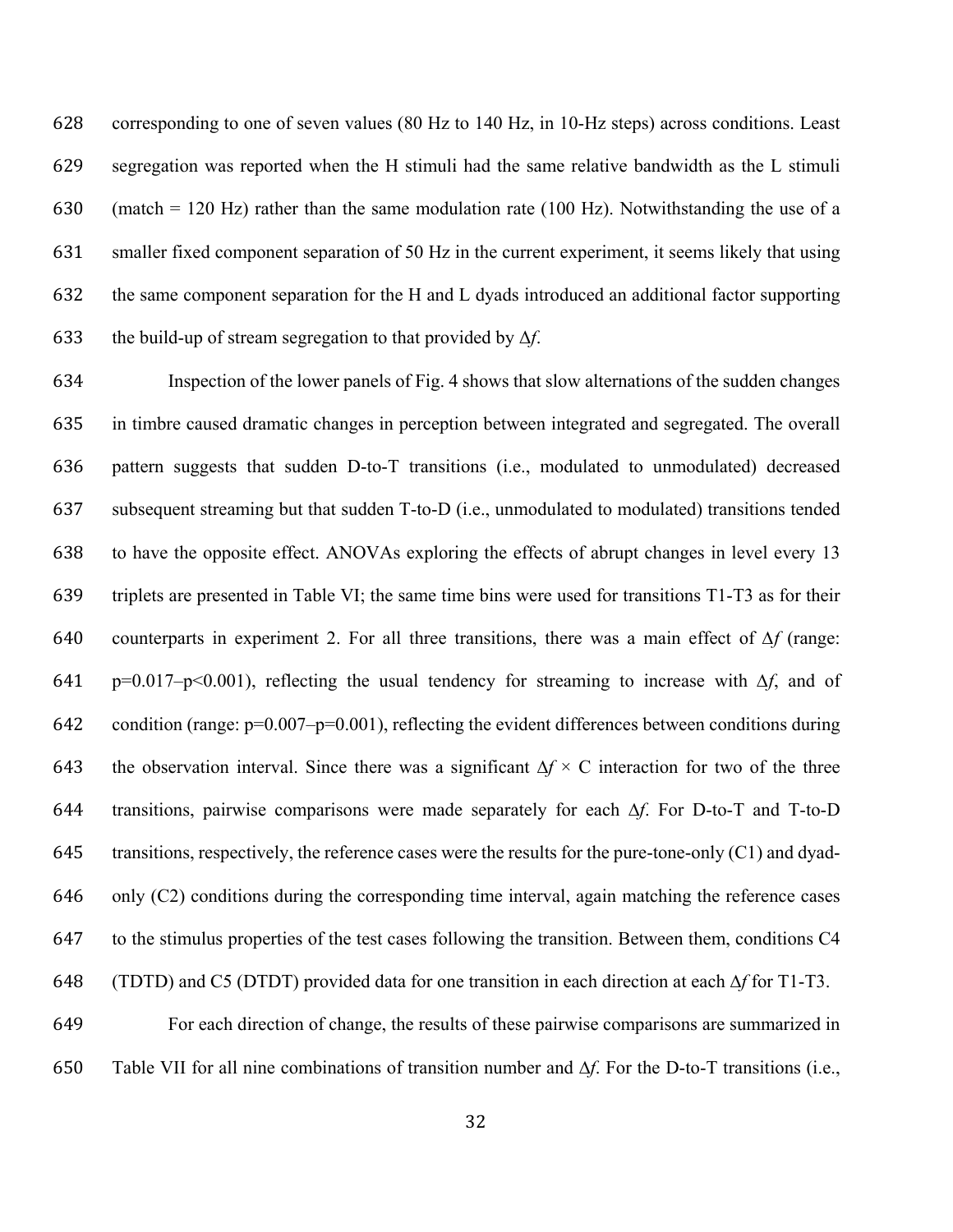modulated to unmodulated), all nine combinations were associated with a fall in segregation (overall mean difference = -25.6% pts); seven cases were significant and the losses were often substantial. For the T-to-D transitions(i.e., unmodulated to modulated), all nine combinations were associated with an *increase* in subsequent segregation, but the overall mean difference was considerably smaller (+7.5% pts); only two cases showed significant overshoot (T1 for ∆*f* = 4 ST, +16.8% pts, p=0.005; T2 for ∆*f* = 8 ST, +8.1% pts, p=0.004) and a third approached significance (T3 for ∆*f* = 4 ST, +12.1% pts, p=0.057). Note, however, that using the dyad-only segregation score during the corresponding interval represents an exceptionally conservative reference case for estimating overshoot following T2 and T3. This is because the previous D-to-T transition will have reset almost all prior build-up.

 For T2 and T3, using the mean segregation score averaged over the fast phase of build-up (time bins 1-2 s to 10-11 s) is arguably a more reasonable reference case. For example, if this reference were used instead, the marginal case noted above would become significant (T3 for ∆*f* 664 = 4 ST,  $+19.6\%$  pts, p=0.013). It is also the case that the "headroom" available to demonstrate overshoot following T-to-D transitions was quite limited for larger ∆*f*s because of the high segregation scores associated with dyad sequences. These issues suggest that further research with stimuli of this kind would benefit from two changes in the experimental design. First, to include only one transition per trial (as was done here in experiment 1), to avoid the difficulties of choosing an appropriate reference case for subsequent transitions and also to allow more time to observe streaming before and after. Second, to include smaller ∆*f*s than were tested here to allow greater headroom for overshoot effects to be manifest. Nonetheless, it seems reasonable overall to conclude that D-to-T transitions do not lead to resetting but instead tend to increase subsequent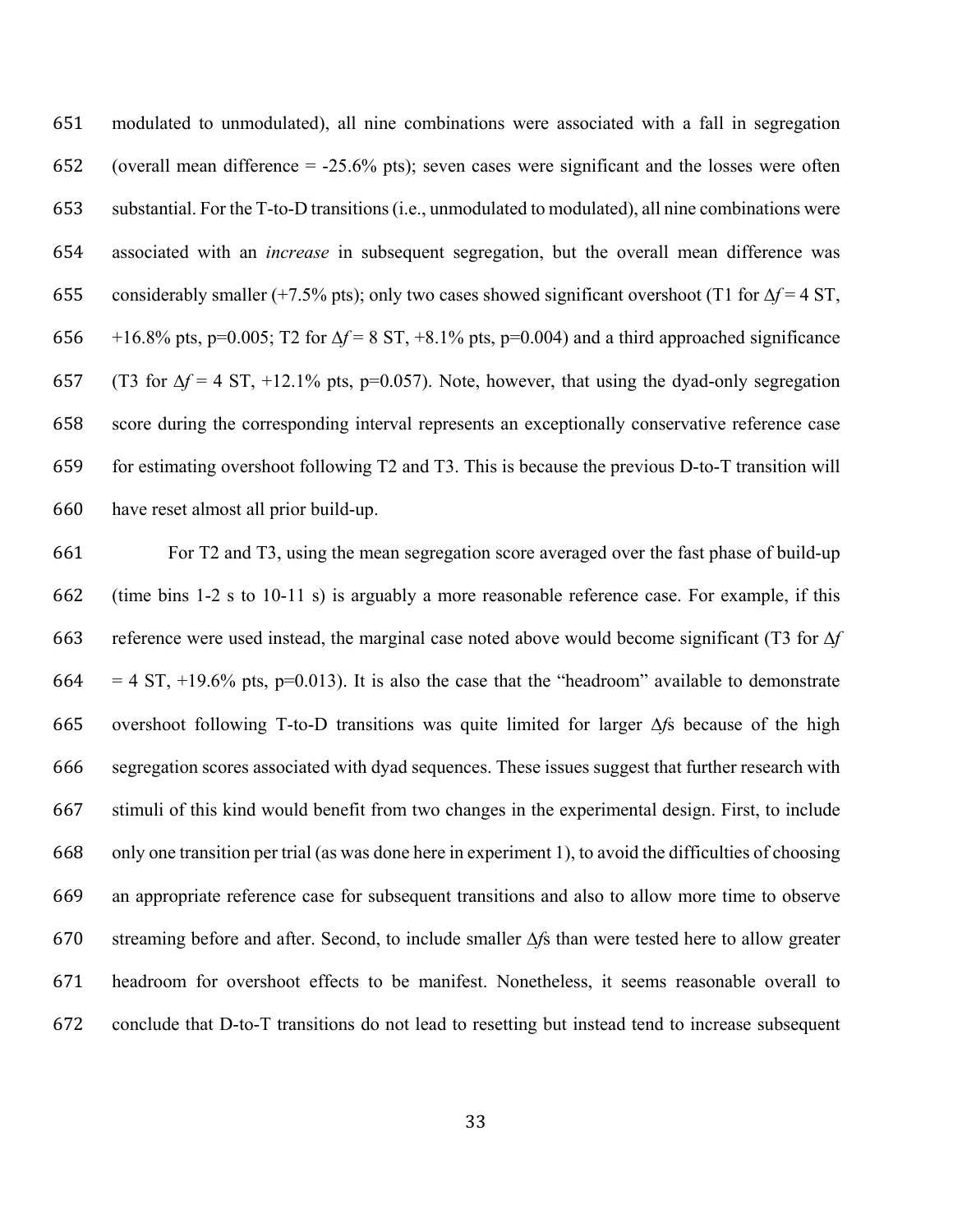streaming. The implications of these results for accounts of build-up and the kinds of mechanism that might explain the observed asymmetry are considered below.

 Finally, it should be acknowledged that a contribution to the results from audible distortion products generated by the dyads cannot be ruled out entirely, given the relatively high presentation level and the absence of background noise. The most prominent combination tone generated from 678 a pair of primaries (*f<sub>1</sub>* and *f<sub>2</sub>*) is usually the cubic difference tone ( $2f_1$ -*f<sub>2</sub>*), particularly for *f<sub>2</sub>*/*f<sub>1</sub>* ratios  $\leq$ 1.10 (Goldstein, 1967). For the tone pair constituting the L dyads,  $f_1 = 975$  Hz and  $f_2 = 1025$  Hz, 680 giving a ratio of  $\sim$ 1.05 and generating a cubic difference tone at 925 Hz. Although it would have been lower in level than the primaries, this distortion product may have been sufficient to increase the level of excitation on the lower skirt of the excitation pattern evoked by the dyads, leading to greater than anticipated differences in peripheral channeling between corresponding pure tones and dyads. Even if this were the case, however, it is not clear how this could account for the strong directional effects observed for sudden transitions between pure tones and dyads. Rather, we argue that the critical factor is most probably the sudden changes in modulation.

# **V. CONCLUDING DISCUSSION**

 For tone sequences involving one or more correlated transitions in acoustic properties— i.e., where the high- and low-frequency subsets change together to the same extent on the same dimension—the effect of a sudden change can be influenced not only by the property being altered but also by the direction of that change. Experiment 1 explored the effects of sudden changes in triplet base frequency and found that part of the build-up of stream segregation prior to a transition can transfer over a wider frequency region (more than half an octave), and more equally for sudden rises and falls, than had been suggested by the results for the particular set of values tested by Anstis and Saida (1985). Relative to maintaining a constant base frequency, the progressive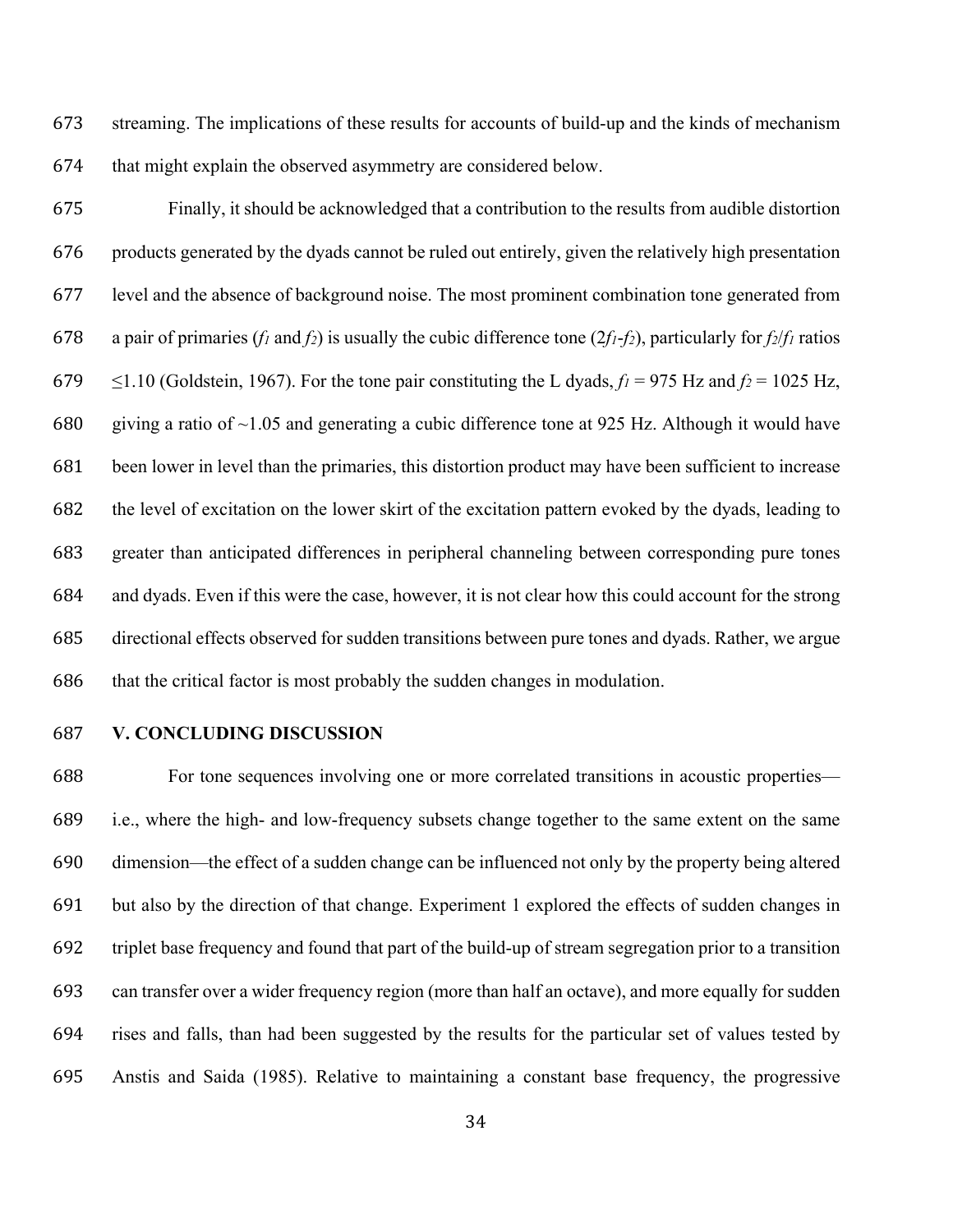accumulation of gradual changes in base frequency made little or no difference to the build-up of stream segregation for a tone sequence. This outcome casts doubt on models of auditory streaming in which build-up depends on extended stimulation of populations of central auditory neurons with the same best frequency (e.g., Micheyl et al., 2005; Pressnitzer et al., 2008; Bee et al., 2010). Rather, this outcome suggests a mechanism in which accumulated build-up in the tendency for stream segregation (adaptation) can be transferred between neurons with different best frequencies, so long as there are no abrupt changes in base frequency as the tone sequence unfolds. Experiments 2 and 3 explored the effects of sudden changes in level and modulation, 704 respectively. Sudden transitions in level  $(\pm 12 \text{ dB})$  produced smaller changes in segregation than those associated with sudden transitions in base frequency and, in accord with the findings of Rogers and Bregman (1998), there was a clear asymmetry in the effect of transition direction. Rising transitions (softer-to-louder) caused significant loss of build-up (resetting) but falling transitions (louder-to-softer) had little or no effect. The effects of sudden changes in tone modulation on stream segregation were larger, with the losses for D-to-T transitions (i.e., from modulated to unmodulated) approaching the size of those for changes in base frequency, and the effect of direction was even more marked. Specifically, T-to-D transitions (i.e., from unmodulated to modulated) in some cases led to even greater segregation than that for dyad-only sequences during the corresponding time interval (i.e., overshoot).

 Rogers and Bregman (1998) interpreted the asymmetry they observed for sudden level changes in terms of Bregman's (1978) functional account of build-up, arguing that a sudden rise in level causes a loss of build-up but a sudden fall does not because only the former can signal the activation of a new sound source. However, it is hard to see how this argument might be extended to account for the directional effects of changes in tone modulation, particularly given the evidence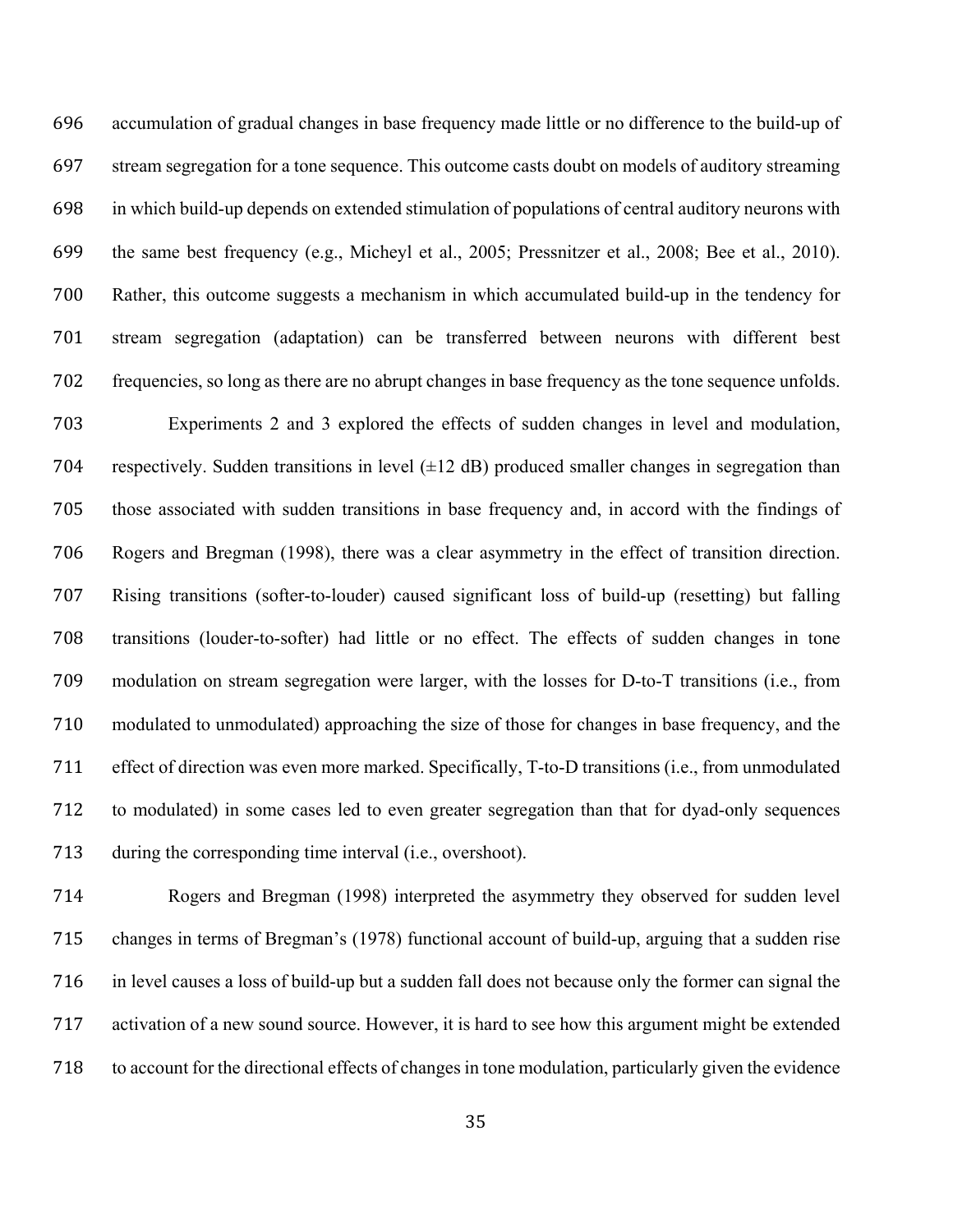that sudden changes from unmodulated to modulated tones (T-to-D transitions) sometimes result in greater stream segregation. Although speculative, three plausible accounts merit discussion. First, the overshoot sometimes observed after T-to-D transitions may be a short-term contrast effect arising from the greater tendency for dyad-only sequences to be heard as segregated relative to pure-tone sequences. Longer-term contrast effects, occurring across trials, have previously been reported for AF tone sequences following changes in Δ*f* (Snyder et al., 2008, 2009). Second, it may be possible to extend attention-switching accounts of the loss of build-up after an abrupt transition in stimulus properties (Rajasingam et al., 2018; see also Cusack et al., 2004; Thompson et al., 2011) to explain the overshoot that can occur after a T-to-D transition, on the basis that the switch in attention is to modulated sounds, which have primary attention-grabbing properties (cf. Asemi et al., 2003; Cusack and Carlyon, 2003). Third, the occurrence of overshoot may be indicative of the operation of some inhibitory or suppressive process whose accumulation and release affects the extent of stream segregation.

 The phenomenon of subtractive adaptation has long been known in the visual system (e.g., Geisler, 1983; Hayhoe et al., 1992) and mechanisms of this kind have since been proposed to account for the multi-second build-up of stream segregation for a repeating but unchanging sequence of tones (e.g., Micheyl et al., 2005; Pressnitzer et al., 2008; Bee et al., 2010). The basis of these accounts is that the intensity of the response of tonotopically tuned neurons in the central auditory system to a repeating tone sequence gradually declines through the slow accumulation of inhibition or suppression, leading to a progressive narrowing of their receptive fields. As a result, the receptive fields of neurons best tuned to the H and L subsets initially overlap but over time two distinct subpopulations emerge, leading to the perception of separate streams. A sudden change of sufficient magnitude in the base frequency of the tone sequence resets this process because a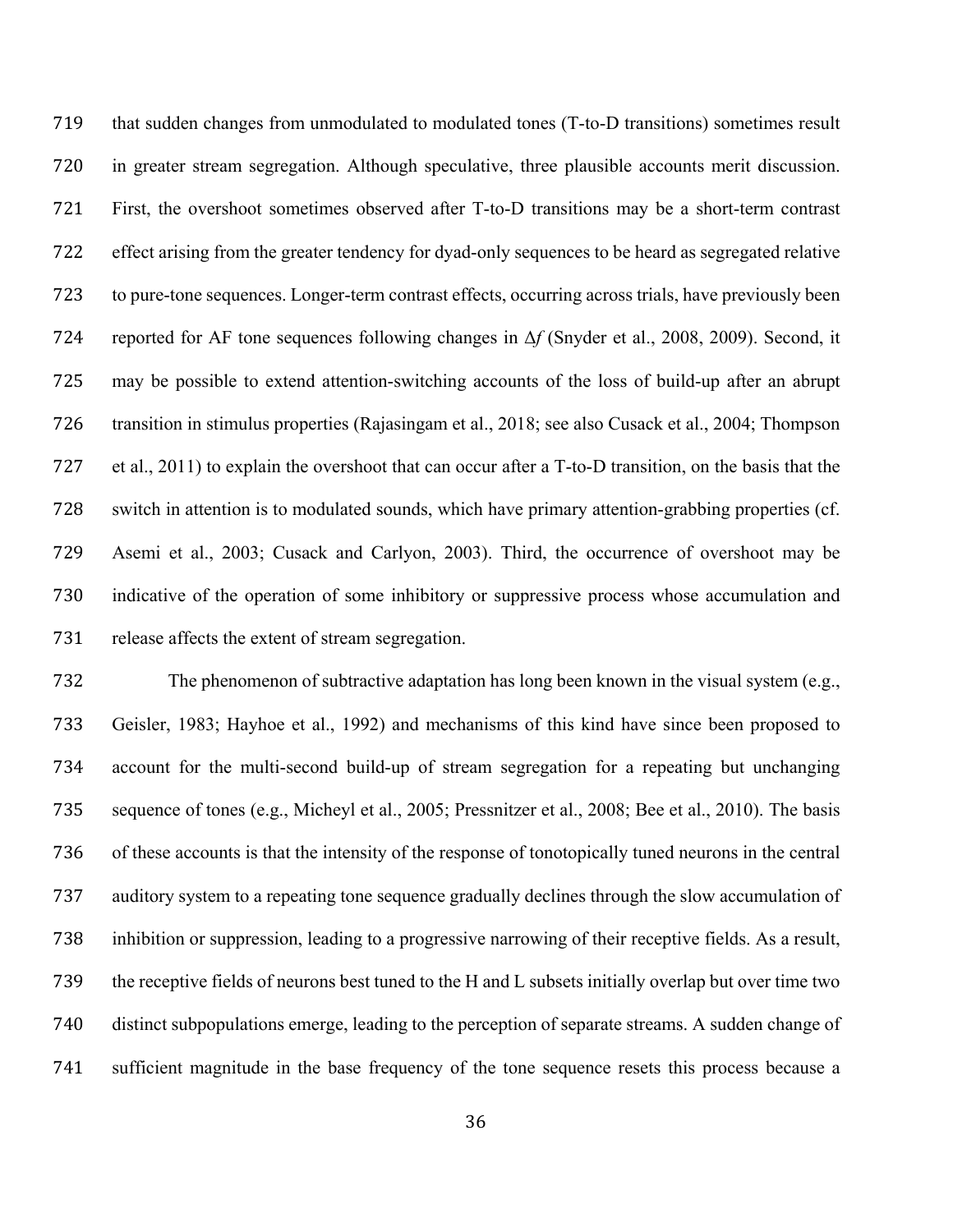different population of neurons is activated. In this regard, note that the changes in stimulus level or modulation used in experiments 2 and 3 did not involve changes in base frequency and so the transitions were not anticipated to change the tuned populations of neurons responding to these sequences. Presumably, rising-level transitions and transitions from modulated to unmodulated tones (D-to-T) led quickly to partial or complete release, respectively, of accumulated inhibition resulting in a loss of build-up. By this account, neither falling-level transitions nor transitions from unmodulated to modulated tones (T-to-D) led to release of inhibition. Given that a 12-dB difference in level *per se* has little or no effect on the build-up of stream segregation, a falling- level transition therefore produces little or no effect on subsequent streaming. Presumably, overshoot sometimes arises for T-to-D transitions because the tendency to hear two streams is greater for dyad sequences than for pure-tone sequences, leading to increased inhibition rather than a release from it following the transition. Future research might investigate the responses of auditory cortical neurons to tone sequences involving sudden changes in level or modulation.

 In conclusion, the experiments reported here have extended our knowledge of the dynamics of auditory stream segregation. Most notably, we have demonstrated that the effects of sudden correlated transitions in stimulus modulation are strongly directional, including instances in which a sudden change from unmodulated (pure tones) to modulated (dyads) sounds leads to greater segregation (overshoot) rather than a loss of build-up. It is not obvious how Bregman's (1978) functional account of build-up might be adapted to explain these findings, but there are plausible accounts based on stimulus contrast effects, attention switching, or neural mechanisms involving the accumulation and release of inhibition or suppression. These accounts might be investigated by extending the perceptual experiments reported here to include transitions between modulated sounds with different modulation rates and by exploring the effects of transitions of this kind on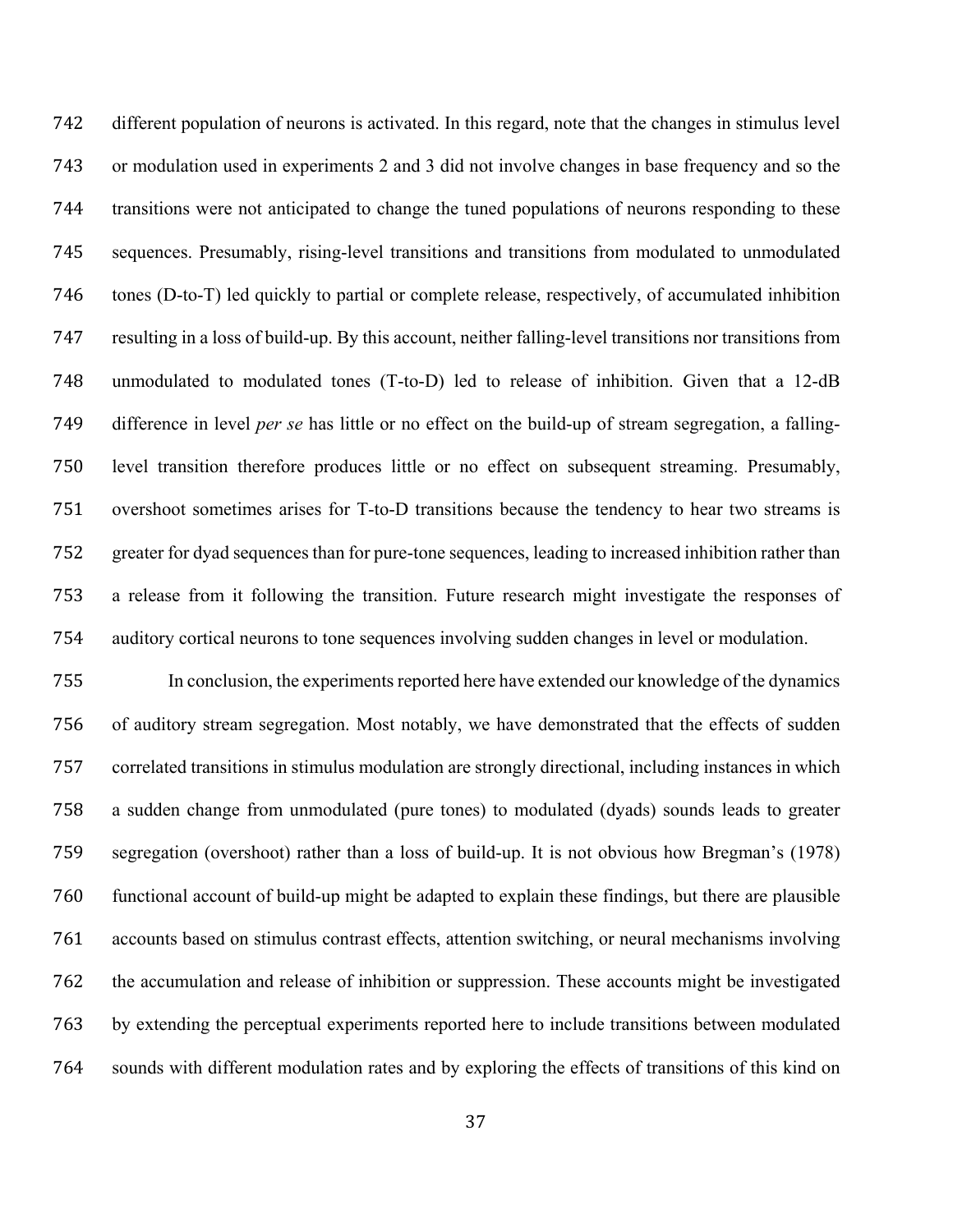the responses of auditory cortical neurons. This approach should help elucidate further how stream segregation functions in changing auditory scenes.

#### **ACKNOWLEDGEMENTS**

 This research was by supported Aston University, which funded a Ph.D. studentship for S.R. under the supervision of B.R. We thank Nick Haywood and Brian Moore for their comments on an earlier version of this manuscript and Mark Georgeson for drawing our attention to the literature on subtractive adaptation in vision. The experiments reported here correspond to reanalyzed versions of experiments 1, 3, and 4 in the doctoral thesis of S.R. (Rajasingam, 2016). Preliminary poster presentations on parts of this research were given at the Annual Meeting of the 774 British Society of Audiology (Keele, United Kingdom, September 2014) and the 169<sup>th</sup> Meeting of the Acoustical Society of America (Pittsburgh, PA, May 2015).

# **FOOTNOTES**

 (1) Rather than changing direction, the base frequency of the final triplet in C3 and C4 continued on its established trajectory and consequently fell 0.5 ST below the nominal minimum (486 Hz) and above the nominal maximum (1029 Hz), respectively. Note that the final triplet occurred too late to have any appreciable effect on listeners' responses.

 (2) In experiment 1, the start time for the 4.0-s time interval used to explore the effect of abrupt transitions on streaming was 11.2 s (i.e., 1.2 s after the transition at 10.0 s), which did not align exactly with the set of 1-s time bins plotted in Fig. 2. Similar issues of alignment arose in relation to the transition times used in experiments 2 and 3 (5.2 s, 10.4 s, and 15.6 s). To create longer time intervals for statistical analysis with start times that did not correspond to an integer number of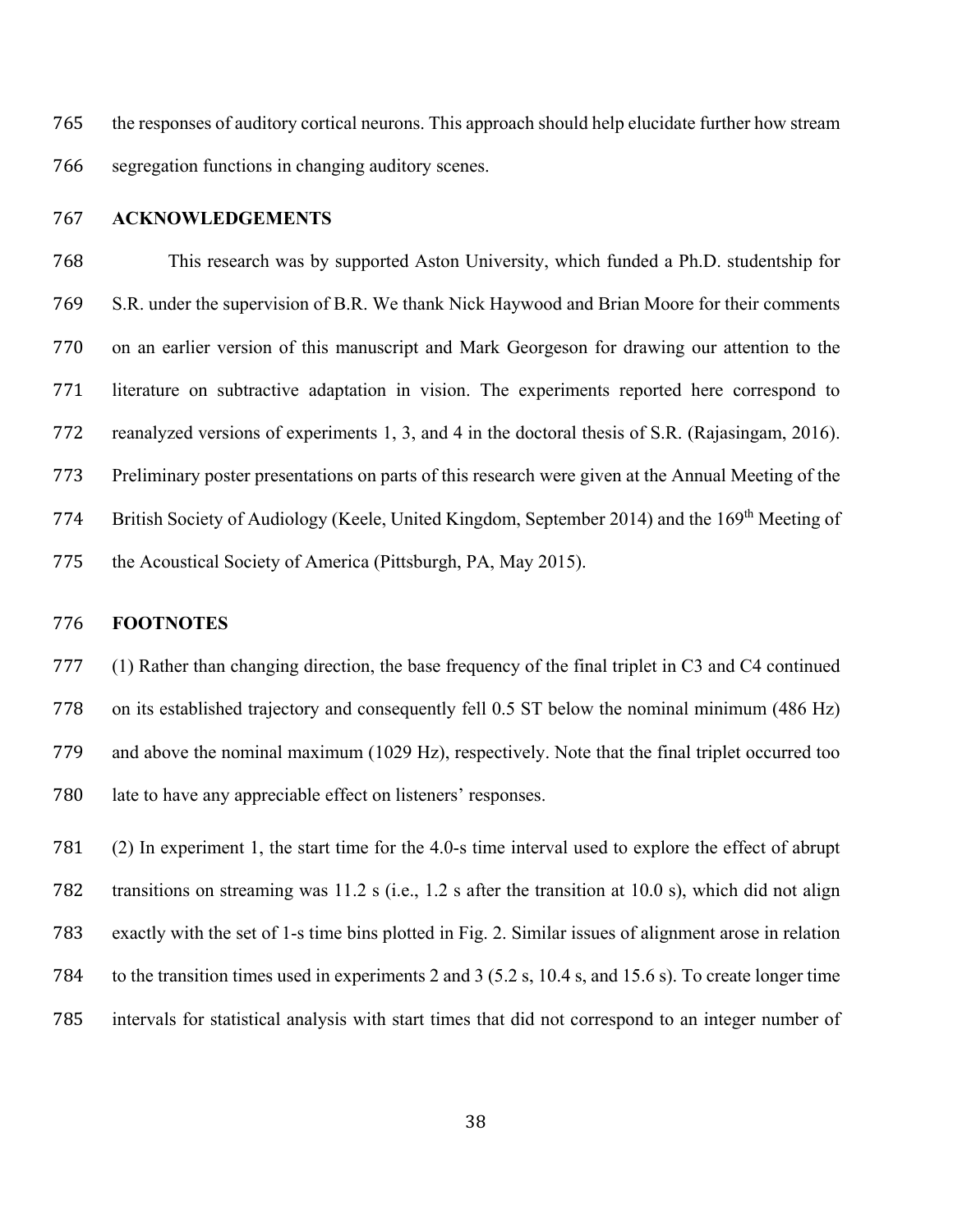- seconds, the response data for each trial were also divided into finer-grained (0.2 s) time bins.
- Longer time intervals were constructed by combining the appropriate set of 0.2-s time bins.
- 788 (3) Se[e https://doi.org/10.17036/researchdata.aston.ac.uk.00000496](https://doi.org/10.17036/researchdata.aston.ac.uk.00000496) (Last viewed April 27, 2021).
-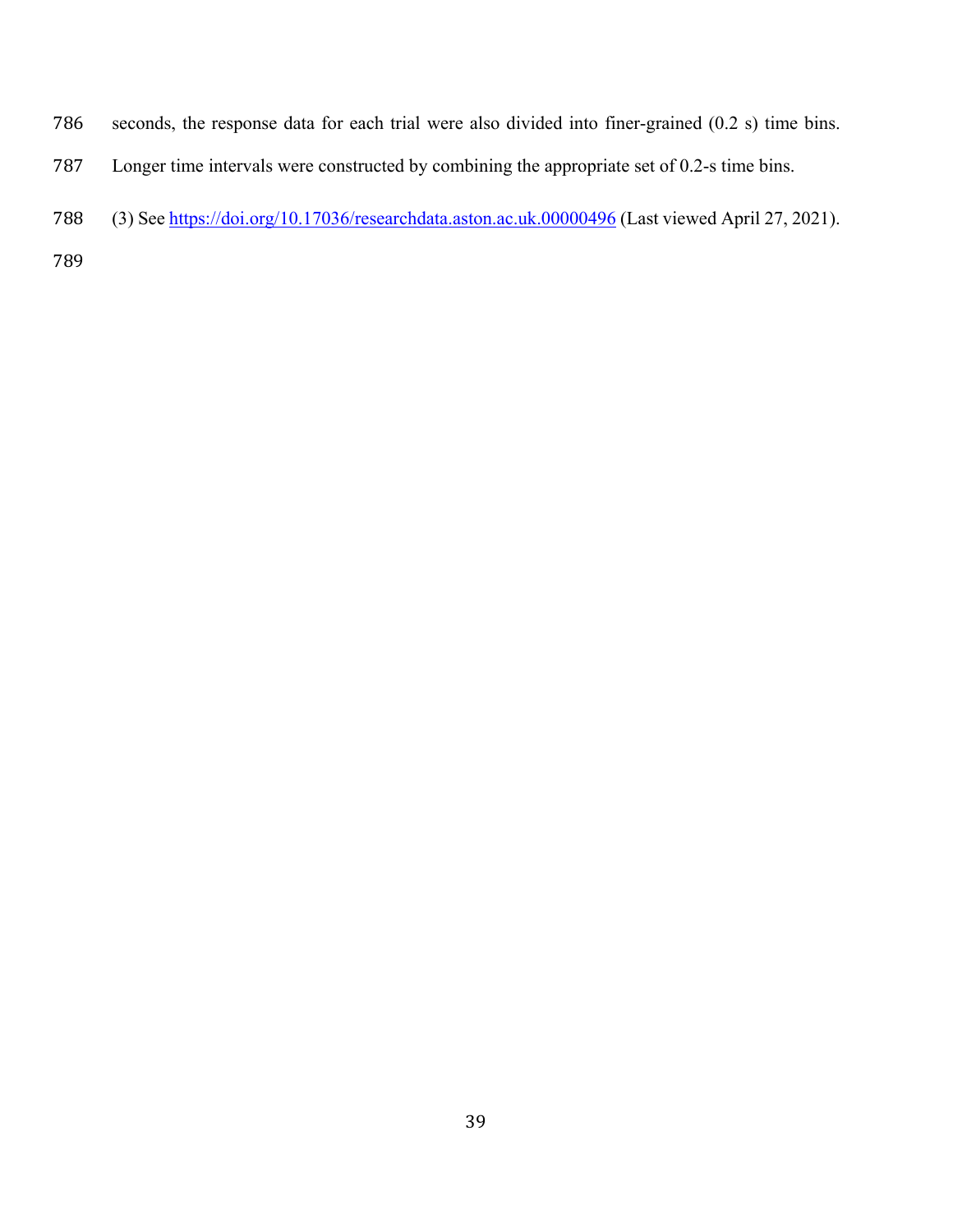# **REFERENCES**

- Anstis, S., and Saida, S. (**1985**). "Adaptation to auditory streaming of frequency-modulated tones,"
- J. Exp. Psychol. Hum. Percept. Perform. **11,** 257-271.
- Asemi, N., Sugita, Y., and Suzuki, Y. (**2003**). "Auditory search asymmetry between pure tone and
- temporal fluctuating sounds distributed on the frontal-horizontal plane," Acta Acust. Acust. **89,**
- 346-354.
- Beauvois, M.W., and Meddis, R. (**1997**). "Time decay of auditory stream biasing," Percept. Psychophys. **59,** 81-86.
- Bee, M.A., Micheyl, C., Oxenham, A.J., and Klump, G.M. (**2010**). "Neural adaptation to tone

sequences in the songbird forebrain: Patterns, determinants, and relation to the build-up of auditory

- streaming," J. Comp. Physiol. A Neuroethol. Sens. Neural. Behav. Physiol. **196,** 543-557.
- Bregman, A.S. (**1978**). "Auditory streaming is cumulative," J. Exp. Psychol. Hum. Percept. Perform. **4,** 380-387.
- Bregman, A.S. (**1990**). *Auditory Scene Analysis: The Perceptual Organization of Sound* (MIT Press, Cambridge, MA), pp. 1-790.
- Bregman, A.S., and Campbell, J. (**1971**). "Primary auditory stream segregation and perception of order in rapid sequences of tones," J. Exp. Psychol. **89,** 244-249.
- Carlyon, R.P, Cusack, R., Foxton, J.M., and Robertson, I.H. (**2001**). "Effects of attention and unilateral neglect on auditory stream segregation," J. Exp. Psychol. Hum. Percept. Perform. **27,** 115-127.
- Cusack, R., and Carlyon, R.P. (**2003**). "Perceptual asymmetries in audition," J. Exp. Psychol. Hum. Percept. Perform. **29,** 713-725.
- Cusack, R., Deeks, J., Aikman, G., and Carlyon, R.P. (**2004**). "Effects of location, frequency
- region and time course of selective attention on auditory scene analysis," J. Exp. Psychol. Hum.
- Percept. Perform. **30,** 643-656.
- Cusack, R., and Roberts, B. (**1999**). "Effects of similarity in bandwidth on the auditory sequential
- streaming of two-tone complexes," Percept. **28,** 1281-1289.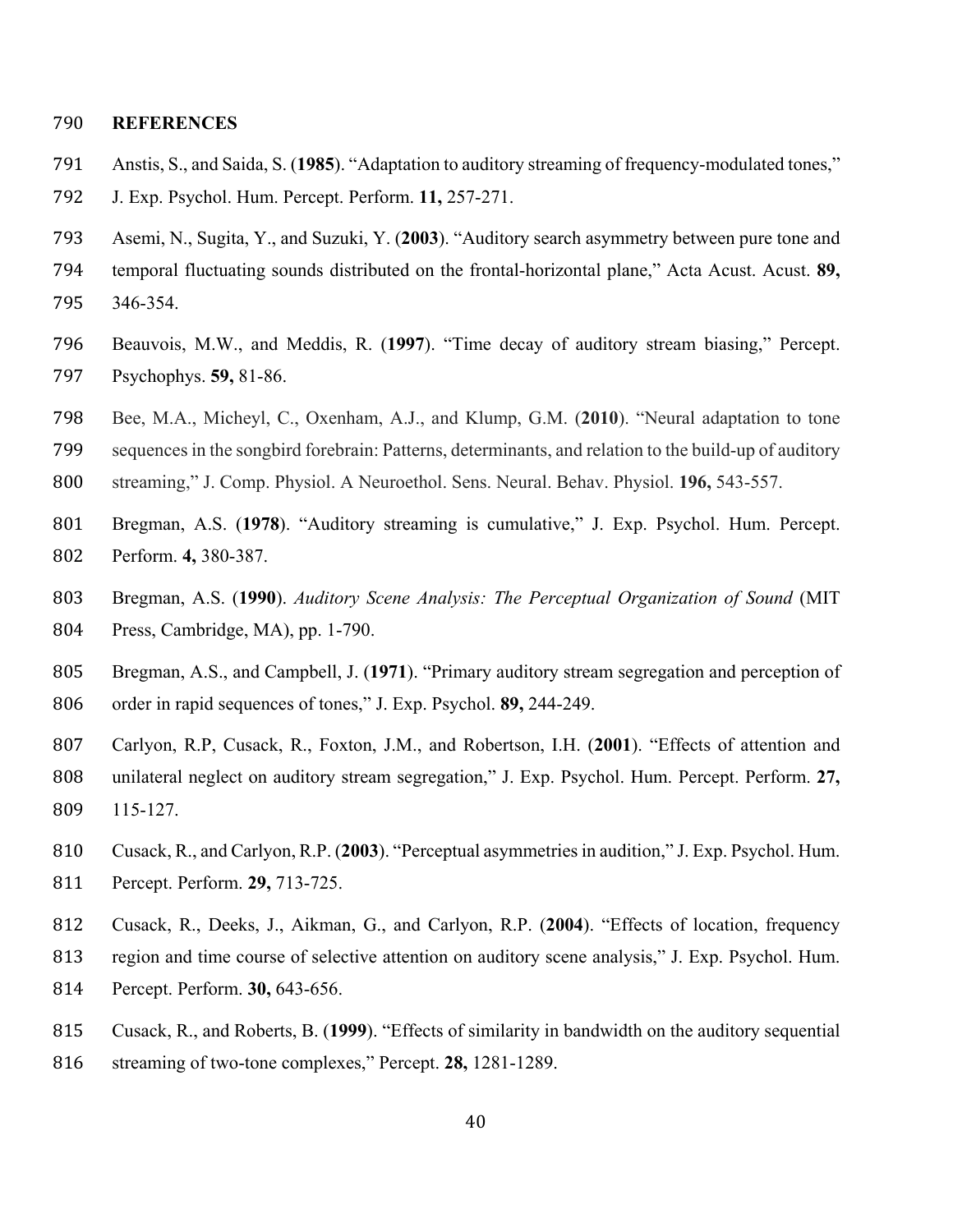- Denham, S.L., and Winkler, I. (**2006**). "The role of predictive models in the formation of auditory
- streams," J. Physiol. Paris **100,** 154-170.
- Geisler, W.S. (**1983**). "Mechanism of visual sensitivity: Backgrounds and early dark adaptation,"
- Vision Res. **23,** 1423-1432.
- Glasberg, B.R., and Moore, B.C.J. (**1990**). "Derivation of auditory filter shapes from notched-noise data," Hear. Res. **47,** 103-138.
- Goldstein, J.L. (**1967**). "Auditory nonlinearity," J. Acoust. Soc. Am. **41,** 676-689.
- Grimault, N., Bacon, S.P., and Micheyl, C. (**2002**). "Auditory stream segregation on the basis of amplitude-modulation rate," J. Acoust. Soc. Am. **111,** 1340-1348.
- Hartmann, W.M. (**1998**). *Signals, Sound, and Sensation* (Springer, New York), Chapter 17, pp. 393-398.
- Hartmann, W.M., and Johnson, D. (**1991**). "Stream segregation and peripheral channeling," Music Percept. **9,** 155-183.
- Hayhoe, M.M., Levin, M.E., and Koshel, R.J. (**1992**). "Subtractive processes in light adaptation," Vision Res. **32,** 323-333.
- Haywood, N.R., and Roberts, B. (**2010**). "Build-up of the tendency to segregate auditory streams:
- Resetting effects of single deviant tones," J. Acoust. Soc. Am. **128,** 3019-3031.
- Haywood, N.R., and Roberts, B. (**2013**). "Build-up of auditory stream segregation induced by tone
- sequences of constant or alternating frequency and the resetting effects of single deviants," J. Exp.
- Psychol. Hum. Percept. Perform. **39,** 1652-1666.
- Henke, W.L. (**2005**). "MITSYN: A coherent family of high-level languages for time signal 838 processing [software package]," (WLH, Belmont, MA).
- Keppel, G., and Wickens, T.D. (**2004**). *Design and Analysis: A Researcher's Handbook, 4th ed.*
- (Pearson Prentice Hall, Englewood Cliffs, NJ), pp. 1-611.
- Lawrence, M.A. (**2016**). "ez: Easy analysis and visualization of factorial experiments (R package
- 842 version 4.4-0) [software]," available at <https://cran.r-project.org/package=ez> (Last viewed
- December 6, 2019).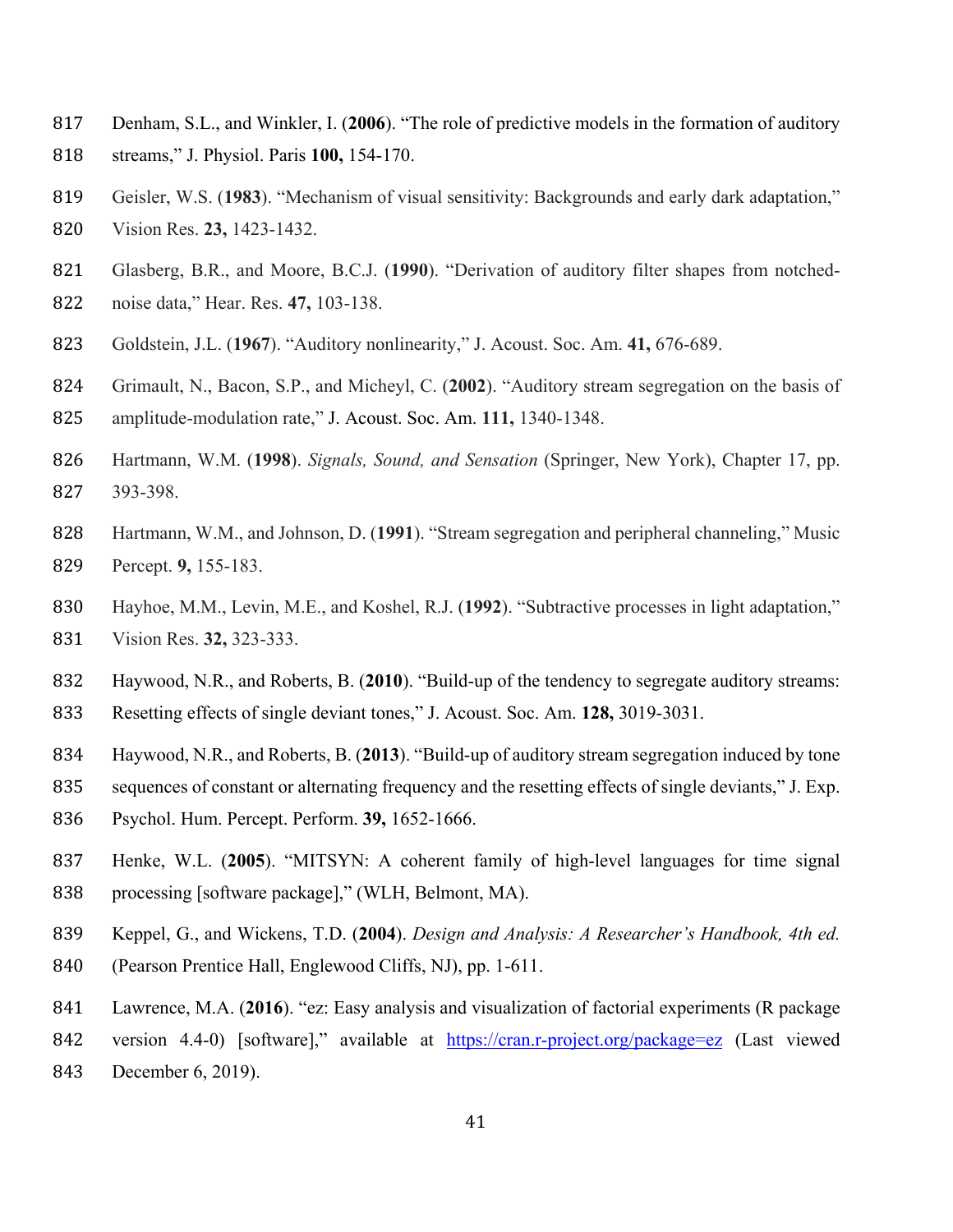- Micheyl, C., Tian, B., Carlyon, R.P., and Rauschecker, J.P. (**2005**). "Perceptual organization of
- tone sequences in the auditory cortex of awake macaques," Neuron **48,** 139-148.
- Miller, G.A., and Heise, G.A. (**1950**). "The trill threshold," J. Acoust. Soc. Am. **22,** 637-638.
- Moore, B.C.J., and Gockel, H. (**2012**). "Properties of auditory stream formation," Phil. Trans. R.

Soc. B **367,** 919-931.

- Pressnitzer, D., and Hupé, J.M. (**2006**). "Temporal dynamics of auditory and visual bistability
- reveal common principles of perceptual organization," Current Biol. **16,** 1351-1357.
- Pressnitzer, D., Sayles, M., Micheyl, C., and Winter, I.M. (**2008**). "Perceptual organization of sound begins in the auditory periphery," Current Biol. **18,** 1124-1128.
- R Core Team (**2020**). "R: A language and environment for statistical computing," R Foundation
- for Statistical Computing, Vienna, Austria, available at<http://www.r-project.org/> (Last viewed March 19, 2021).
- Rajasingam, S.L. (**2016**). "The dynamics of auditory stream segregation for tone sequences with gradually and abruptly varying stimulus properties," Doctoral thesis, Aston University, Birmingham, UK.
- Rajasingam, S.L., Summers, R.J., and Roberts, B. (**2018**). "Stream biasing by different induction sequences: Evaluating stream capture as an account of the segregation-promoting effects of constant-frequency inducers," J. Acoust. Soc. Am. **144,** 3409-3420.
- Roberts, B., Glasberg, B.R., and Moore, B.C.J. (**2002**). "Primitive stream segregation of tone sequences without differences in fundamental frequency or passband," J. Acoust. Soc. Am. **112,** 2074-2085.
- Roberts, B., Glasberg, B.R., and Moore, B.C.J. (**2008**). "Effects of the build-up and resetting of auditory stream segregation on temporal discrimination," J. Exp. Psychol. Hum. Percept. Perform. **34,** 992-1006.
- Rogers, W.L., and Bregman, A.S. (**1993**). "An experimental evaluation of three theories of auditory stream segregation," Percept. Psychophys. **53,** 179-189.
- Rogers, W.L., and Bregman, A.S. (**1998**). "Cumulation of the tendency to segregate auditory
- streams: Resetting by changes in location and loudness," Percept. Psychophys. **60,** 1216-1227.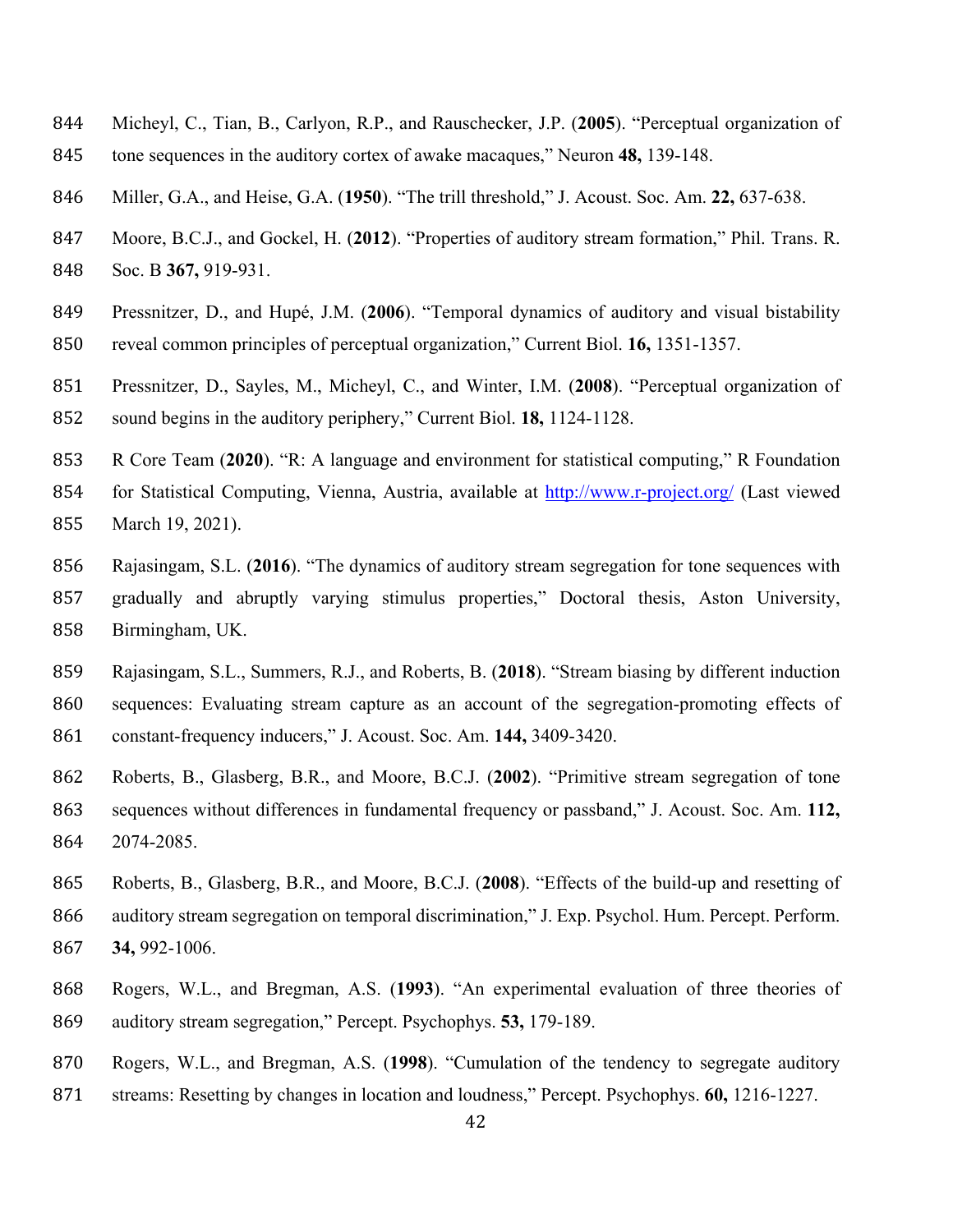- Rose, M.M., and Moore, B.C.J. (**2000**). "Effects of frequency and level on auditory stream segregation," J. Acoust. Soc. Am. **108,** 1209-1214.
- Scharf, B. (**1970**). "Critical Bands," in Foundations of Modern Auditory Theory, Vol. I, edited by
- J.V. Tobias. (Academic Press, New York), pp. 159-202.
- Snedecor, G.W., and Cochran, W.G. (**1967**). *Statistical Methods*, 6th ed. (Iowa U.P., Ames, Iowa), pp. 1-310.
- Snyder, J.S., Carter, O.L., Hannon, E.E., and Alain, C. (**2009**). "Adaptation reveals multiple levels
- of representation in auditory stream segregation," J. Exp. Psychol. Hum. Percept. Perform. **35,** 1232-1244.
- Snyder, J.S., Carter, O.L., Lee, S.K., Hannon, E.E., and Alain, C. (**2008**). "Effects of context on
- auditory stream segregation," J. Exp. Psychol. Hum. Percept. Perform. **34,** 1007-1016.
- Thompson, S.K., Carlyon, R.P., and Cusack, R. (**2011**). "An objective measurement of the build-
- up of auditory streaming and of its modulation by attention," J. Exp. Psychol. Hum. Percept. Perform. **37,** 1253-1262.
- van Noorden, L.P.A.S. (**1975**). "Temporal coherence in the perception of tone sequences,"
- Doctoral thesis, Eindhoven University of Technology, the Netherlands.
-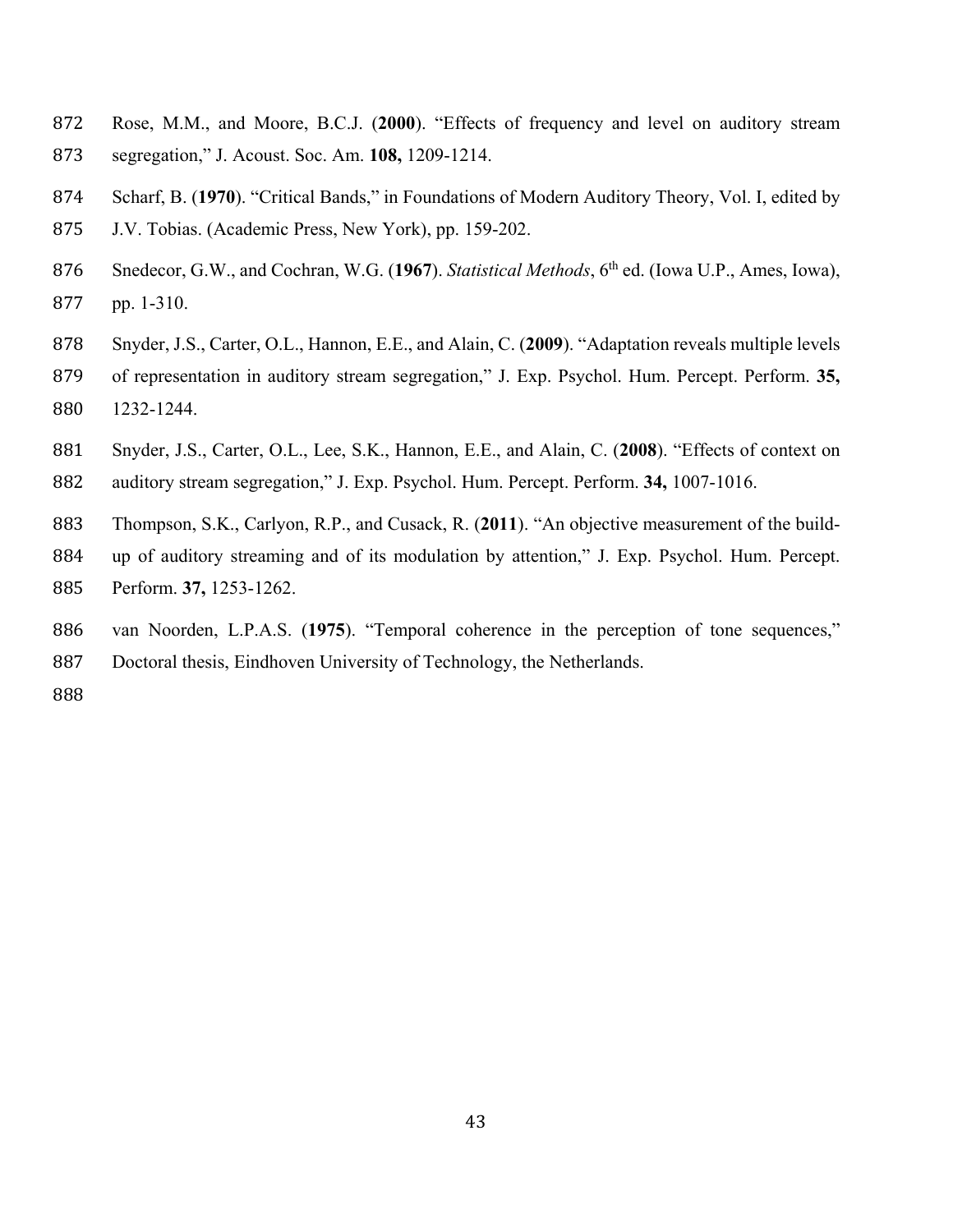889 **TABLE I**

890 Results for experiment 1—effects of stimulus base frequency (*constant or gradual-change*  891 *conditions*). Summary of the three-way repeated-measures ANOVA for all time bins (1-2 s to 19-

892 20 s) across conditions C1-C4. All significant terms are shown in bold.

| Factor                                             | df          | $\,F$  | $\boldsymbol{p}$ | $\eta^2 p$ |
|----------------------------------------------------|-------------|--------|------------------|------------|
| Frequency separation in test sequence $(\Delta f)$ | (2, 22)     | 39.693 | $0.001$          | 0.783      |
| Base-frequency condition $(C)$                     | (3, 33)     | 1.062  | 0.378            | 0.088      |
| Time interval (T)                                  | (18, 198)   | 22.927 | < 0.001          | 0.676      |
| $\Delta f \times C$                                | (6, 66)     | 1.505  | 0.190            | 0.120      |
| $\Delta f \times T$                                | (36, 396)   | 1.118  | 0.299            | 0.092      |
| $C \times T$                                       | (54, 594)   | 0.595  | 0.990            | 0.051      |
| $\Delta f \times C \times T$                       | (108, 1188) | 1.195  | 0.093            | 0.098      |

893

# 894 **TABLE II**

895 Results for experiment 1—effects of an *abrupt change* in stimulus base frequency. Summary of 896 the three-way repeated-measures ANOVA (single 4.0-s time interval, beginning 1.2 s after the 897 transition) across conditions C3-C10. All significant terms are shown in bold.

| Factor                                             | df      | F      | $\boldsymbol{p}$ | $\eta^2$ <sup>2</sup> |
|----------------------------------------------------|---------|--------|------------------|-----------------------|
| Frequency separation in test sequence $(\Delta f)$ | (2, 22) | 33.909 | $0.001$          | 0.755                 |
| Direction of change (D)                            | (1, 11) | 0.059  | 0.812            | 0.005                 |
| Size of change (S)                                 | (3, 33) | 28.790 | < 0.001          | 0.724                 |
| $\Delta f \times D$                                | (2, 22) | 0.379  | 0.689            | 0.033                 |
| $\Delta f \times S$                                | (6, 66) | 2.278  | 0.046            | 0.172                 |
| $D \times S$                                       | (3, 33) | 0.402  | 0.752            | 0.035                 |
| $\Delta f \times D \times S$                       | (6, 66) | 0.574  | 0.749            | 0.050                 |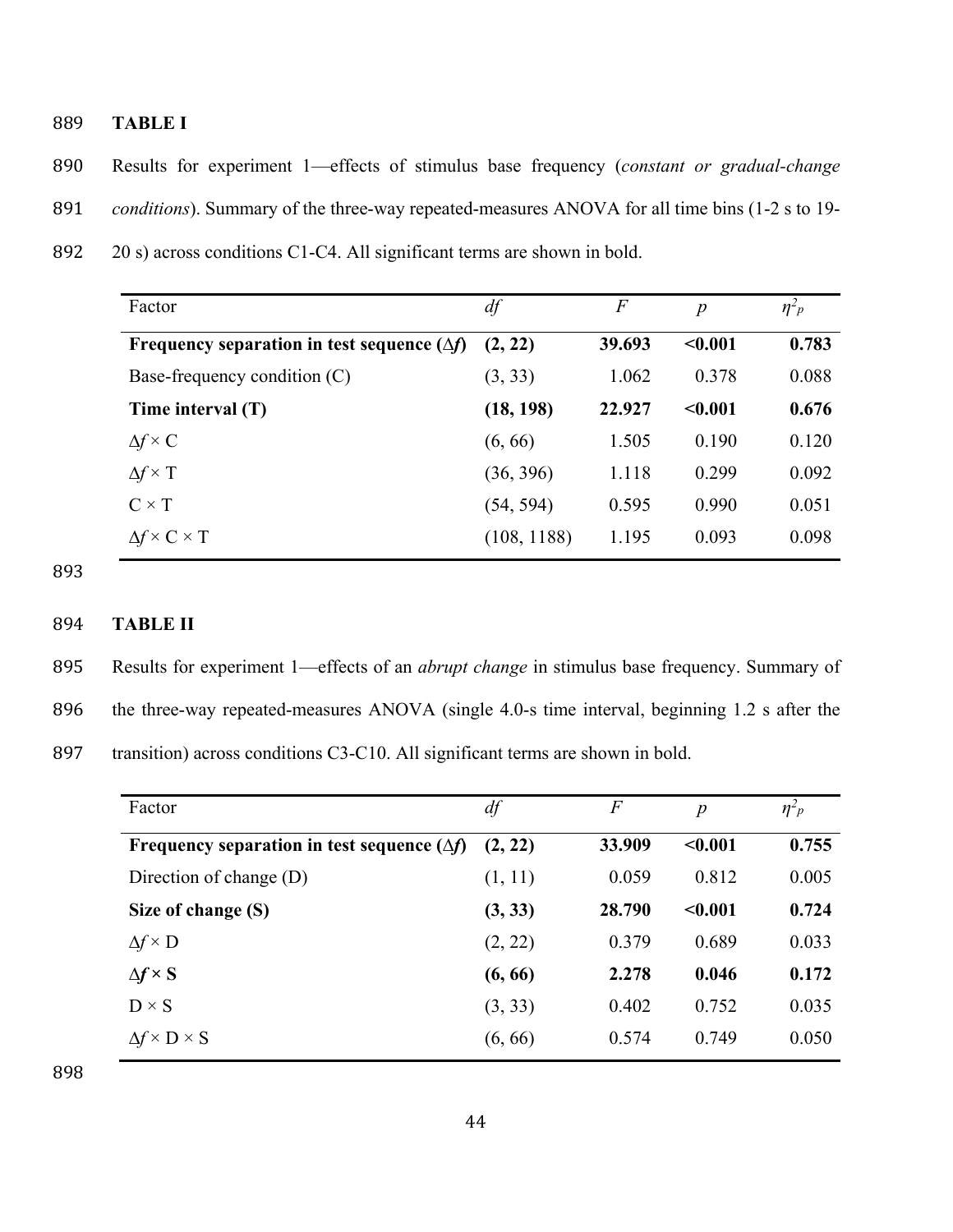# 899 **TABLE III**

- 900 Results for experiment 2—effects of stimulus level (*constant or rapid-alternation conditions*).
- 901 Summary of the three-way repeated-measures ANOVA for all time bins (1-2 s to 19-20 s) across
- 902 conditions C1-C3. All significant terms are shown in bold.

| Factor                                             | df        | $\,F$  | $\boldsymbol{p}$ | $\eta^2 p$ |
|----------------------------------------------------|-----------|--------|------------------|------------|
| Frequency separation in test sequence $(\Delta f)$ | (2, 22)   | 30.001 | < 0.001          | 0.732      |
| Level condition $(C)$                              | (2, 22)   | 1.755  | 0.196            | 0.138      |
| Time interval (T)                                  | (18, 198) | 65.515 | < 0.001          | 0.856      |
| $\Delta f \times C$                                | (4, 44)   | 1.242  | 0.307            | 0.101      |
| $\Delta f \times T$                                | (36, 396) | 5.057  | < 0.001          | 0.315      |
| $C \times T$                                       | (36, 396) | 1.985  | < 0.001          | 0.153      |
| $\Delta f \times C \times T$                       | (72, 792) | 1.064  | 0.342            | 0.088      |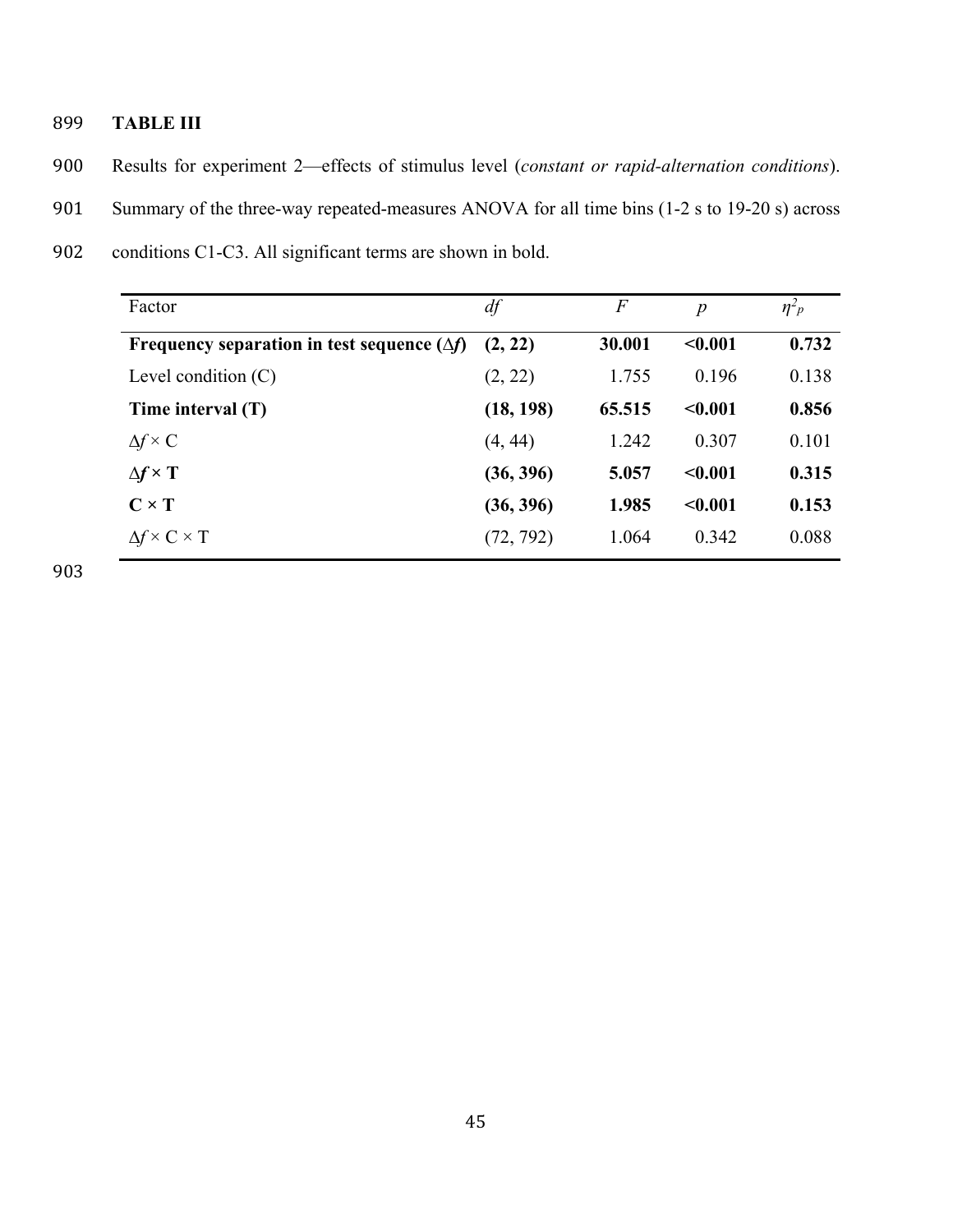- 904 **TABLE IV**
- 905 Results for experiment 2—effects of *abrupt changes* in stimulus level. Summary of the two-way
- 906 repeated-measures ANOVA for each transition (single time intervals) across conditions C1, C2,
- 907 C4, and C5. All significant terms are shown in bold.

| Part (a): Results for first transition (T1)        |         |                |                  |                       |  |  |
|----------------------------------------------------|---------|----------------|------------------|-----------------------|--|--|
| Factor                                             | df      | $\overline{F}$ | $\boldsymbol{p}$ | $\eta^2 p$            |  |  |
| Frequency separation in test sequence $(\Delta f)$ | (2, 22) | 48.230         | < 0.001          | 0.814                 |  |  |
| Level condition $(C)$                              | (3, 33) | 2.532          | 0.074            | 0.187                 |  |  |
| $\Delta f \times C$                                | (6, 66) | 1.631          | 0.153            | 0.129                 |  |  |
| Part (b): Results for second transition (T2)       |         |                |                  |                       |  |  |
| Factor                                             | df      | $\overline{F}$ | $\boldsymbol{p}$ | $\eta^2$ <sub>p</sub> |  |  |
| Frequency separation in test sequence $(\Delta f)$ | (2, 22) | 13.247         | $0.001$          | 0.546                 |  |  |
| Level condition $(C)$                              | (3, 33) | 6.303          | 0.002            | 0.364                 |  |  |
| $\Delta f \times C$                                | (6, 66) | 0.593          | 0.735            | 0.051                 |  |  |
| Part (c): Results for third transition (T3)        |         |                |                  |                       |  |  |
| Factor                                             | df      | $\overline{F}$ | $\boldsymbol{p}$ | $\eta^2$ <sup>2</sup> |  |  |
| Frequency separation in test sequence $(\Delta f)$ | (2, 22) | 10.916         | < 0.001          | 0.498                 |  |  |
| Level condition $(C)$                              | (3, 33) | 4.838          | 0.007            | 0.305                 |  |  |
| $\Delta f \times C$                                | (6, 66) | 0.615          | 0.718            | 0.053                 |  |  |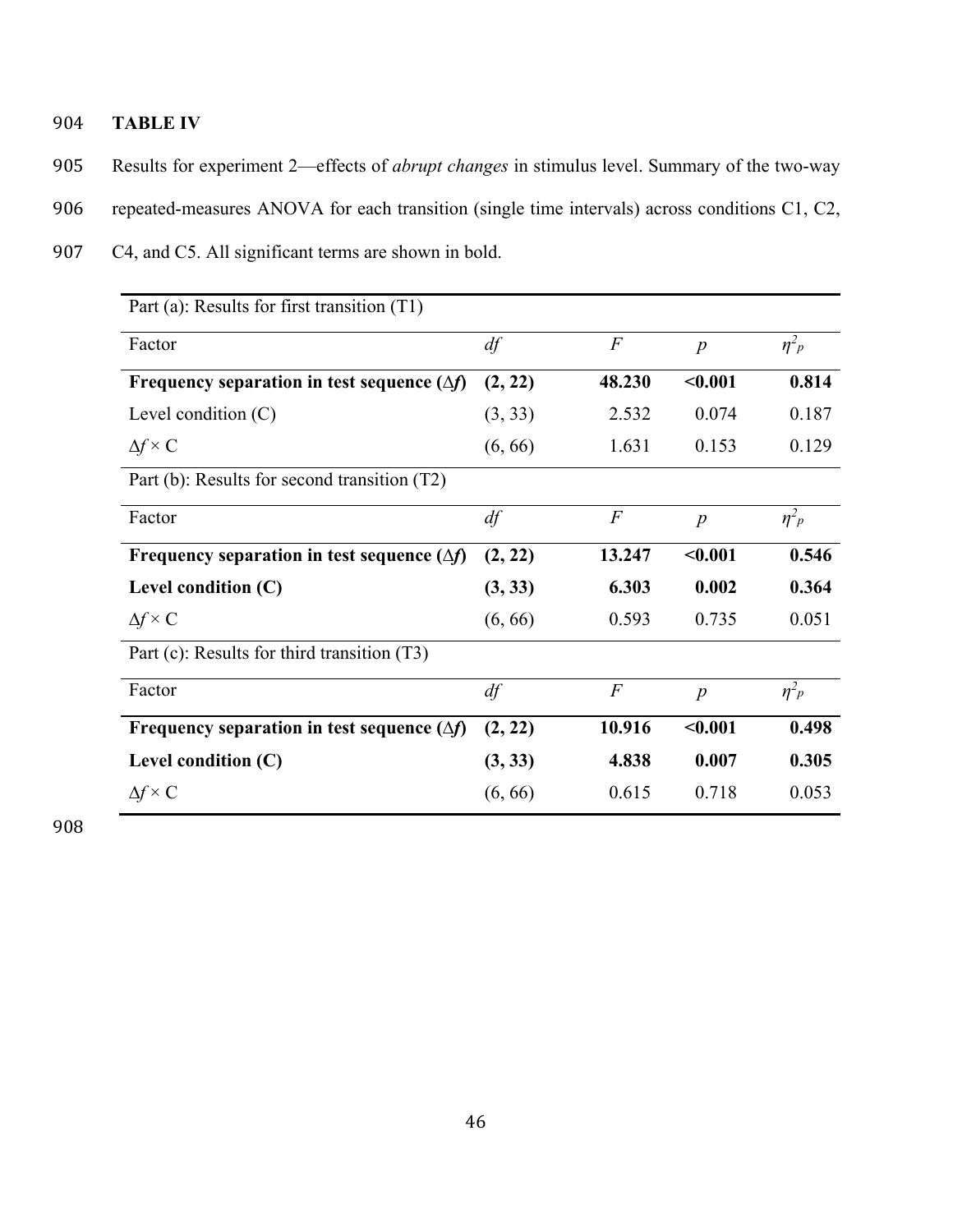- 909 **TABLE V**
- 910 Results for experiment 3—effects of stimulus modulation (timbre, *constant or rapid-alternation*
- 911 *conditions*). Summary of the three-way repeated-measures ANOVA for all time bins (1-2 s to 19-
- 912 20 s) across conditions C1-C3. All significant terms are shown in bold.

| Factor                                             | df        | $\boldsymbol{F}$ | $\boldsymbol{p}$ | $\eta^2 p$ |
|----------------------------------------------------|-----------|------------------|------------------|------------|
| Frequency separation in test sequence $(\Delta f)$ | (2, 22)   | 11.444           | < 0.001          | 0.510      |
| Modulation condition $(C)$                         | (2, 22)   | 2.374            | 0.117            | 0.178      |
| Time interval $(T)$                                | (18, 198) | 10.395           | < 0.001          | 0.486      |
| $\Delta f \times C$                                | (4, 44)   | 3.257            | 0.020            | 0.228      |
| $\Delta f \times T$                                | (36, 396) | 1.945            | 0.001            | 0.150      |
| $C \times T$                                       | (36, 396) | 4.929            | < 0.001          | 0.309      |
| $\Delta f \times C \times T$                       | (72, 792) | 1.134            | 0.217            | 0.093      |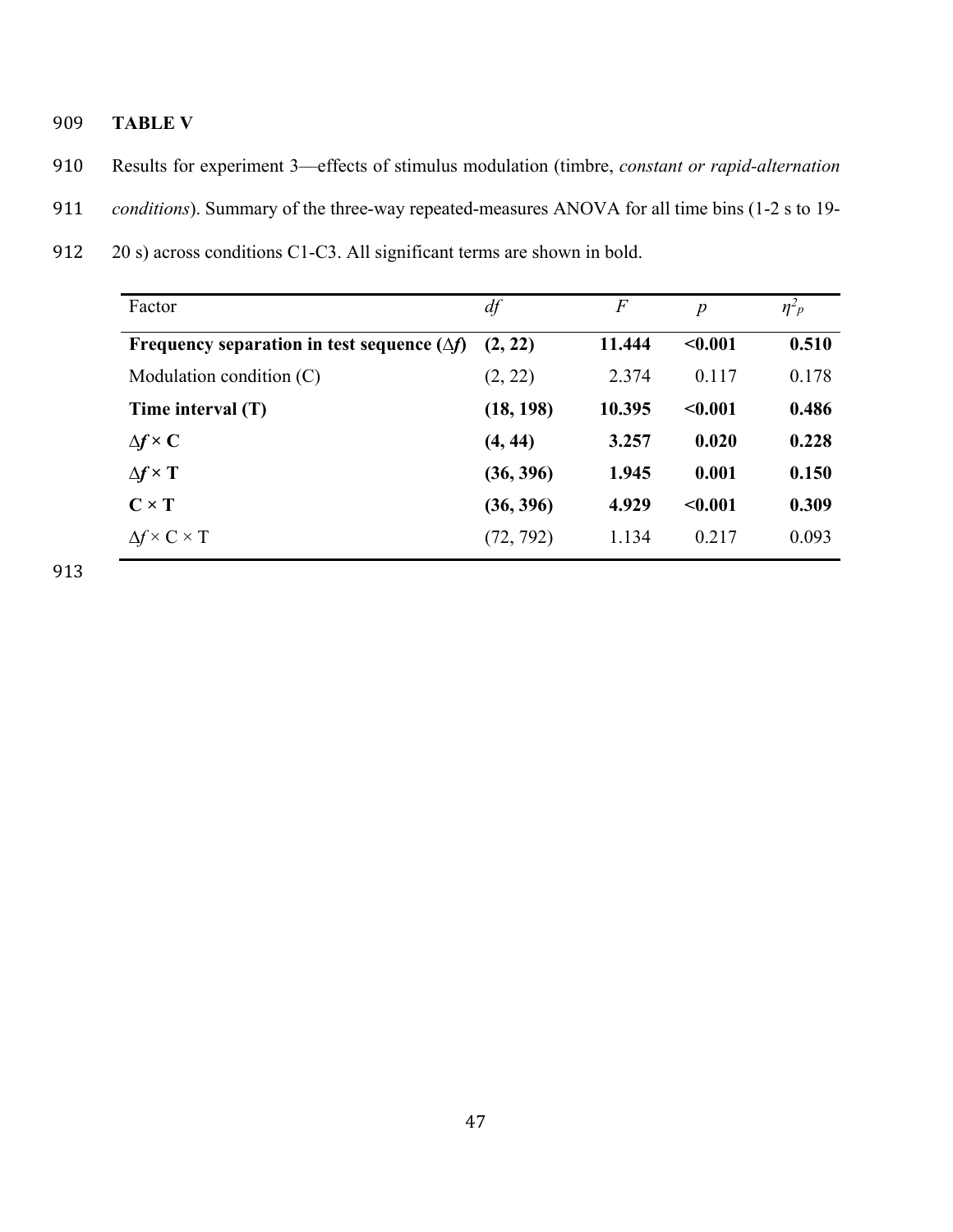- 914 **TABLE VI**
- 915 Results for experiment 3—effects of *abrupt changes* in stimulus modulation (timbre). Summary
- 916 of the two-way repeated-measures ANOVA for each transition (single time intervals) across
- 917 conditions C1, C2, C4, and C5. All significant terms are shown in bold.

| Part (a): Results for first transition (T1)        |         |                |                  |                       |  |
|----------------------------------------------------|---------|----------------|------------------|-----------------------|--|
| Factor                                             | df      | $\overline{F}$ | $\boldsymbol{p}$ | $\eta^2$ <sup>2</sup> |  |
| Frequency separation in test sequence $(\Delta f)$ | (2, 22) | 10.553         | < 0.001          | 0.490                 |  |
| <b>Modulation condition (C)</b>                    | (3, 33) | 6.790          | 0.001            | 0.382                 |  |
| $\Delta f \times C$                                | (6, 66) | 2.472          | 0.032            | 0.183                 |  |
| Part (b): Results for second transition (T2)       |         |                |                  |                       |  |
| Factor                                             | df      | $\overline{F}$ | $\boldsymbol{p}$ | $\eta^2$ <sub>p</sub> |  |
| Frequency separation in test sequence $(\Delta f)$ | (2, 22) | 8.941          | $0.001$          | 0.448                 |  |
| <b>Modulation condition (C)</b>                    | (3, 33) | 4.847          | 0.007            | 0.306                 |  |
| $\Delta f \times C$                                | (6, 66) | 1.410          | 0.224            | 0.114                 |  |
| Part (c): Results for third transition (T3)        |         |                |                  |                       |  |
| Factor                                             | df      | $\overline{F}$ | $\boldsymbol{p}$ | $\eta^2 p$            |  |
| Frequency separation in test sequence $(\Delta f)$ | (2, 22) | 4.933          | 0.017            | 0.310                 |  |
| <b>Modulation condition (C)</b>                    | (3, 33) | 5.079          | 0.005            | 0.316                 |  |
| $\Delta f \times C$                                | (6, 66) | 2.869          | 0.015            | 0.207                 |  |